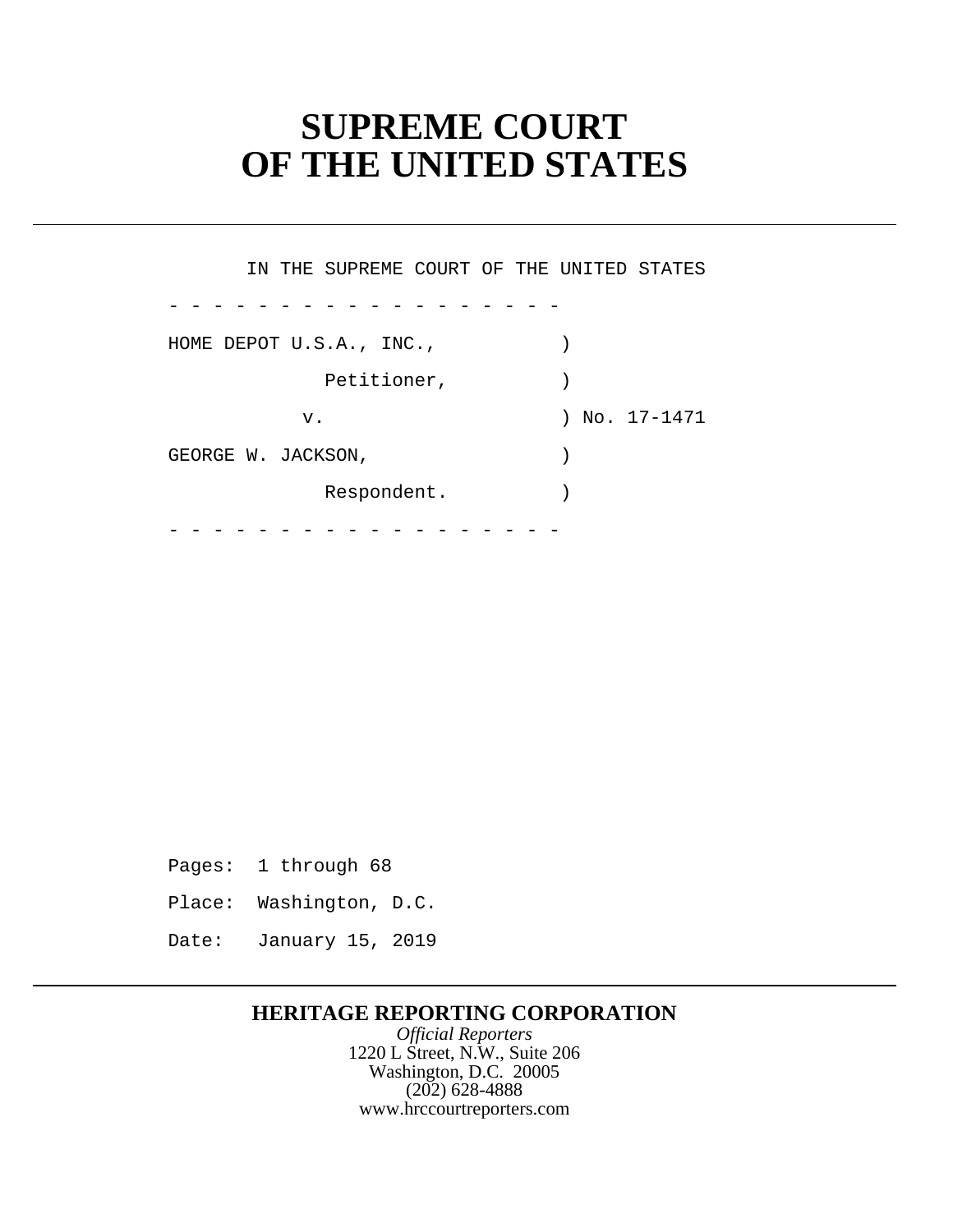1

 1 2 3 4 **5**  $\overline{6}$  7 8 9 10 11 12 13 14 15 16 17 18 WILLIAM P. BARNETTE, ESQ., Atlanta, Georgia; 19 20 21 22 23 24 25 - - - - - - - - - - - - - - - - - - - - - - - - - - - - - - - - - - - - IN THE SUPREME COURT OF THE UNITED STATES HOME DEPOT U.S.A., INC.,  $\qquad \qquad$ Petitioner,  $)$ v. ) No. 17-1471 GEORGE W. JACKSON,  $)$ Respondent. Washington, D.C. Tuesday, January 15, 2019 The above-entitled matter came on for oral argument before the Supreme Court of the United States at 10:15 a.m. APPEARANCES: on behalf of the Petitioner. F. PAUL BLAND, ESQ., Washington, D.C.; on behalf of the Respondent.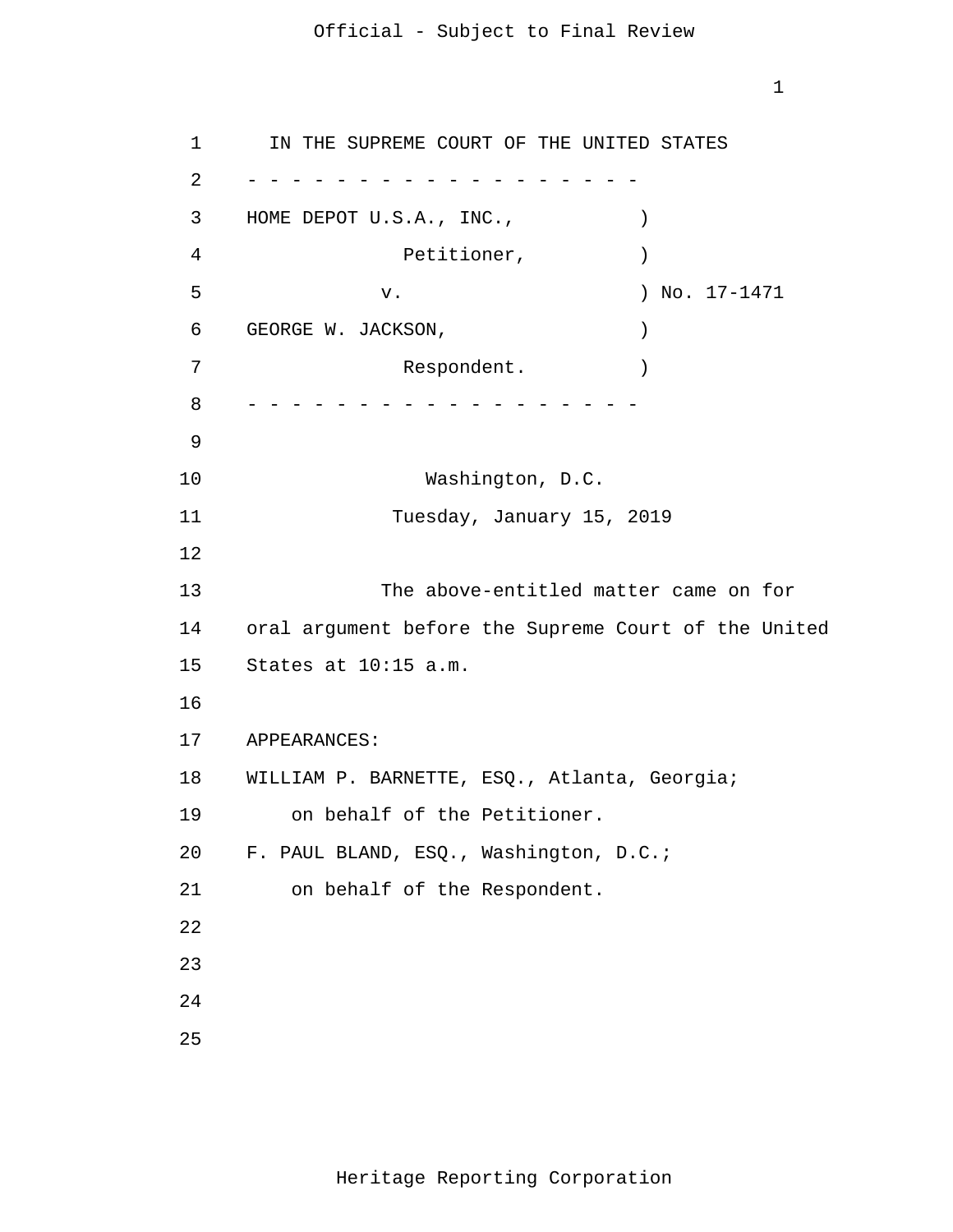| $\mathbf 1$    | CONTENTS                     |              |
|----------------|------------------------------|--------------|
| $\overline{a}$ | ORAL ARGUMENT OF:            | PAGE:        |
| $\mathsf{3}$   | WILLIAM P. BARNETTE, ESQ.    |              |
| $\overline{4}$ | On behalf of the Petitioner  | $\mathsf{3}$ |
| 5              | ORAL ARGUMENT OF:            |              |
| 6              | F. PAUL BLAND, ESQ.          |              |
| $7\phantom{.}$ | On behalf of the Respondent  | 33           |
| 8              | REBUTTAL ARGUMENT OF:        |              |
| 9              | WILLIAM P. BARNETTE, ESQ.    |              |
| 10             | On behalf of the Petitioners | 67           |
| 11             |                              |              |
| 12             |                              |              |
| 13             |                              |              |
| 14             |                              |              |
| 15             |                              |              |
| 16             |                              |              |
| 17             |                              |              |
| 18             |                              |              |
| 19             |                              |              |
| $20\,$         |                              |              |
| 21             |                              |              |
| 22             |                              |              |
| 23             |                              |              |
| 24             |                              |              |
| 25             |                              |              |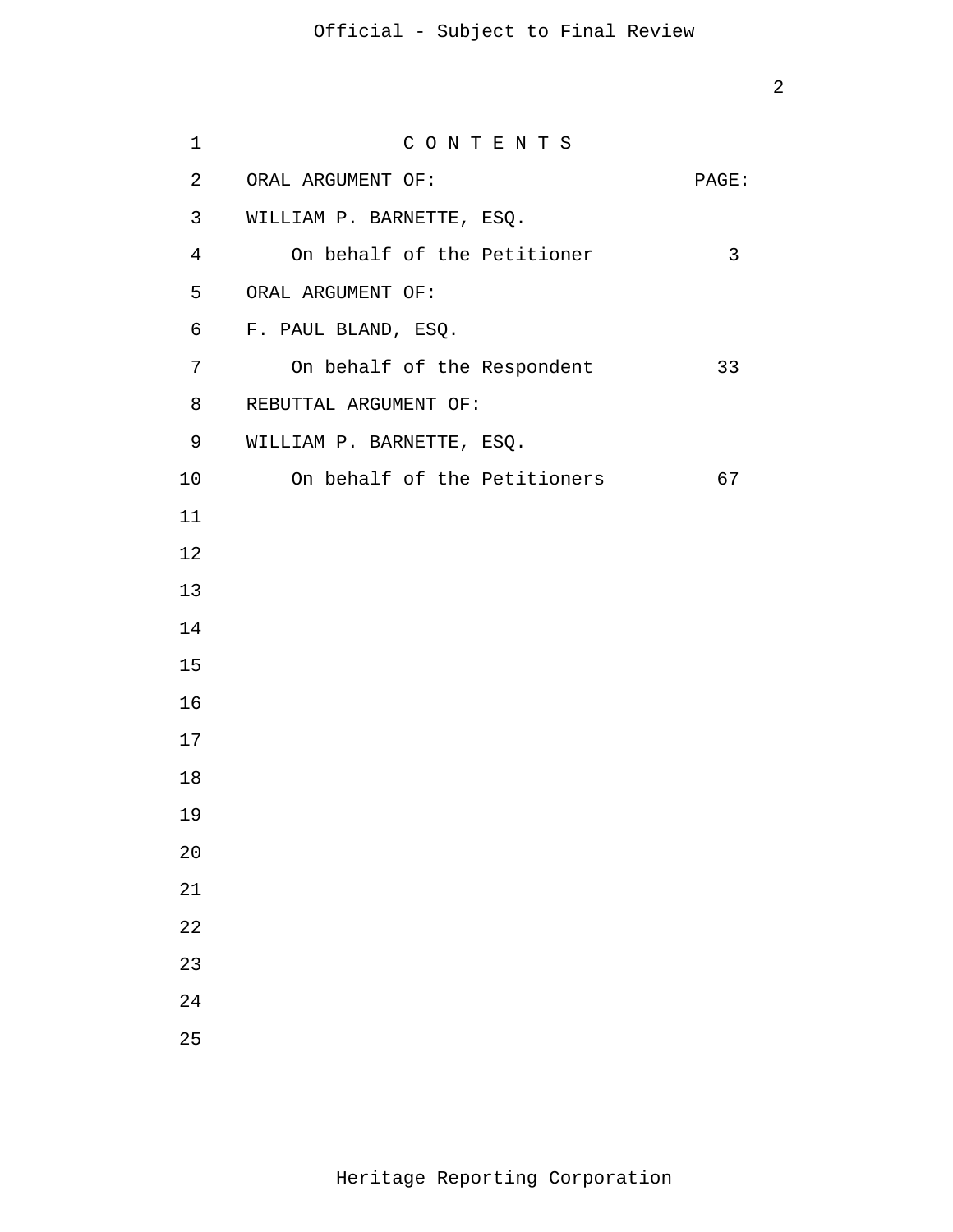1 2 3 4 **5**  $\overline{6}$  7 8 9 10 11 12 13 14 15 16 17 18 19 20 21 22 23 24 25 P R O C E E D I N G S (10:15 a.m.) CHIEF JUSTICE ROBERTS: We'll hear argument first this morning in Case 17-1471, Home Depot versus Jackson. Mr. Barnette. ORAL ARGUMENT OF WILLIAM P. BARNETTE ON BEHALF OF THE PETITIONER MR. BARNETTE: Mr. Chief Justice, and may it please the Court: Home Depot is a defendant under any reasonable construction of that term and, in fact, that's our only role in this case. We're just a defendant. Home Depot is not a counterclaim defendant. We didn't sue anyone in this case. Home Depot is not a third-party defendant. We're not being sued for indemnity or contribution. Home Depot is simply a defendant, the original defendant, to a consumer fraud class action filed in state court by Mr. Jackson. As such, we're within the plain terms of Section 1441(a), are entitled to remove this class action under the Class Action Fairness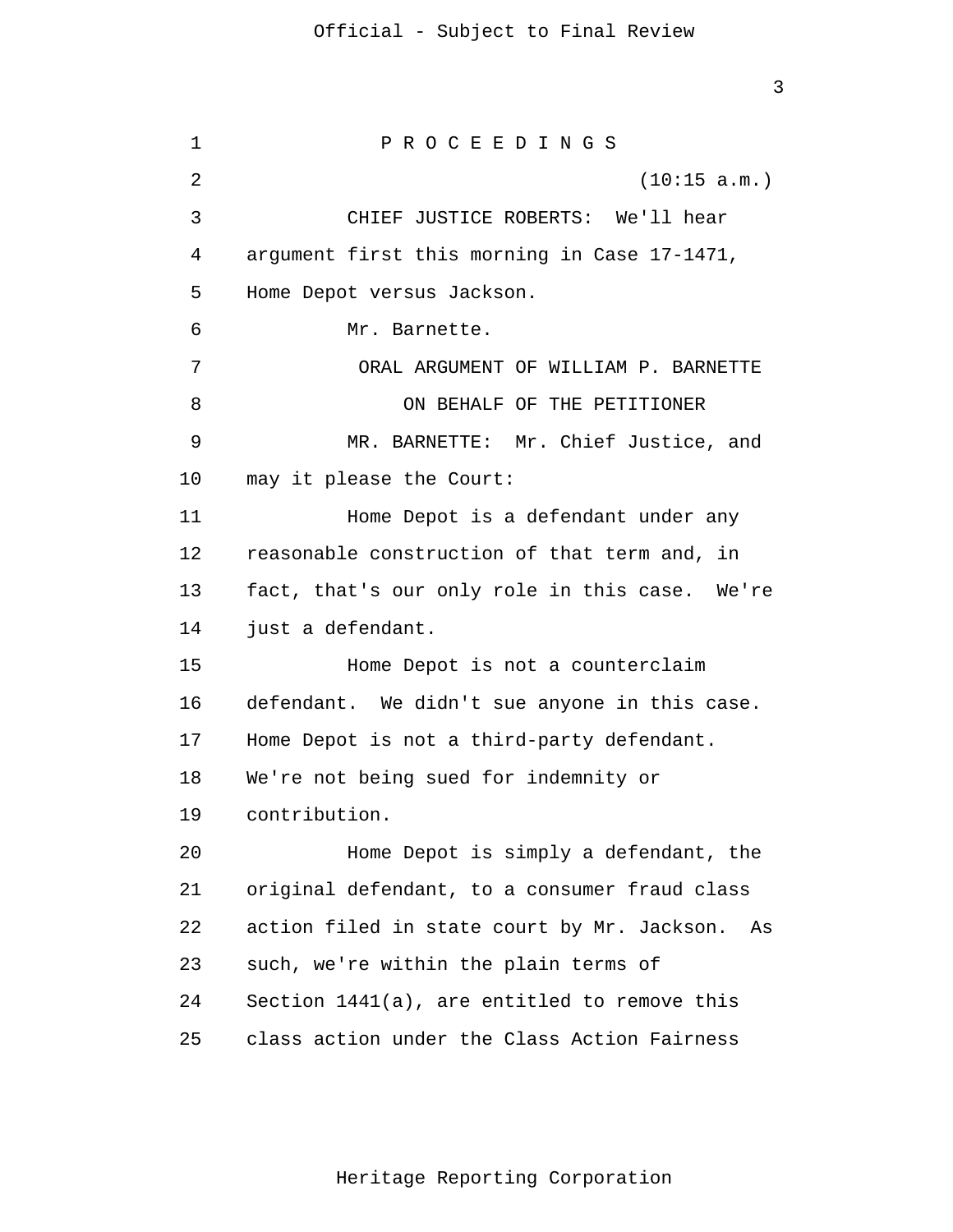1 2 3 4 **5**  $\overline{6}$  7 8 9 10 11 12 13 14 15 16 17 18 19 20 21 22 23 24 25 Act to federal court, and the Fourth Circuit erred in holding otherwise. Because Home Depot is simply a defendant, this Court's holding in Shamrock Oil does not govern. As the Court is aware, Shamrock Oil is an original plaintiff case, not an original defendant case. The lower courts have erred in extending the holding of Shamrock Oil to say that, basically, you have to be an original defendant to be able to remove. The plain text of Section  $1441(a)$  --JUSTICE SOTOMAYOR: I'm not quite sure, putting this outside the class action setting, generally, all defendants have to agree to removal and with some other limitations. If you're now an additional defendant to the action, why do you -- why don't you need Jackson's approval to remove? And he's not approving because he's opposing you. MR. BARNETTE: I don't expect he would, Your Honor. That's correct. Under 1441(a) and traditional diversity jurisdiction, 1332(a), you're correct that all defendants have to remove as a part of the procedure under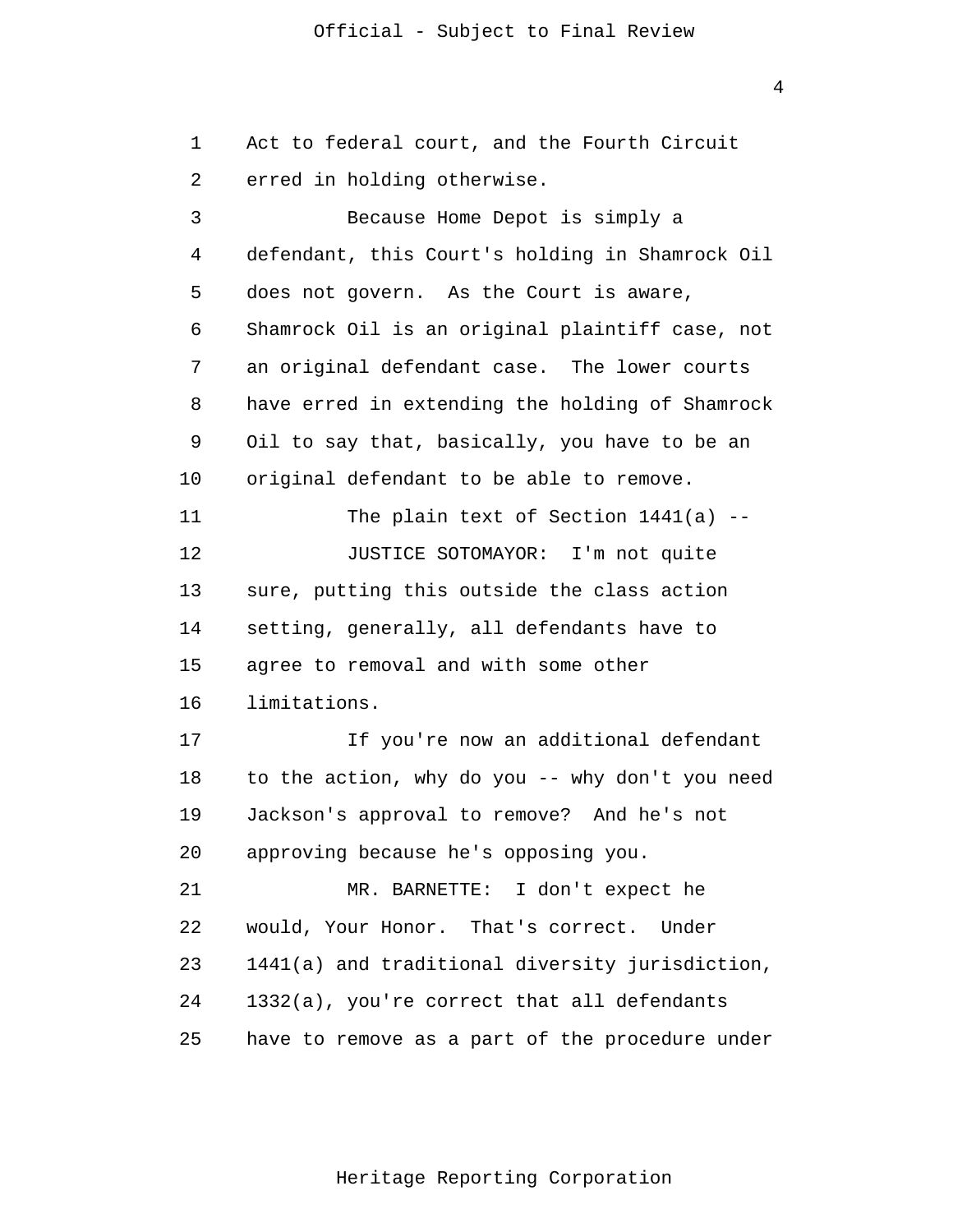$\overline{5}$ 

```
 1 
 2 
 3 
 4 
5
\overline{6} 7 
 8 
 9 
            10 
            11 
            12 
            13 
            14 
            15 
            16 
            17 
            18 
            19 
            20 
            21 
            22 
            23 
            24 
            25 
                 1446. 
                          Here, though, in Shamrock Oil, the 
                 Court went through the history of removal and 
                 diversity, understood that it was very 
                 important to the framers that diversity 
                 jurisdiction was in the original constitution, 
                 Article III, Section 2. Removal was in the 
                 original Judiciary Act of 1789, so it was 
                 important to the framers that each side have 
                 one shot at a -- at a federal forum. 
                          JUSTICE SOTOMAYOR: But that's not 
                 true. 
                          MR. BARNETTE: Presume --
                          JUSTICE SOTOMAYOR: All defendants 
                 don't have a shot at removal. Only if 
                 everybody agrees, in an original action, all 
                 defendants have to agree to removal, correct? 
                          MR. BARNETTE: That is correct, Your 
                 Honor. 
                          JUSTICE SOTOMAYOR: So not every 
                 defendant individually has a right to removal. 
                          MR. BARNETTE: Your Honor, in Shamrock 
                 Oil, the Court looked at that history, looked 
                 at -- basically, Congress had said plaintiffs 
                 can't remove. We know that. Originally, the
```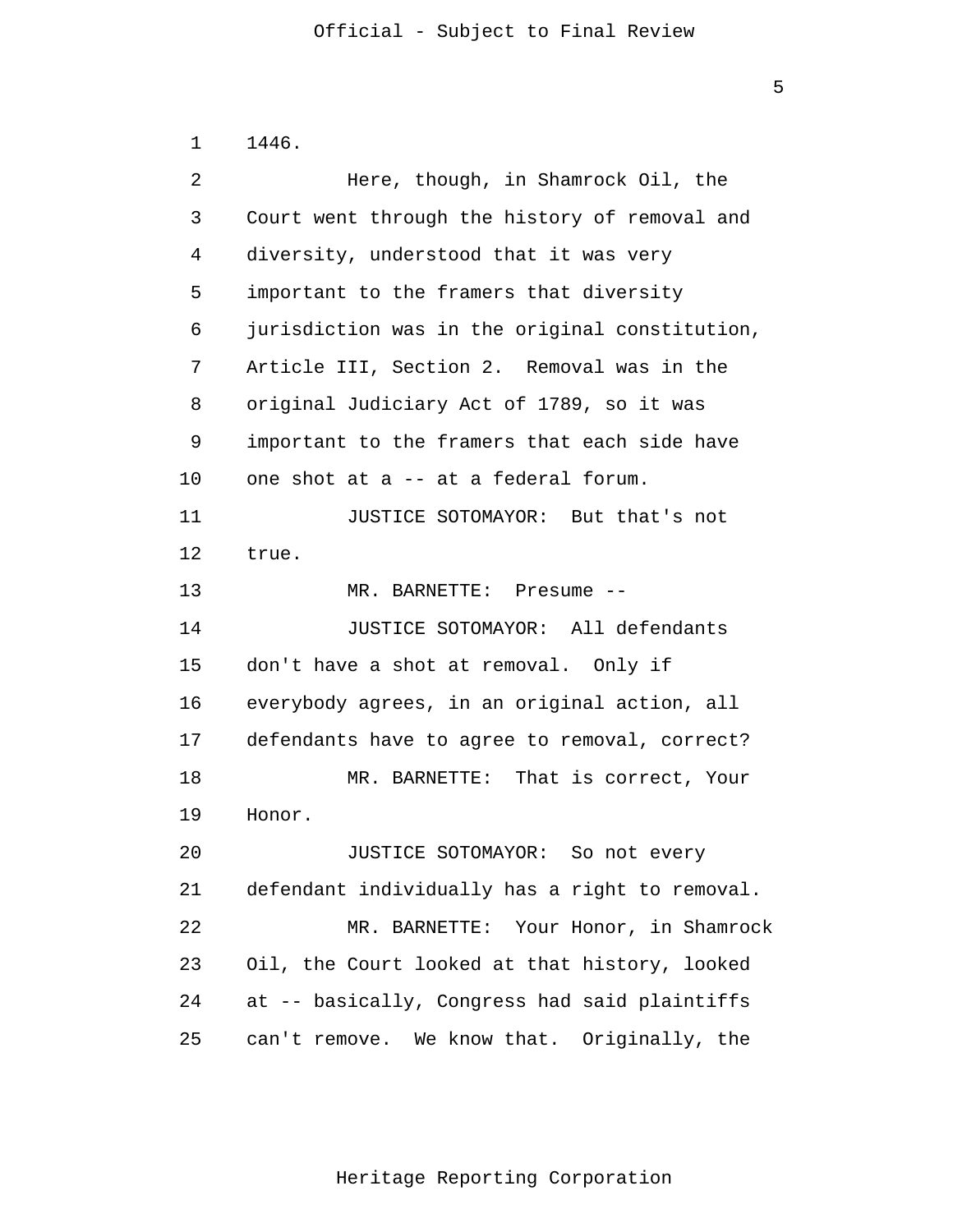1 2 3 4 **5**  $\overline{6}$  7 8 9 10 11 12 13 14 15 16 17 18 19 20 21 22 23 24 25 right to removal was given to defendants only. For about 20 years after the Civil War, it was given to both plaintiffs and defendants. And then, in 1887, again, it was given back to only defendants. So this Court in Shamrock Oil -- JUSTICE SOTOMAYOR: My point still remains that the statute by its own form doesn't guarantee the power to every defendant to remove. MR. BARNETTE: So, in Shamrock Oil, the Court, Your Honor, held because of this binary selection that Congress has made, you're either a plaintiff or a defendant. JUSTICE SOTOMAYOR: Well, how about in  $a$  -- how about --MR. BARNETTE: If you're the plaintiff, then you're not the defendant. JUSTICE SOTOMAYOR: If your theory is this right of removal, how about an involuntary plaintiff? Under Federal Rule 19(a)(2), some people can be made involuntary plaintiffs. Do they have a right to remove? MR. BARNETTE: No, Your Honor. The right to removal -- JUSTICE SOTOMAYOR: Would there be --

Heritage Reporting Corporation

 $\overline{6}$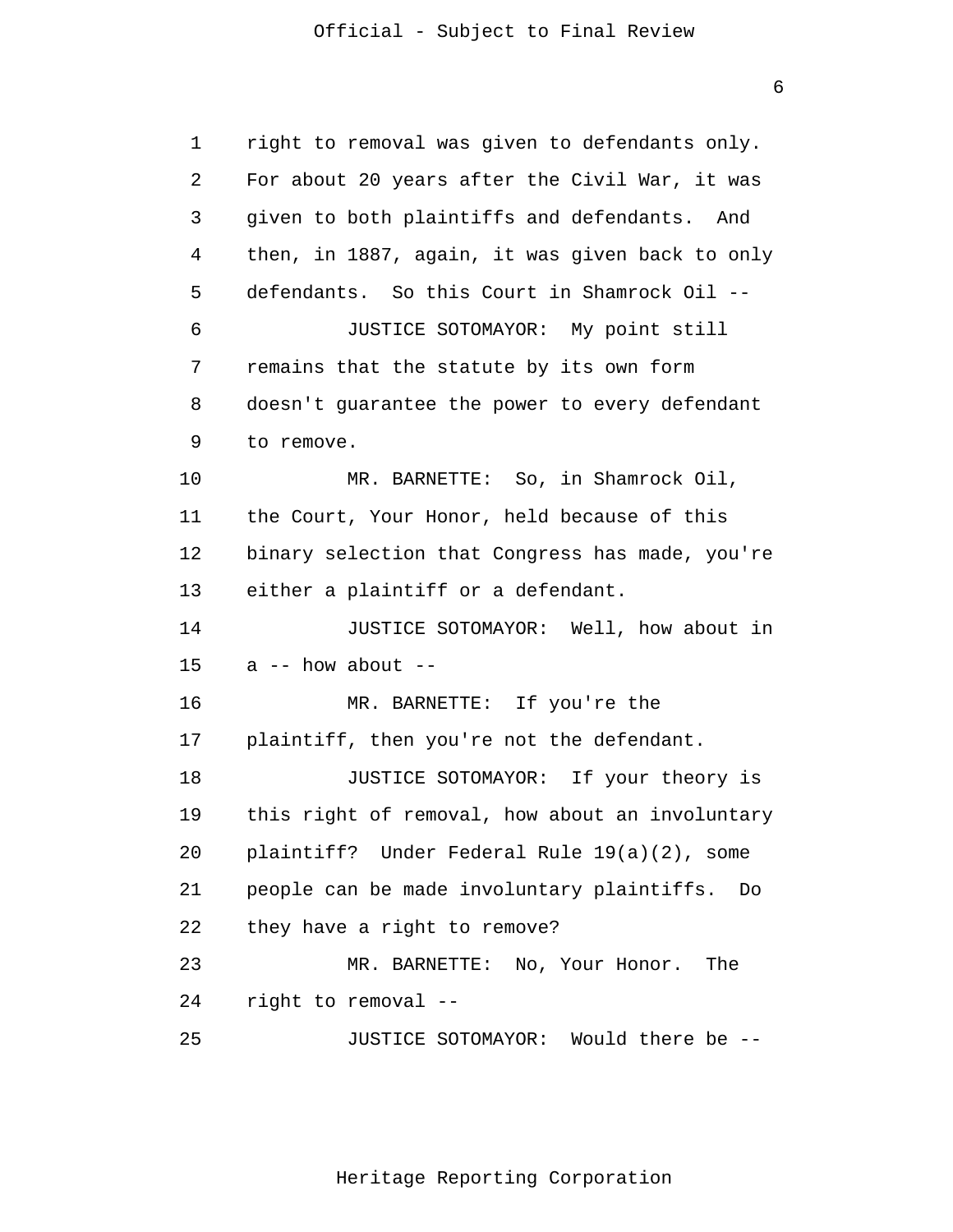1 2 3 4 **5**  $\overline{6}$  7 8 9 10 11 12 13 14 15 16 17 18 19 20 21 22 23 24 25 MR. BARNETTE: -- is given to the defendant or the defendants -- JUSTICE SOTOMAYOR: They never had a chance -- MR. BARNETTE: -- under 1441(a). JUSTICE SOTOMAYOR: They never had a chance to pick a forum. That's the main support for your theory. MR. BARNETTE: So the Shamrock -- JUSTICE SOTOMAYOR: Which is that everybody should have one opportunity to choose their forum, correct? MR. BARNETTE: A defendant -- the defendant or the defendants is entitled to remove under 1441(a). In Shamrock Oil, this Court held, because the original plaintiff is not solely the defendant, they don't have that right. Therefore, also, you wouldn't need their right to consent to removal by other defendants. In the same scenario, the original defendant that files an additional claim bringing in a new party defendant, they're a plaintiff at that point. JUSTICE GORSUCH: So --

Heritage Reporting Corporation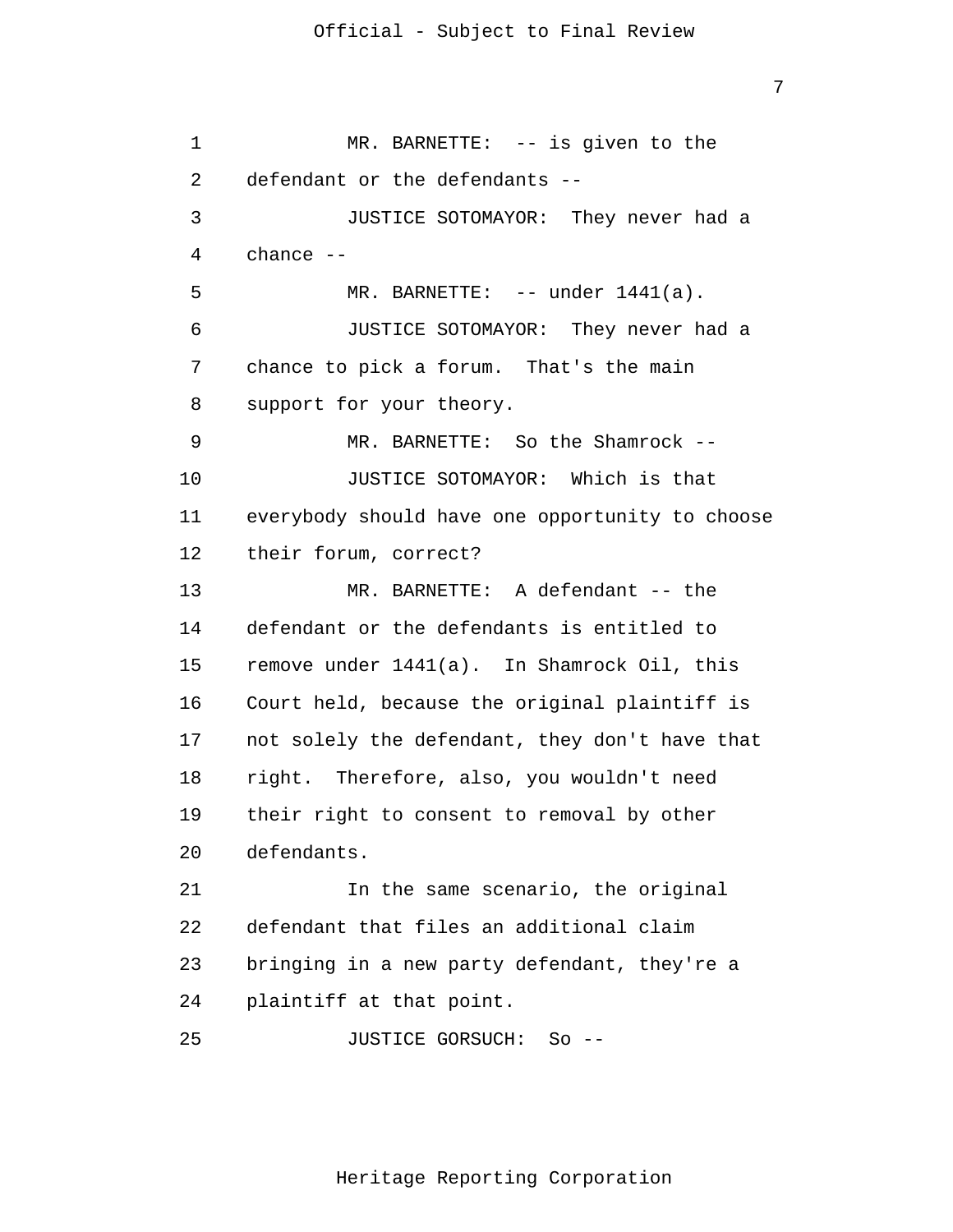1 2 3 MR. BARNETTE: This Court in Merchant Heat & Light said you step into the role of the plaintiff.

8

 4 **5**  $\overline{6}$  7 8 9 10 11 12 13 14 15 16 17 18 19 20 JUSTICE GORSUCH: So, counsel, if I understand your answer to Justice Sotomayor, it's that counterclaim defendants count as defendants for purposes of 1441, but plaintiffs don't, even though they -- counterclaim defendant -- plaintiffs don't, even though they're the original defendant.  $MR.$  BARNETTE: It  $--$  it  $--$ JUSTICE GORSUCH: Now how can it be that the word "defendant" expands and contracts like that? I -- I could understand an argument that everybody who's a defendant in any claim in the case might count as a defendant for purposes of 1441, but what I can't abide or understand at least is how the word "defendant" could -- could be so Procrustean as to just

> 21 22 23 24 25 MR. BARNETTE: Your Honor, just to briefly adjust what you said in your question, if I may, we're not saying counterclaim defendants. We're saying the parties that are solely defendants. A counterclaim defendant

happen to fit you.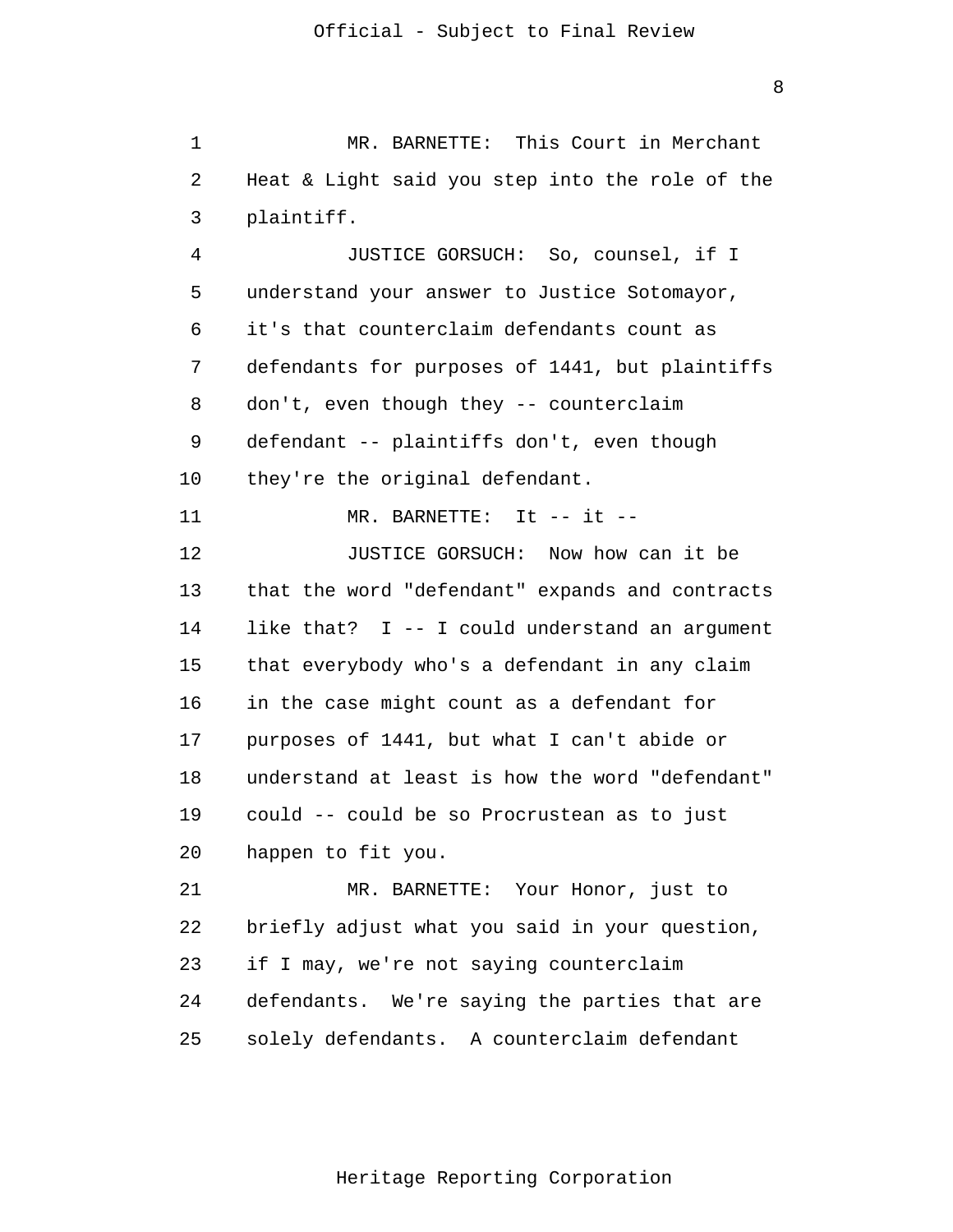1 2 3 4 **5**  6 7 8 9 10 11 12 13 14 15 16 17 18 19 20 21 22 23 24 25 that's an original plaintiff, we're -- we don't say has the right to remove under Shamrock Oil. We take the Court's holding there as a given. But we're not within that holding. We're saying, if you're solely a defendant, that's your only role. On the binary choice Congress has established, you're either a plaintiff or a defendant. JUSTICE GORSUCH: But -- but -- but that doesn't  $-$ MR. BARNETTE: If you're not a plaintiff of any sort, you have to be a defendant. JUSTICE GORSUCH: Counsel, that still just -- I got it, but that doesn't answer the question, though, all right? You're saying that the plaintiff here is no longer -- doesn't qualify as a defendant -- MR. BARNETTE: Correct. JUSTICE GORSUCH: -- even though the plaintiff in this claim was the original defendant. How could that be? How come they're not a defendant too for purposes of 1441? MR. BARNETTE: Again, because, as this

Heritage Reporting Corporation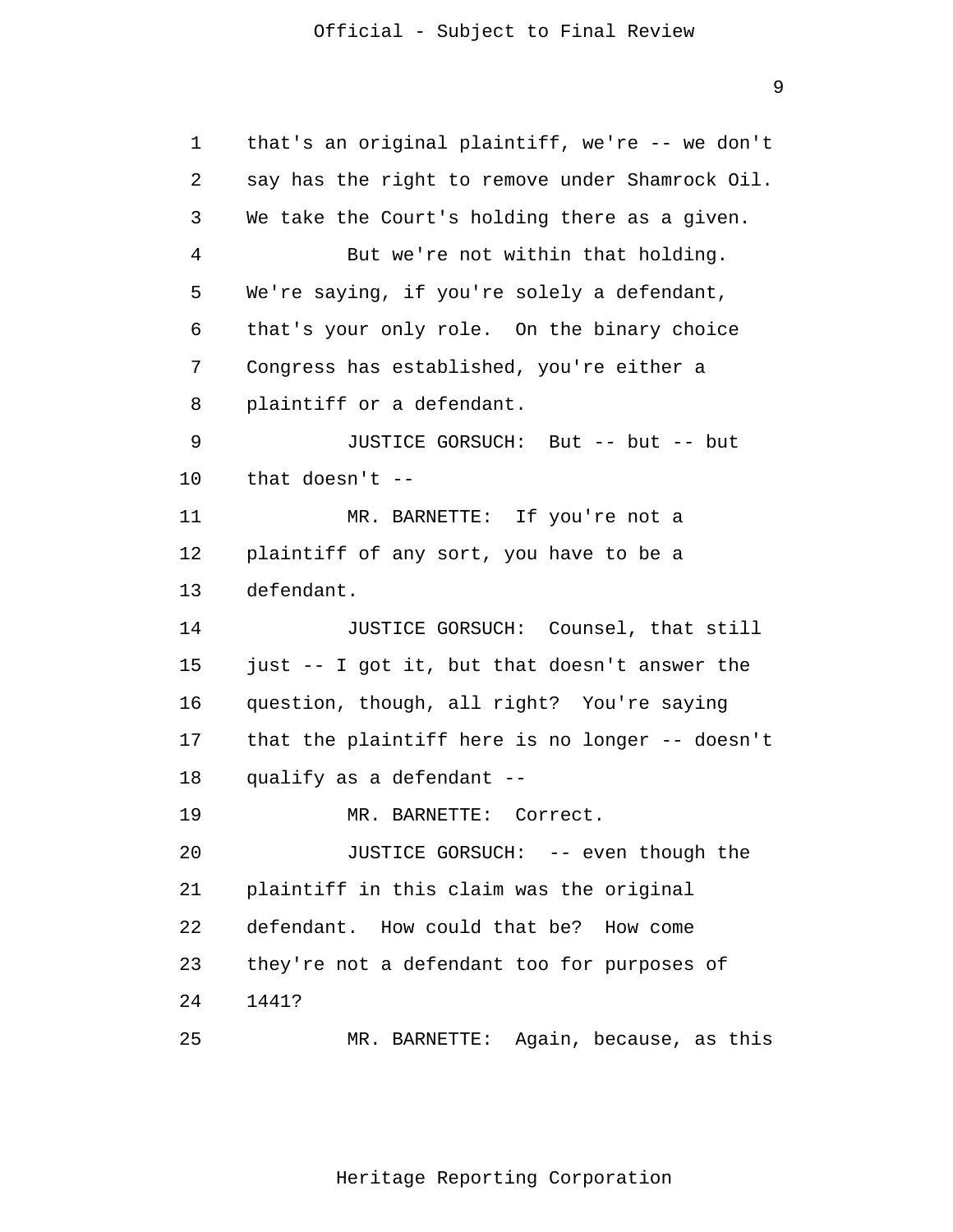10

 1 2 3 4 **5**  6 7 8 9 10 11 12 13 14 15 16 17 18 19 20 21 22 23 24 25 Court said in Merchant Heats & -- Merchants Heat & Light, excuse me, once you file that additional claim, third-party claim, you then -- that original defendant steps into the role of plaintiff. And just like any other plaintiff, like the original plaintiff, like this defendant-plaintiff, those parties just go along with the removal. Plaintiffs don't consent to the removal, as the justice pointed out. JUSTICE SOTOMAYOR: Does your theory fall apart if we don't accept your claim-by-claim analysis? You approach this claim by claim. I'm not quite sure how we can -- you can do that since the statute speaks about a civil action and it talks about removal of an action, not a removal of a claim. But, assuming we don't accept your theory that removal's claim by claim, where does that leave you? MR. BARNETTE: Your Honor, you're correct, 1441 and 1453 talk about -- I'm sorry, 1332 talk about removing the civil action - and 1446 -- but the point here is this Court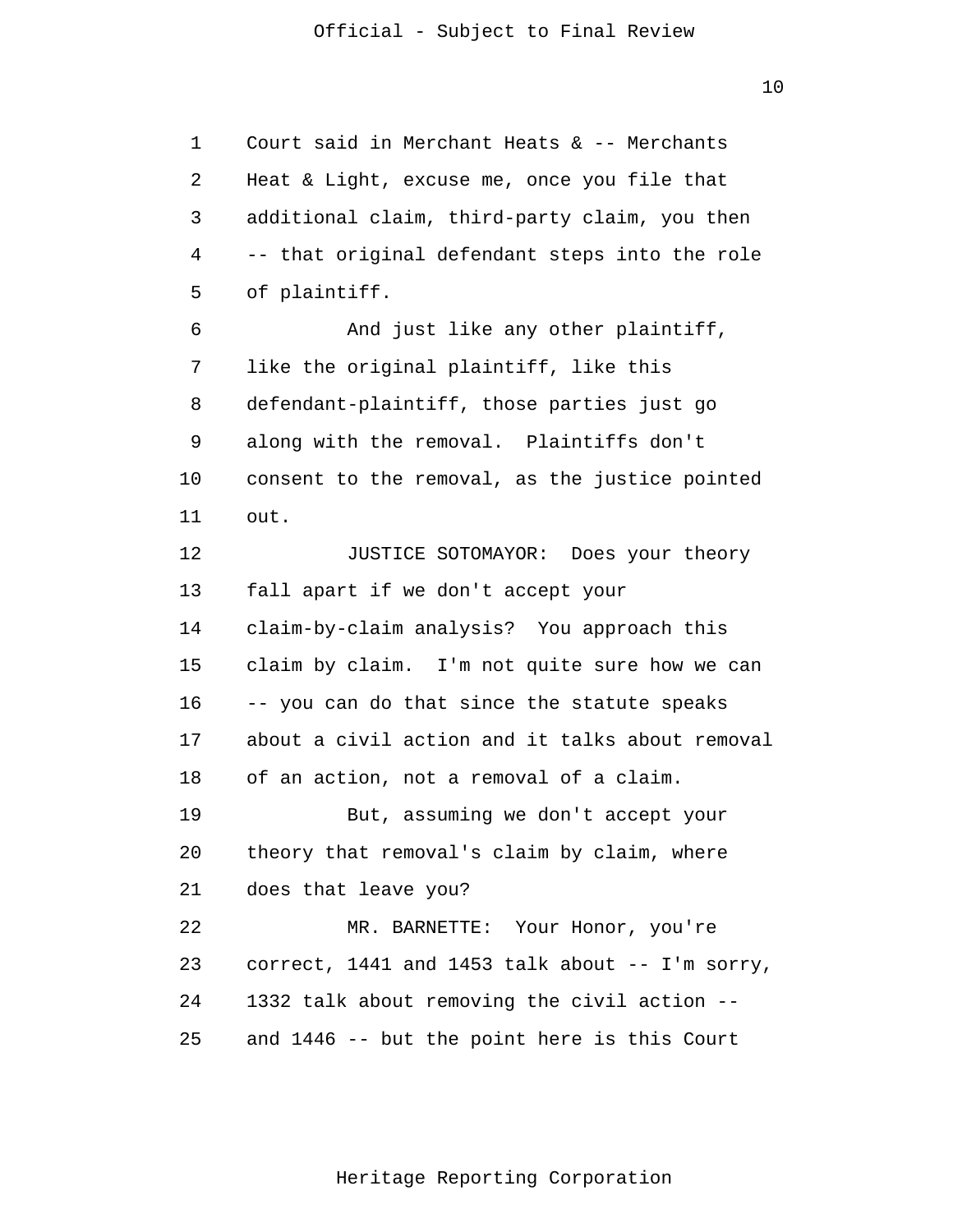$11$ 

 1 2 3 4 **5**  6 7 8 9 10 11 12 13 14 15 16 17 18 19 20 21 22 23 24 25 held very clearly in Exxon -- Exxon versus Allapattah you have to look at the claims within the civil action to determine jurisdiction. Rule 8 is a short and plain -- JUSTICE SOTOMAYOR: That's different than -- MR. BARNETTE: -- statement of a claim entitling you to relief. It's not the civil action that entitles a party to relief. It's the claim. You have to look at the claim to determine the amount in controversy. So once -- and once one -- one -- JUSTICE SOTOMAYOR: The removal -- the removal statutes say you look at the cost - you look at the action, not the claim. MR. BARNETTE: Well, 1446(b) says that once there's a claim that establishes jurisdiction, that's when you have 30 days to remove. That -- the claim is key here. The civil action is just -- JUSTICE SOTOMAYOR: But it's so -- MR. BARNETTE: -- the overarching matter or lawsuit. JUSTICE SOTOMAYOR: You don't have a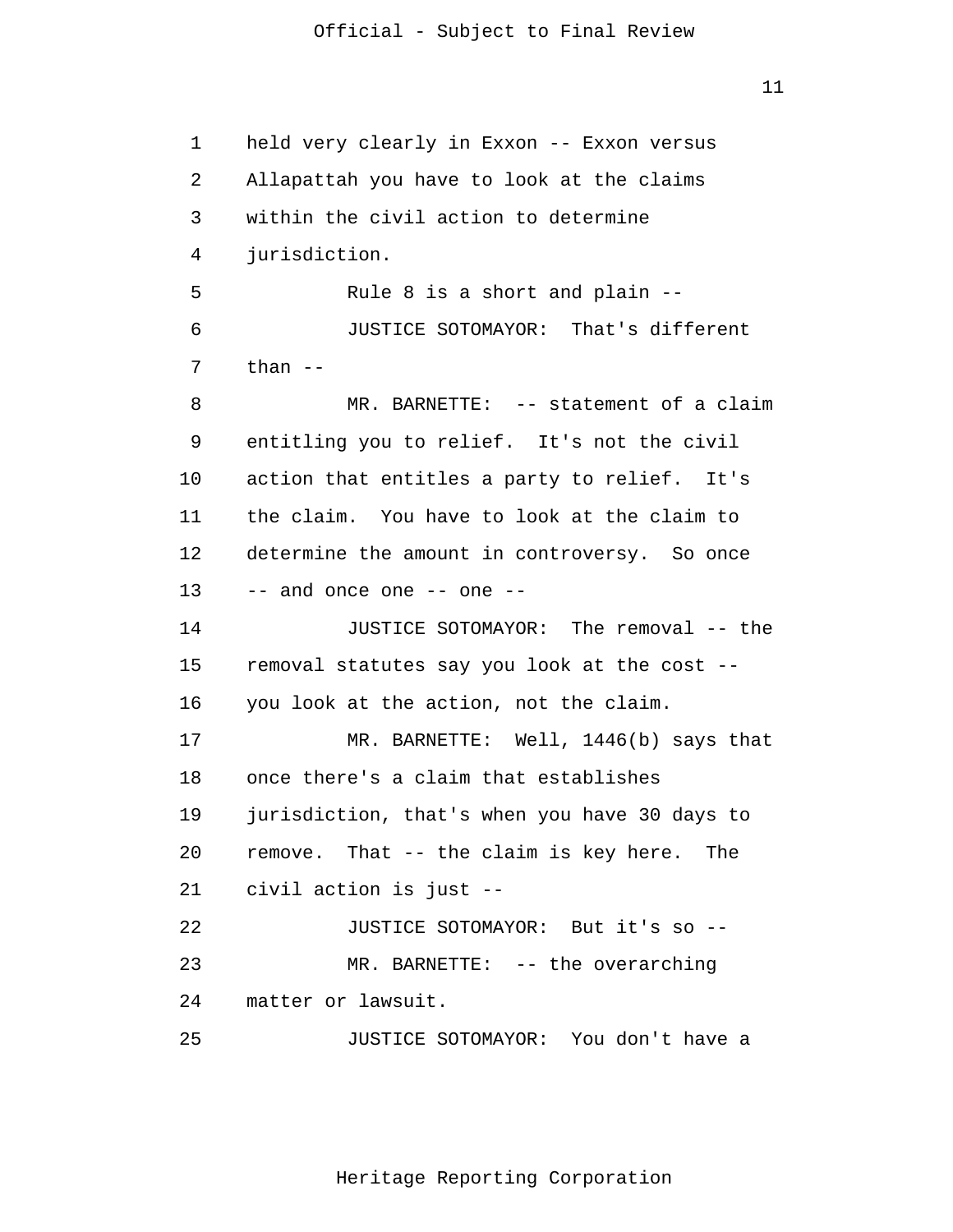1 2 3 4 **5**  6 7 8 9 10 11 12 13 14 15 16 17 18 19 20 21 22 23 24 25 right under your theory to -- well, you have a right that you don't have normally. If you have a claim as a counterclaim defendant to - that's not based on original jurisdiction, you're still claiming you have a right to remove? You were never entitled to a federal forum to start with. MR. BARNETTE: Your Honor, this case is a qualifying class action under CAFA that, by definition, is within the original jurisdiction of the district courts. We -- JUSTICE SOTOMAYOR: No. Now you're looking at the overall claim. You're not saying to us look at the claim that makes you a defendant. MR. BARNETTE: The claim we removed is the class action. We weren't in the case before the class action. JUSTICE SOTOMAYOR: Well, that is true, but -- MR. BARNETTE: So we're not a counterclaim defendant, if I could point that out. JUSTICE SOTOMAYOR: But, under your theory, if there's a counterclaim defendant and

Heritage Reporting Corporation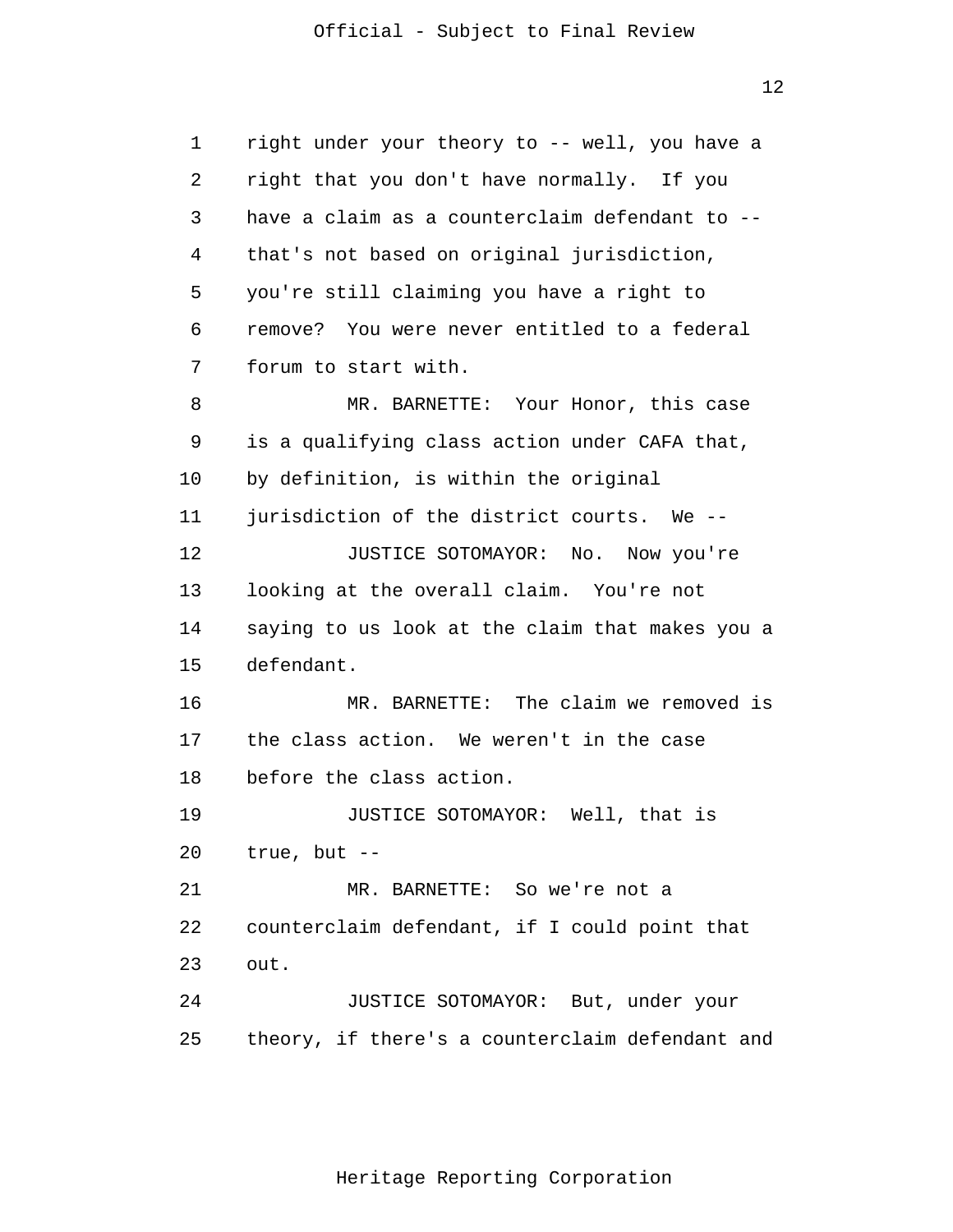| $\mathbf 1$ | it's not filing an original action, you could     |
|-------------|---------------------------------------------------|
| 2           | still remove?                                     |
| 3           | MR. BARNETTE: I'm sorry, could you                |
| 4           | repeat that, Your Honor?                          |
| 5           | JUSTICE SOTOMAYOR: Is it -- if you're             |
| 6           | looking at the claim, if you're a counterclaim    |
| 7           | defendant, are you looking at the original        |
| 8           | action or are you looking at your action or       |
| 9           | your --                                           |
| 10          | MR. BARNETTE: We're looking at the                |
| 11          | claim that's being removed. But, just to be       |
| 12          | clear, we are not a counterclaim defendant.       |
| 13          | Rule 13 is specific on what counterclaims are.    |
| 14          | That's $a - a$ claim a party has against an       |
| 15          | opposing party.                                   |
| 16          | We were not in that original case.                |
| 17          | That's absolutely correct. But 1441 does not      |
| 18          | say only the original defendant can remove.<br>It |
| 19          | does not say only claims brought by the           |
| 20          | original plaintiff can be removed. It doesn't     |
| 21          | say only claims by the original plaintiff         |
| 22          | against the original defendant can be removed.    |
| 23          | JUSTICE KAGAN: But, Mr. Barnette, as              |
| 24          | -- as Justice Sotomayor was saying, 1441(a),      |
| 25          | which is the principal removal statute, says      |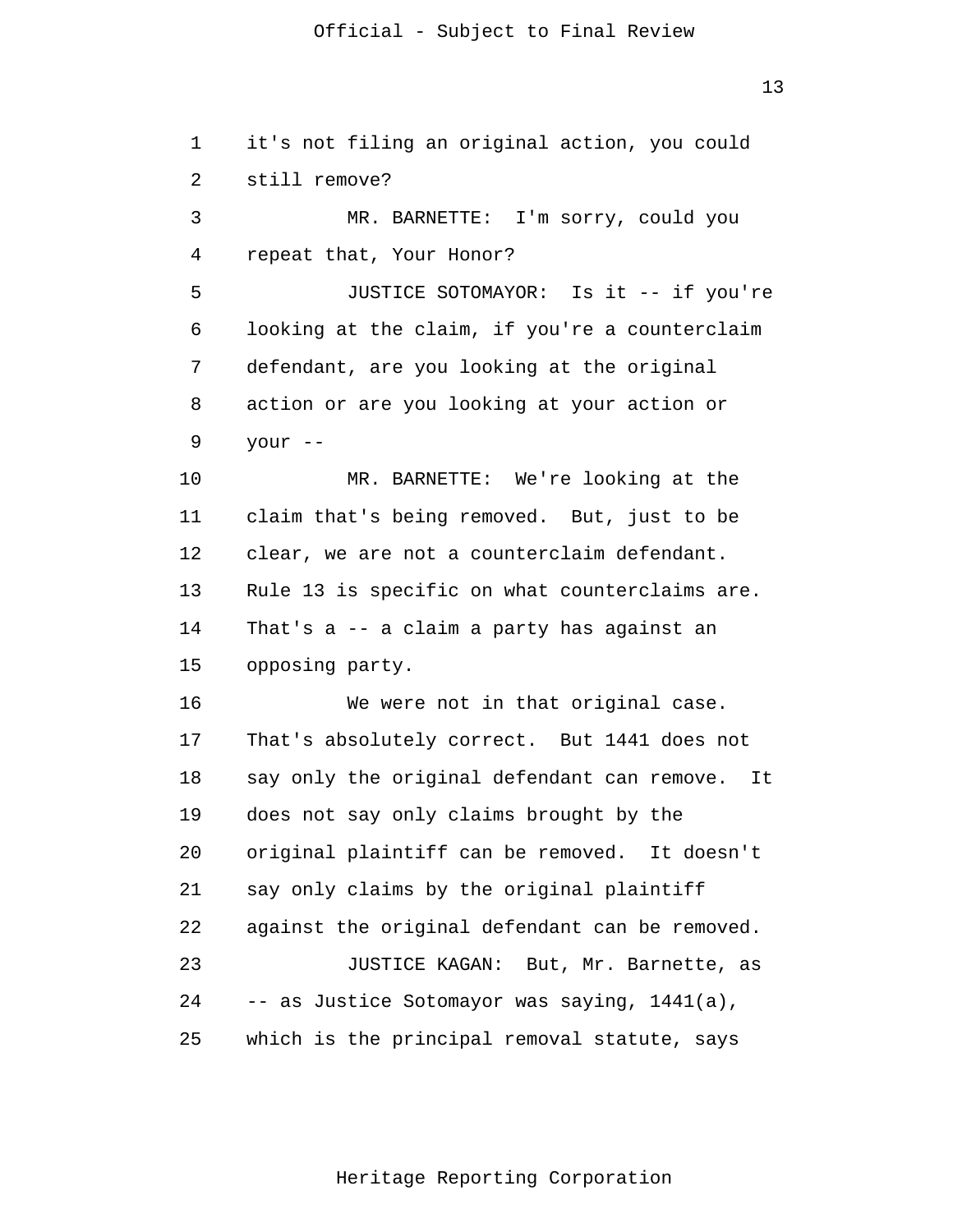1 2 3 that a civil action, not claims, but a civil action can be removed where the district courts have original jurisdiction.

 4 **5**  6 7 8 9 10 11 12 13 14 15 16 17 18  $-$ And what I've always taken that to mean is that to look for original jurisdiction, you look to the plaintiff's complaint, the original plaintiff. It gives you original jurisdiction. So, there, the plaintiff's complaint doesn't have any claims that belong in federal court. So where do you get the authority to remove under 1441(a)? MR. BARNETTE: Again, Your Honor, this class action qualifies under CAFA, which establishes that it's within the original jurisdiction of the district courts. I could JUSTICE KAGAN: Well, your claim might be under the original jurisdiction of the

> 19 20 21 district courts if it had -- or not your claim but the claim to which you are defendant, if that had started the lawsuit.

 22 23 24 25 But that didn't start the lawsuit. The lawsuit, the civil action, was started by a claim that's completely non-federal in nature. And you look to the original claim to decide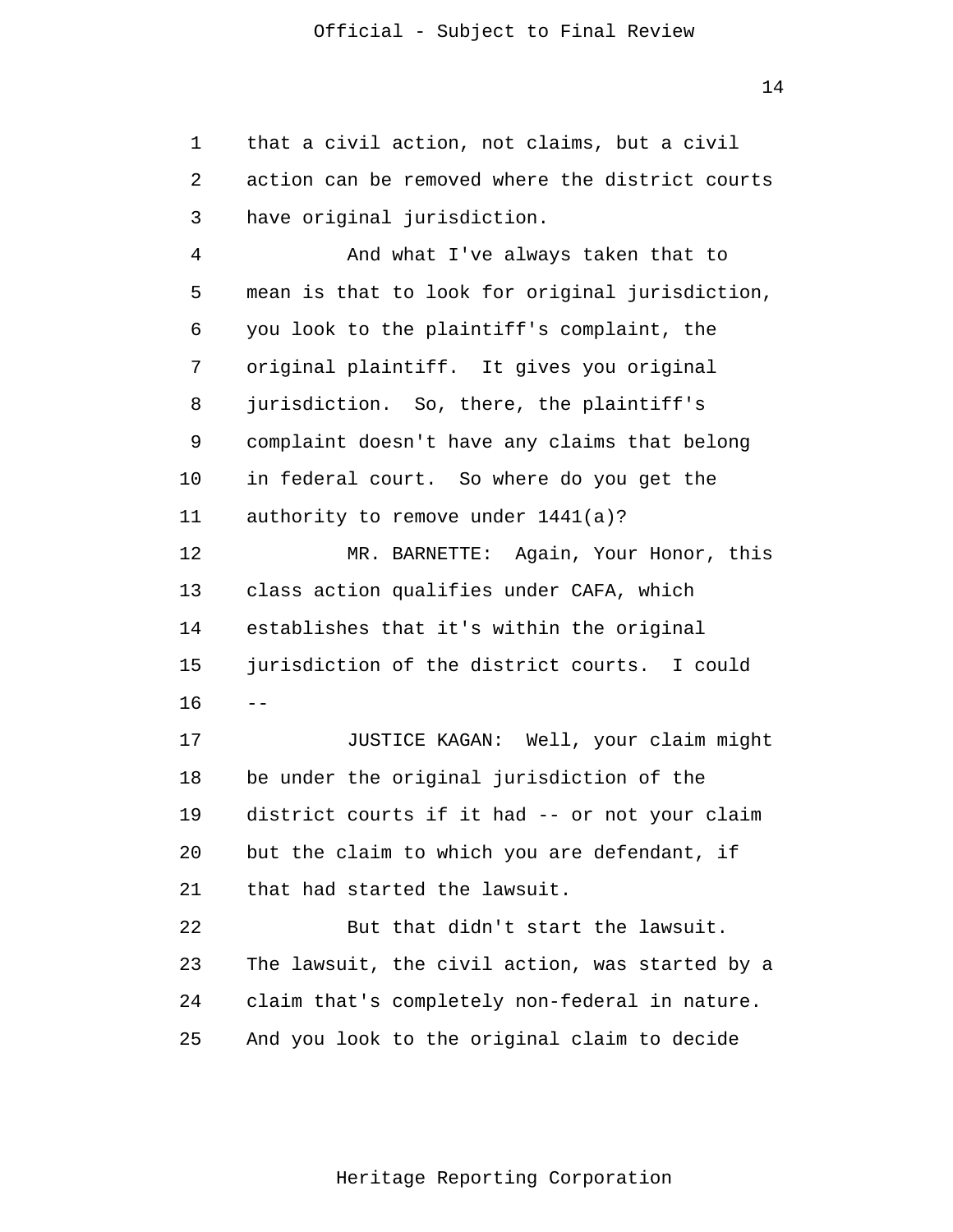15

| 1  | whether the courts have original jurisdiction,  |
|----|-------------------------------------------------|
| 2  | don't you?                                      |
| 3  | MR. BARNETTE: Your Honor, this is a             |
| 4  | somewhat unusual situation, although it's       |
| 5  | becoming increasingly less unusual because      |
| 6  | these class actions keep getting filed.         |
| 7  | But, to your point, Mr. Jackson                 |
| 8  | essentially filed a new civil action in the     |
| 9  | existing case.                                  |
| 10 | Rule 3 says a civil action commences            |
| 11 | with the filing of a complaint in court.        |
| 12 | JUSTICE KAGAN: Well, it might be                |
| 13 | unusual, and it might be that the rules weren't |
| 14 | contemplating this situation, although I don't  |
| 15 | really think that that's true, because the      |
| 16 | rules contemplate very liberal joinder and of   |
| 17 | all parties.                                    |
| 18 | But, regardless, the rule is the rule.          |
| 19 | And the rule says, when you try to figure out   |
| 20 | removal, you look to whether the court, the     |
| 21 | federal court, would have original jurisdiction |
| 22 | of the case.                                    |
| 23 | And to do that, I mean, I have to say           |
| 24 | there's only one -- one place to look to decide |
| 25 | whether original jurisdiction exists, and       |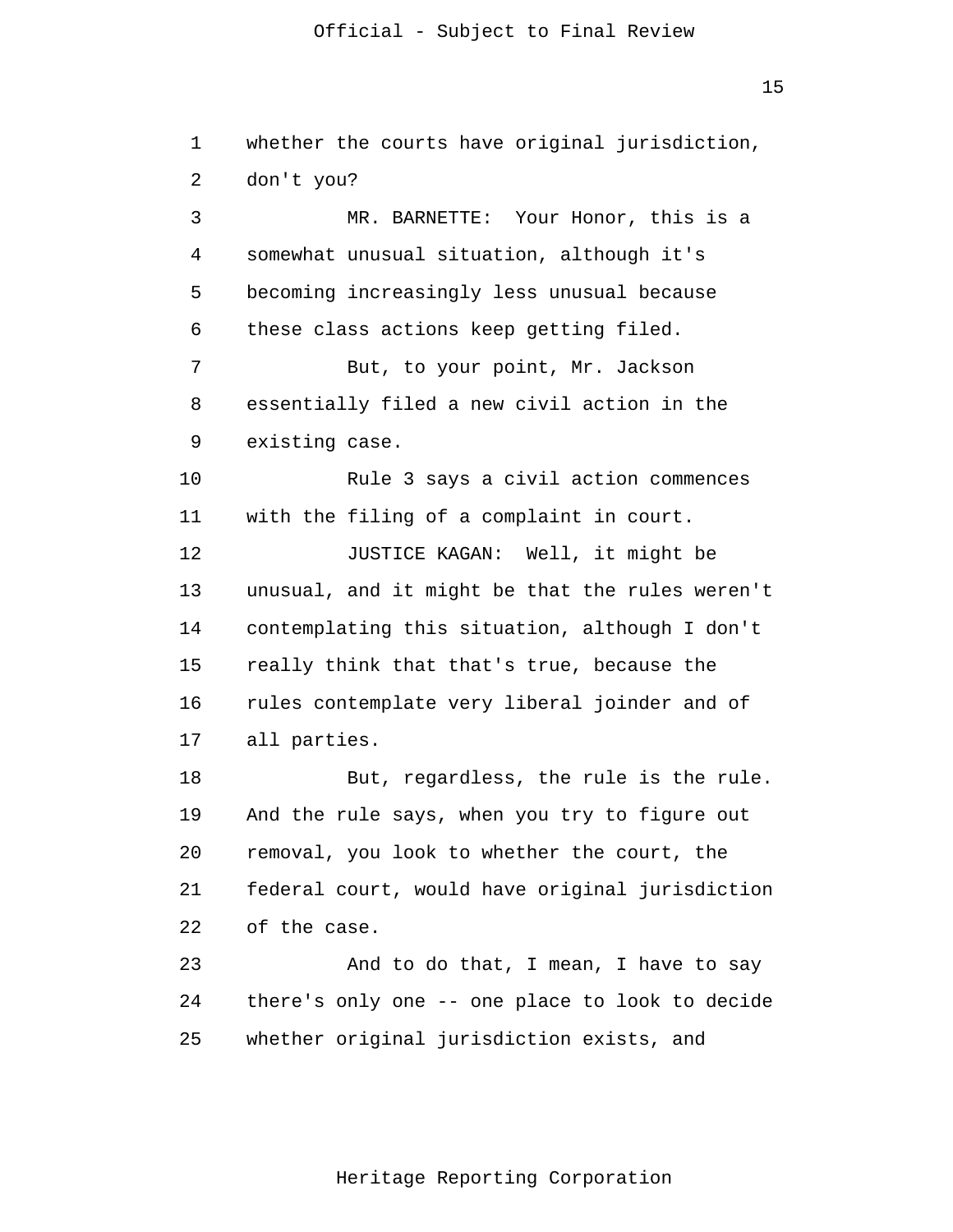1 2 3 4 **5**  6 7 8 9 that's to the plaintiff's original complaint. MR. BARNETTE: Respectfully, Your Honor, I don't believe that's what the statute says. That's not what 1441(a) says and that's not what 1332(d)(2) says as far as CAFA removals. Again, a defendant or defendant can remove a civil action that's within the original jurisdiction of the district courts.

> 10 11 12 13 We are squarely within that language. We are a defendant. All we are in this case is a defendant. We're a class action defendant. CAFA gives the original jurisdiction.

> 14 15 16 17 18 19 20 21 22 23 24 JUSTICE KAGAN: I mean, the question is you would -- you would be right if this claim started -- excuse me, if this action started with the claim against you. But it didn't start with the claim against you. And you're suggesting that we essentially ignore all this language about original jurisdiction in order to, you know, get to this second claim. But the second claim isn't what counts under 1441. What counts under 1441 is the first claim.

 25 MR. BARNETTE: Your Honor, I would

Heritage Reporting Corporation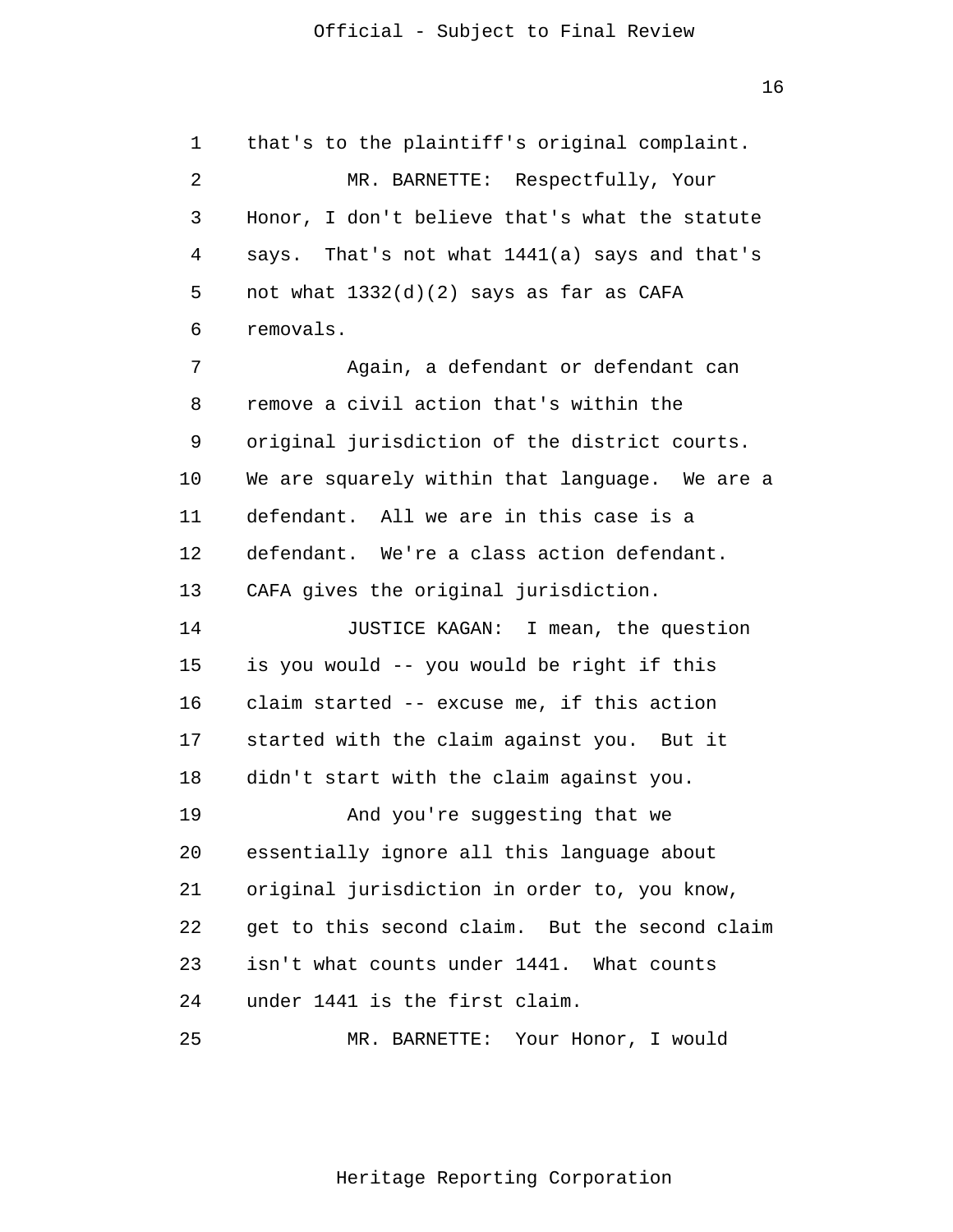17

 1 2 3 4 **5**  6 7 8 9 10 11 12 13 14 15 16 17 18 19 20 21 22 23 24 25 agree with that analysis if 1441(a) said only claims brought by the original plaintiff or only the original defendant can remove, but it doesn't say that. JUSTICE KAGAN: Well, it said -- MR. BARNETTE: All it says is original jurisdiction. This class action is within the original jurisdiction. JUSTICE KAGAN: I mean, to -- to -- I'm repeating myself, but to decide whether -- MR. BARNETTE: Sorry, I feel like I am as well. JUSTICE KAGAN: -- original jurisdiction exists, you look to the original claim. That's what original jurisdiction is. MR. BARNETTE: Well, Your Honor, again, we don't think that's -- we think that's an atextual reading of the statute. I would also point out that the other side has said the sort of unanimous view of the lower courts that you can only have the original defendant remove and you can't look beyond that. Actually, the Fifth and Eleventh Circuits have allowed additional party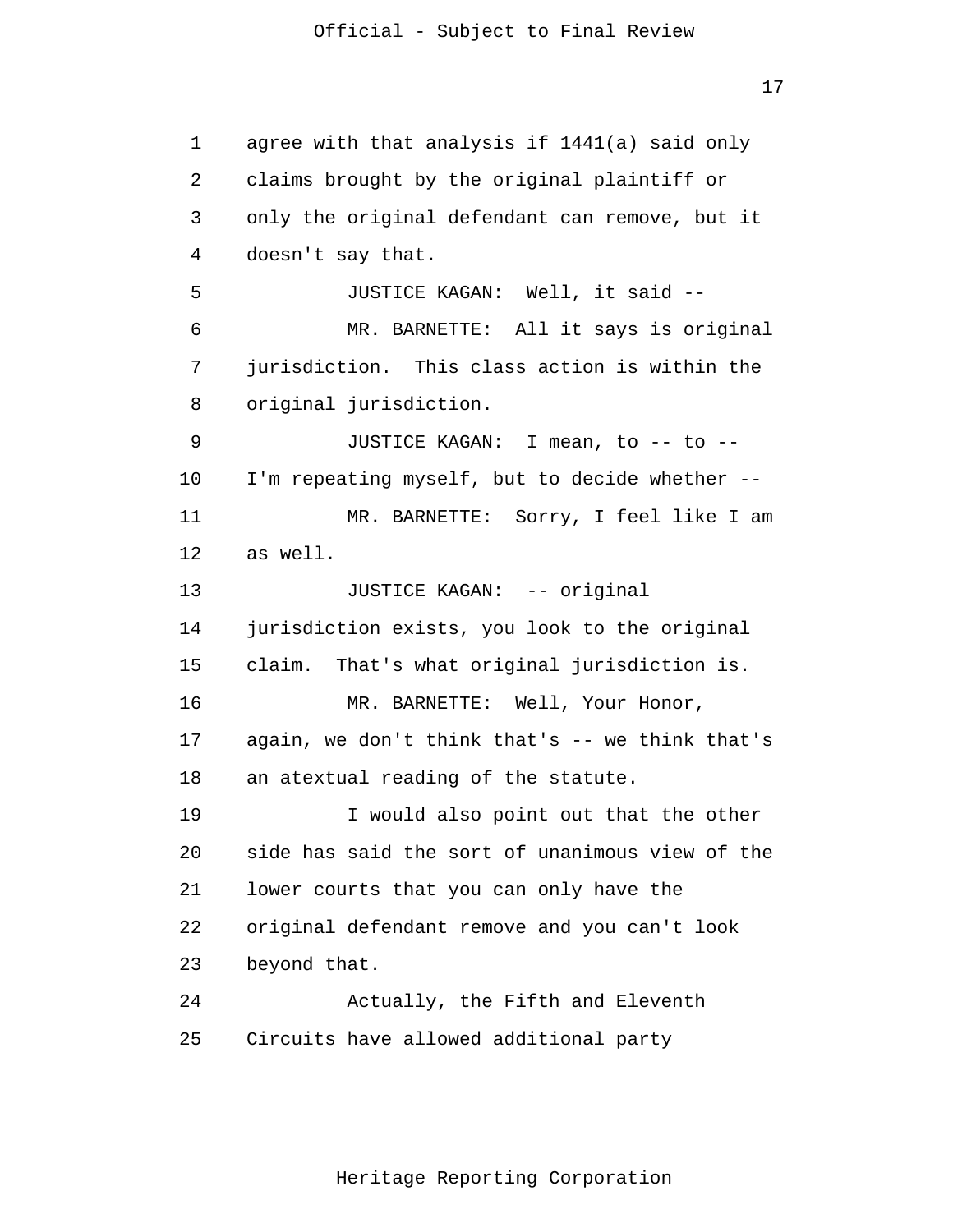18

 1 2 3 4 **5**  6 7 8 9 10 11 12 13 14 15 16 17 18 19 20 21 22 23 24 25 defendants, new defendants added to cases to remove. So the analysis you're talking about has not been uniformly applied throughout the federal courts. We think it only makes sense. I mean, again, you're -- we're not in the case prior. The only -- the first time we're brought in the case is with a summons, and under Rule 4, the summons goes to the defendant. That's the plain language. We got a summons and complaint in this case. We had to to be brought into the case. We're not in the case otherwise. JUSTICE BREYER: Are you -- are you -- MR. BARNETTE: They can't -- sorry. JUSTICE BREYER: Listen, I -- there is -- what I'm about to say has some flaw, and I'm trying to figure out what it is because they don't really make this argument, and, therefore  $--$  but  $--$  but I  $--$  it stopped me and I wanted to see what the answer was. All right. A class action may be removed, right? MR. BARNETTE: Correct. JUSTICE BREYER: Okay. So we go look to see what is a class action, and then we have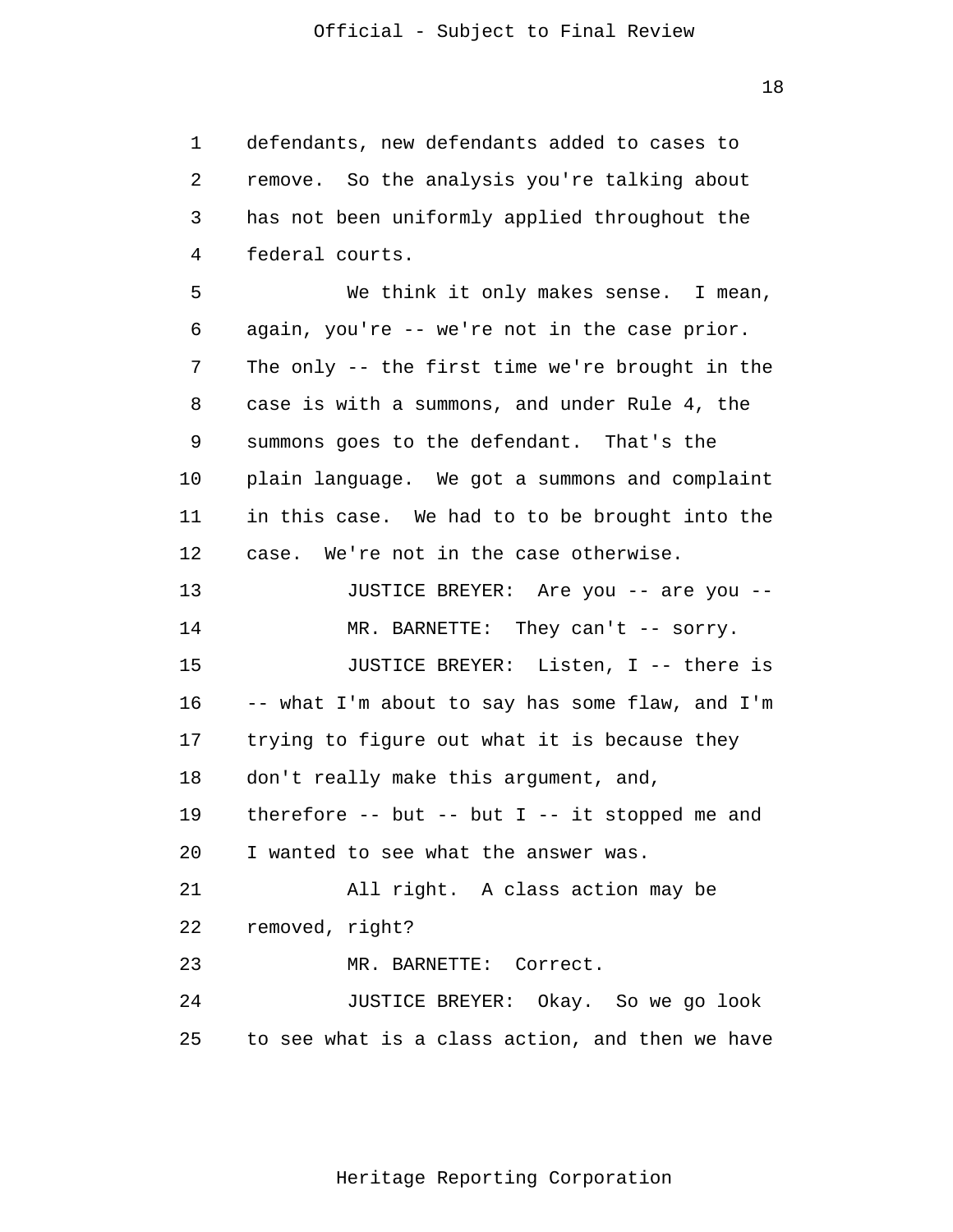19

| 1  | a definition in 1332 for these purposes. It     |
|----|-------------------------------------------------|
| 2  | says the term "class action" means any civil    |
| 3  | action -- okay, this is a civil action -- filed |
| 4  | under Rule 23.                                  |
| 5  | Well, a civil action filed under Rule           |
| 6  | 23, I mean, the plaintiff filed a civil action  |
| 7  | under Rule 23.                                  |
| 8  | MR. BARNETTE: Or a state court                  |
| 9  | equivalent, Your Honor.                         |
| 10 | JUSTICE BREYER: But that wasn't a               |
| 11 | class action. And you didn't file a civil       |
| 12 | action under Rule 23. What you were, were the   |
| 13 | defendant, and you brought a counterclaim       |
| 14 | against a third-party, or you're the            |
| 15 | third-party, or whatever.                       |
| 16 | MR. BARNETTE: Yeah, we didn't bring a           |
| 17 | counterclaim at all.                            |
| 18 | JUSTICE BREYER: No, no, no, no, it's            |
| 19 | somebody, the -- I'm sorry, the other -- the    |
| 20 | other -- the plaintiff did. No, it's not the    |
| 21 | plaintiff. The plaintiff -- see, that's the     |
| 22 | hard part. It's like an Abbott and Costello     |
| 23 | movie, you know, I mean.                        |
| 24 | (Laughter.)                                     |
| 25 | JUSTICE BREYER: But -- but, look, A             |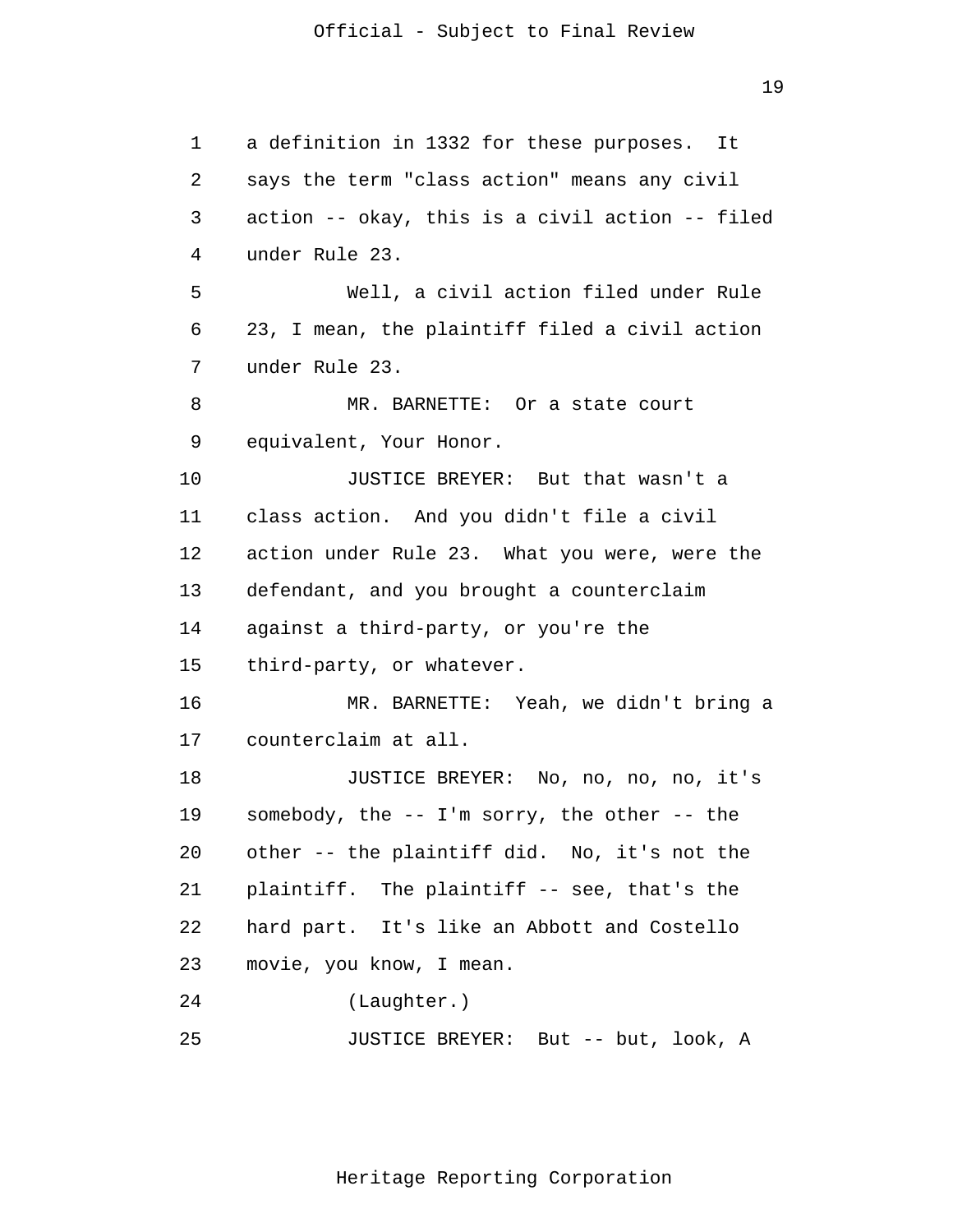20

 1 2 3 4 **5**  $\overline{6}$  7 8 9 10 11 12 13 14 15 16 17 18 19 20 21 22 23 24 25 sued B, and A is the plaintiff and B is the defendant, and then B sued you. MR. BARNETTE: Correct. JUSTICE BREYER: So you're C, okay, over here. So being C over here, B, who is the one who sued you, is he -- did he file a civil action under Rule 23? MR. BARNETTE: Yes, we don't -- JUSTICE BREYER: I don't think he did, did he? Where does it say he did? MR. BARNETTE: I think we clearly -- JUSTICE BREYER: What he did was he filed a -- MR. BARNETTE: I think we clearly did under CAFA. JUSTICE BREYER: He says he brings - that's what he says, but he's bringing within the rules -- he's bringing within the rules, what is it called, a third-party claim? MR. BARNETTE: Again, Your Honor, there's a lot of shorthand that's involved in this and, unfortunately, it's just generally inaccurate. We're not a counterclaim defendant. We're not a third-party defendant, those specific terms. We're just a defendant.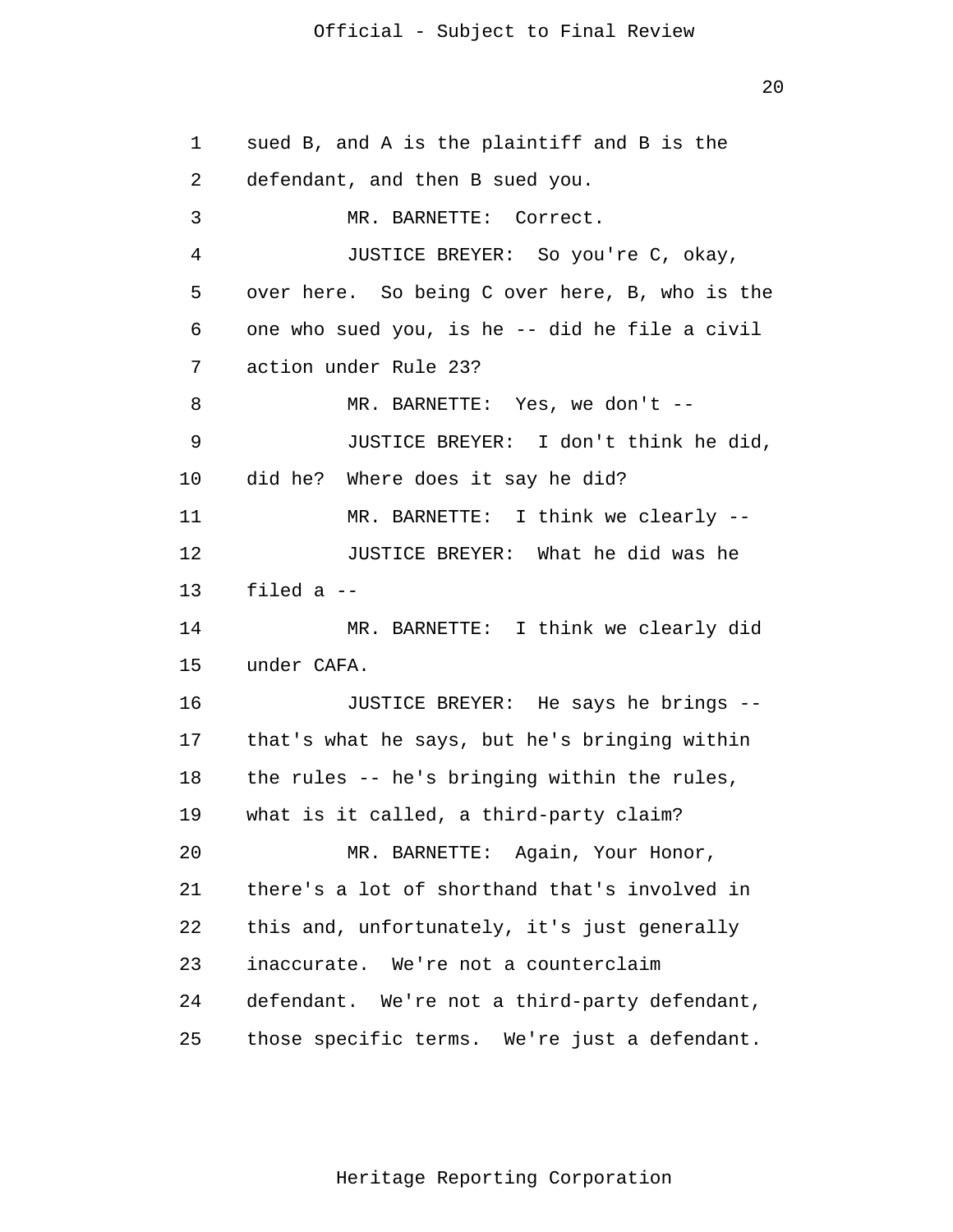21

```
 1 
 2 
 3 
 4 
5
\overline{6} 7 
 8 
 9 
            10 
            11 
            12 
            13 
            14 
            15 
            16 
            17 
            18 
            19 
            20 
            21 
            22 
            23 
            24 
            25 
                         JUSTICE BREYER: Forget what you're 
                 not. What I want you to know -- I realize 
                 that. But it's only if it's a class action, a 
                 civil action filed under Rule 23. 
                         Now --MR. BARNETTE: Or a --
                         JUSTICE BREYER: -- did the person who 
                 filed the class action whose name happens to be 
                 B --
                         (Laughter.) 
                         JUSTICE BREYER: -- did that person 
                 file a civil action under Rule 23? 
                         MR. BARNETTE: Yes, Your Honor. 
                         JUSTICE BREYER: Yes? How do we know 
                 that? 
                         MR. BARNETTE: I would -- I would turn 
                 the Court's attention to Dart Cherokee, where 
                 you ran through the CAFA analysis on the slip 
                 opinion at page 2 and said 1453 directs you to 
                 1332(d), as you noted. 
                         We look at (d)(1) for the definitions
                 of class actions. 
                         JUSTICE BREYER: Yes. 
                         MR. BARNETTE: That's a filing under 
                 Federal Rule 23 or a state equivalent.
```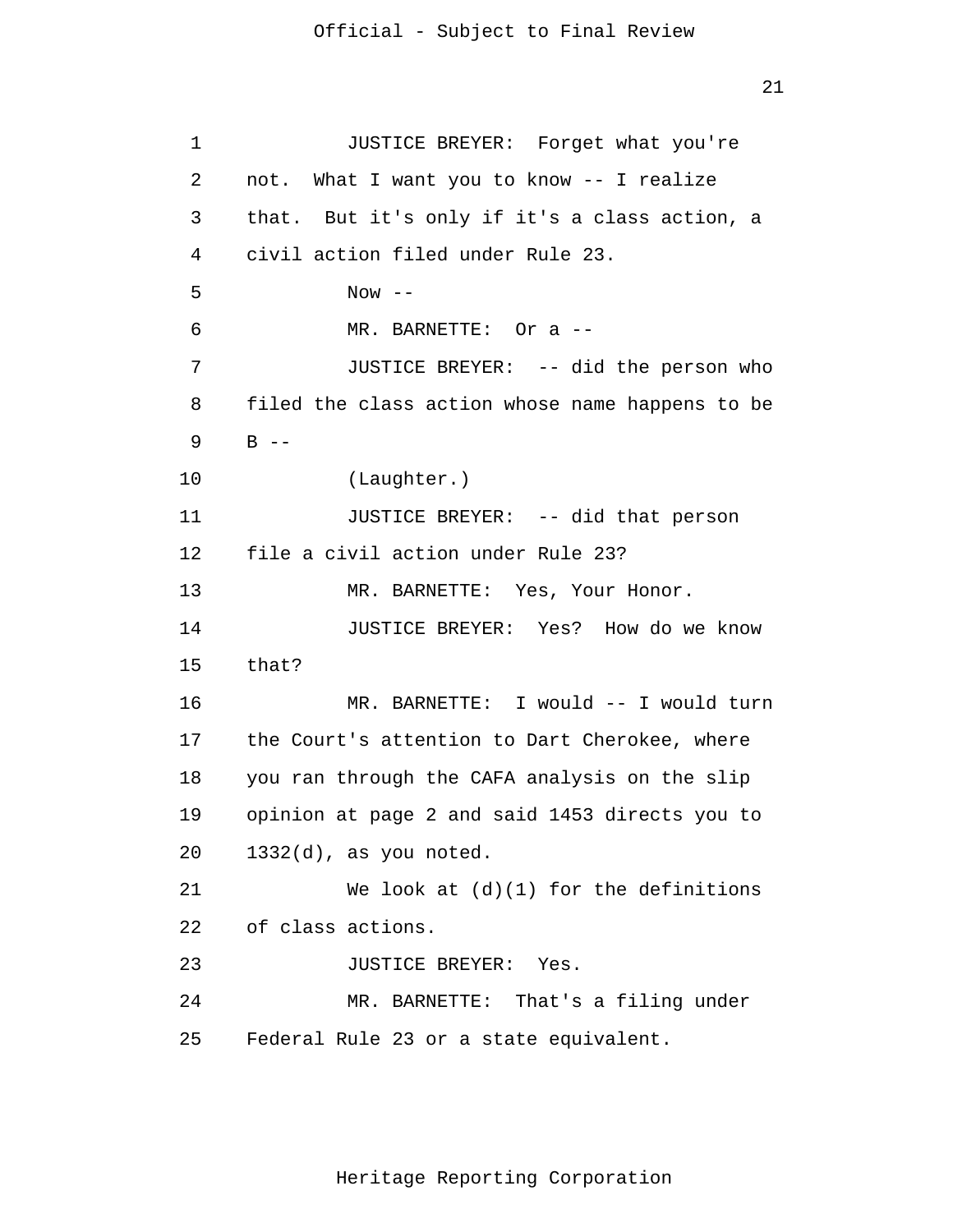```
 1 
 2 
 3 
 4 
5
\overline{6} 7 
 8 
 9 
            10 
            11 
            12 
            13 
            14 
            15 
            16 
            17 
            18 
            19 
            20 
            21 
            22 
            23 
            24 
            25 
                         JUSTICE BREYER: It is? Where does it 
                 say that? 
                         MR. BARNETTE: In 1332(d)(1). 
                         JUSTICE BREYER: No, no, no, I know. 
                 Where does it say the rule that when a 
                 defendant files a class action, namely B --
                         MR. BARNETTE: What they're --
                         JUSTICE BREYER: -- against C, that 
                 that is an action filed, a civil action, 
                 because civil actions are usually filed by 
                 plaintiffs, where does it say that that action 
                 filed by B is a civil action filed under Rule 
                 23? That's a simple question. 
                         MR. BARNETTE: A couple things. 
                 1332(d) just refers to a filing by a 
                 representative party. That's the language the 
                 statute uses. Mr. Jackson certainly is a 
                 representative party. He's a class 
                 representative. He refers to himself as a 
                 plaintiff in the filing. 
                         JUSTICE BREYER: Why are you still not 
                 giving direct answers? 
                         MR. BARNETTE: In the civil action, he 
                 was defined as B2. 
                         JUSTICE BREYER: Because what he says
```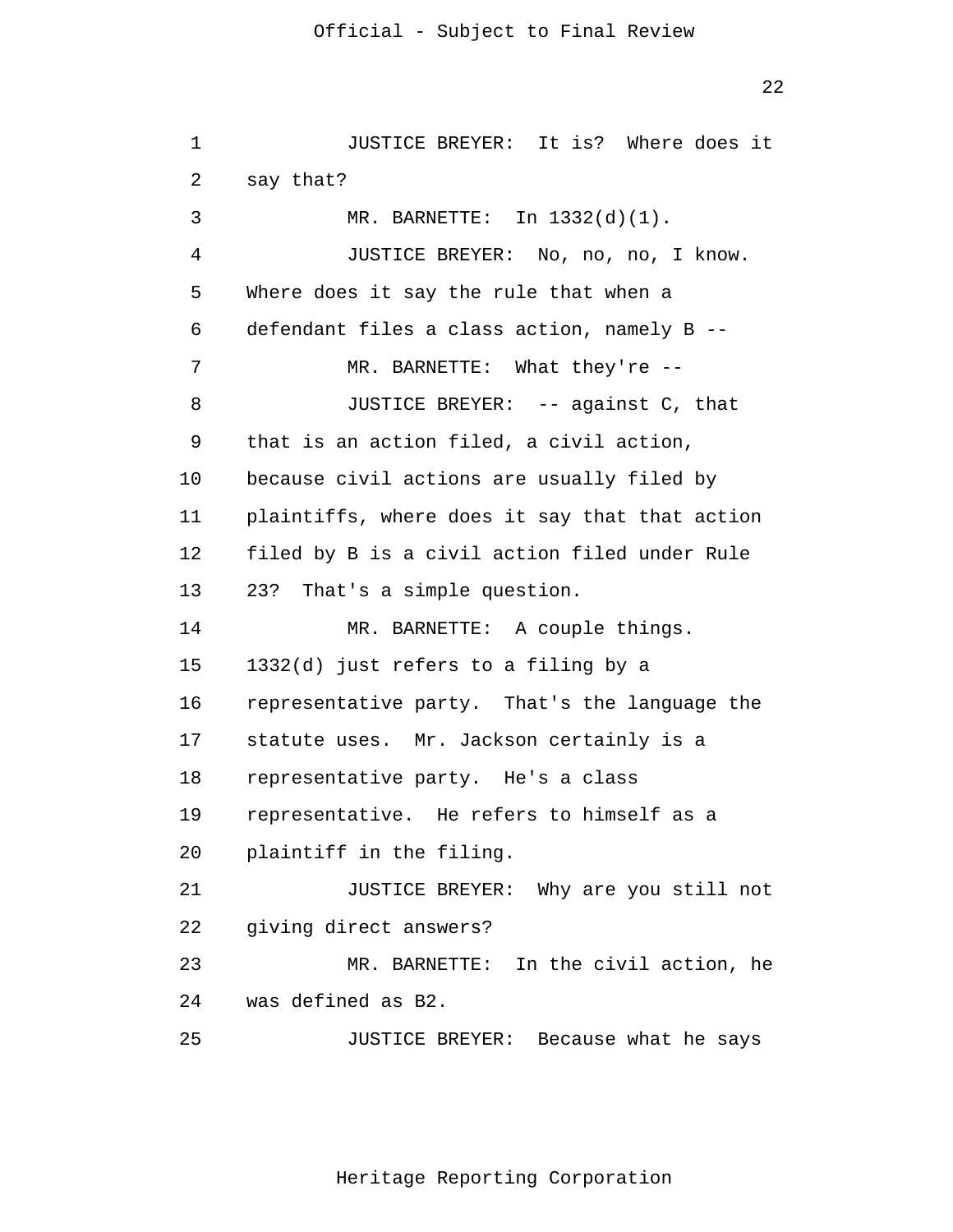1 2 3 4 **5**  $\overline{6}$  7 8 9 10 11 12 13 14 15 16 17 18 19 20 21 22 23 24 25 is -- it says a civil action -- JUSTICE ALITO: The argument is that what Mr. Jackson filed against you was not a civil action filed under Rule 23. JUSTICE BREYER: That's right. Exactly. Thank you. JUSTICE ALITO: And if that is the case, then I don't know what rules would govern this claim that Jackson filed against you. Is this some kind of class action that is -- is this some sort of suit that is sort of like a class action, but it's not under Rule 23, so none of the requirements of Rule 23 would apply? I mean, the argument is -- it's a clever argument, comes out of I don't know where -- the argument is, no, it's not, he didn't file a class action against you under Rule 23, but, when the court adjudicates this action, it should apply the rules that -- it should apply the Rule 23 rules. MR. BARNETTE: Your Honor, again, I would just point the Court to Rule 3 of the Federal Rules of Civil Procedure, which says a civil action is commenced by filing a complaint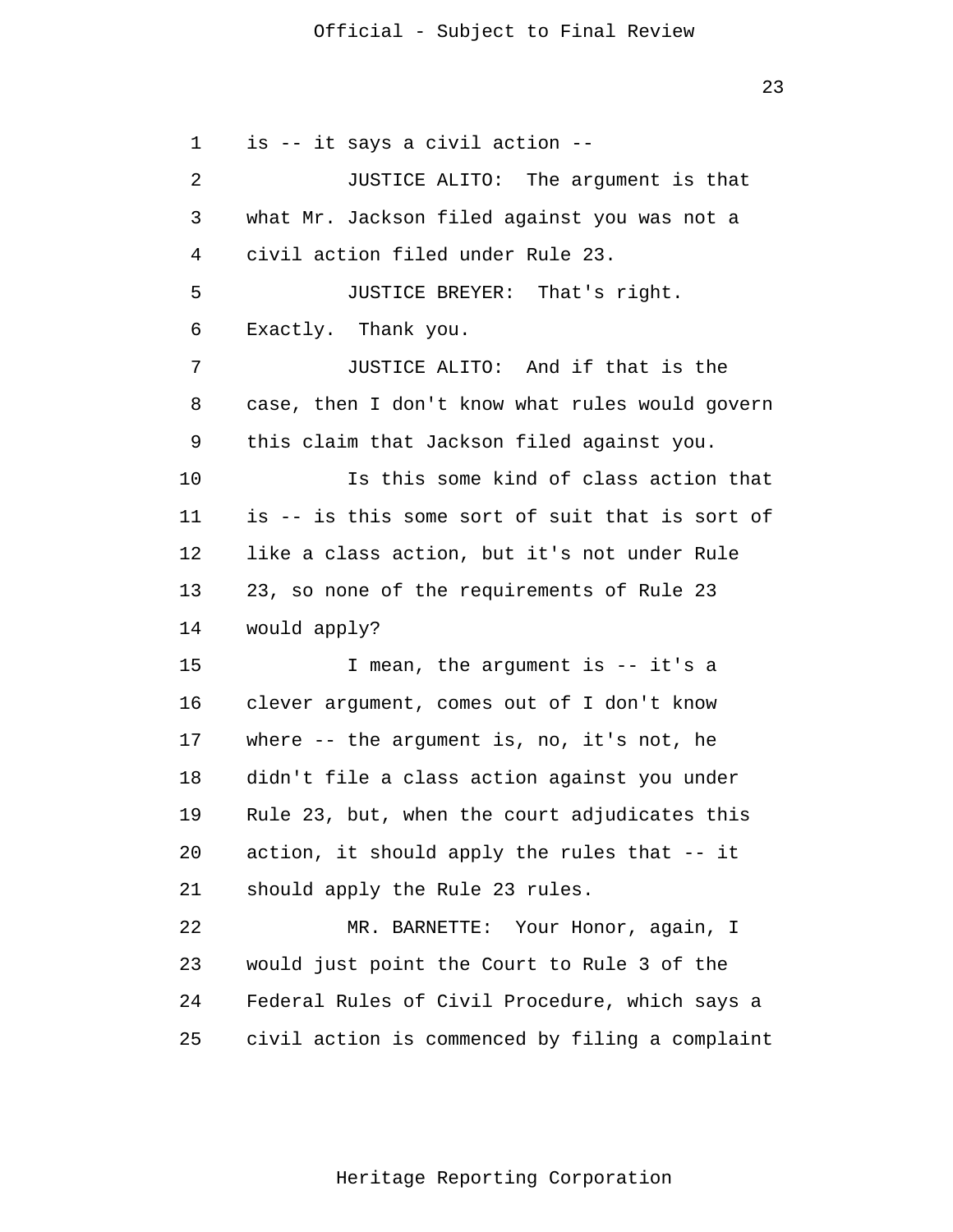24

```
 1 
 2 
 3 
 4 
5
\overline{6} 7 
 8 
 9 
            10 
            11 
            12 
            13 
            14 
            15 
            16 
            17 
            18 
            19 
            20 
            21 
            22 
            23 
            24 
            25 
                 in a court. 
                         JUSTICE BREYER: Exactly. 
                         MR. BARNETTE: He filed a class action 
                 complaint in court against Home Depot. 
                         JUSTICE BREYER: No, no, that's the 
                 problem. 
                         MR. BARNETTE: That commences the 
                 civil action request. 
                         JUSTICE BREYER: That's the problem. 
                         JUSTICE KAGAN: Mr. Barnette, under 
                 your theory, every time one party joins another 
                 party, we would have a new civil action. 
                         MR. BARNETTE: No, the --
                         JUSTICE KAGAN: But we don't. We only 
                 have one civil action, and the civil action 
                 includes a multitude of claims, or can, between 
                 and among a wide range of parties. 
                         But it's only one civil action. 
                         MR. BARNETTE: Your Honor, that's not 
                 our position. A counterclaim against an 
                 original plaintiff would not constitute a new 
                 -- new civil action. But when you're bringing 
                 in a new defendant by summons --
                         JUSTICE KAGAN: So you're -- you're --
                 you're -- you're -- you're excluding one kind
```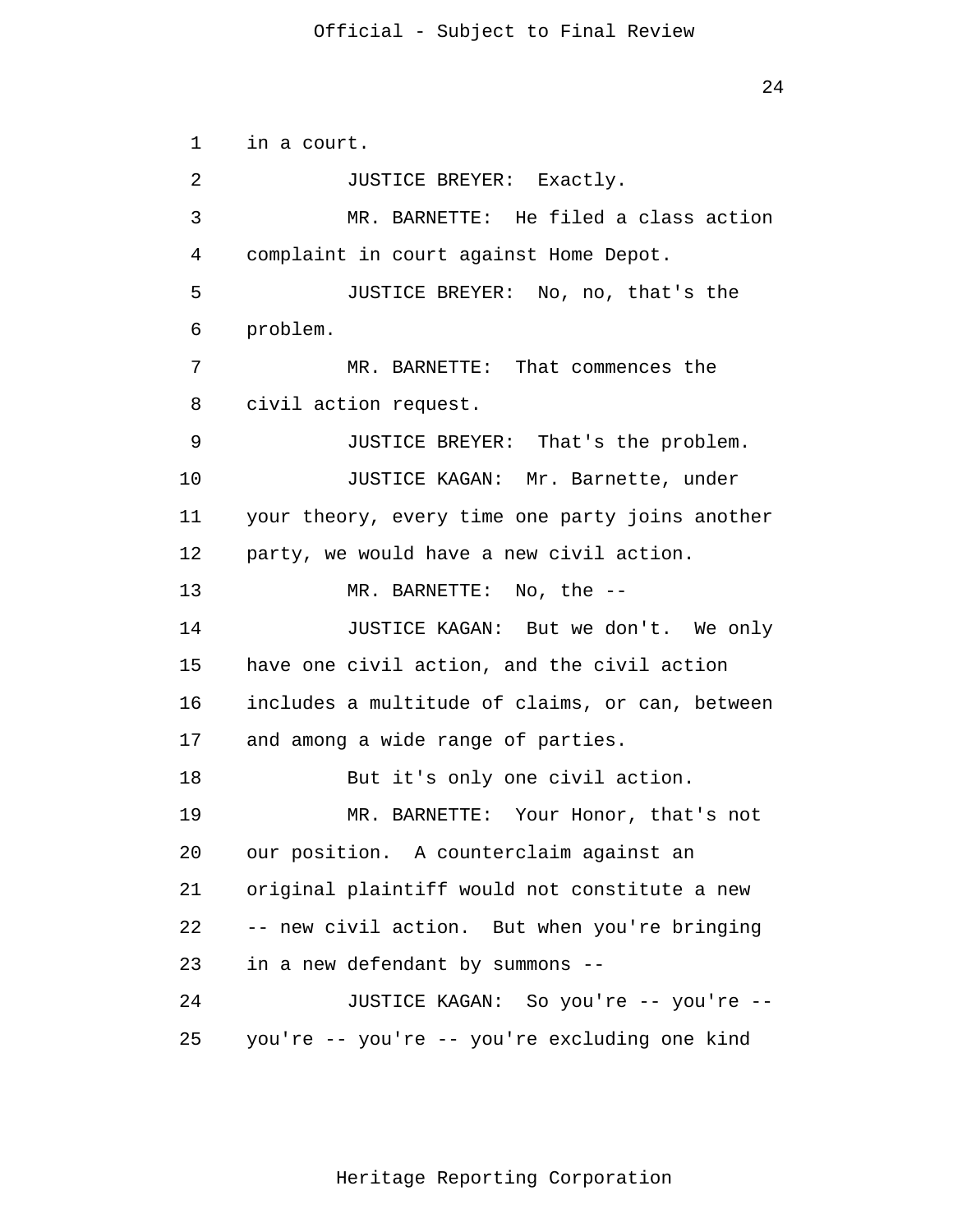1 2 3 4 **5**  $\overline{6}$  7 of claim, which is the claim against an original plaintiff, but there -- there can be many, many parties under the -- the federal rules and there can be counterclaims and there can be cross-claims and there can be impleaders and there can be all kinds of arrows going in every which direction.

 8 9 10 11 12 13 And you're suggesting that every one of those is a new civil action under Rule 1441(a), which is the one that I'm focusing on, and I'm suggesting that that's wrong. There's only one civil action, and it's the action that's brought by the original plaintiff.

> 14 15 16 17 18 19 MR. BARNETTE: No, Your -- Your Honor, respectfully, we disagree. I'm not arguing all these other things. I'm saying focus on this case. Substance governs, not labels of the parties' situation. That's this Court's holding in City of Indianapolis.

 20 21 22 23 24 You look at the substance of this. Home Depot was not in the case. This document is just a class action complaint against us. And Rule 3 clearly says filing a complaint in court establishes a civil action.

 25 JUSTICE KAGAN: Mr. Barnette --

Heritage Reporting Corporation

<u>25 and 25 and 25 and 25 and 25 and 25 and 25 and 25 and 25 and 25 and 25 and 25 and 25 and 25 and 25 and 25 and 25 and 25 and 25 and 25 and 25 and 25 and 25 and 25 and 25 and 26 and 26 and 26 and 26 and 26 and 26 and 26 a</u>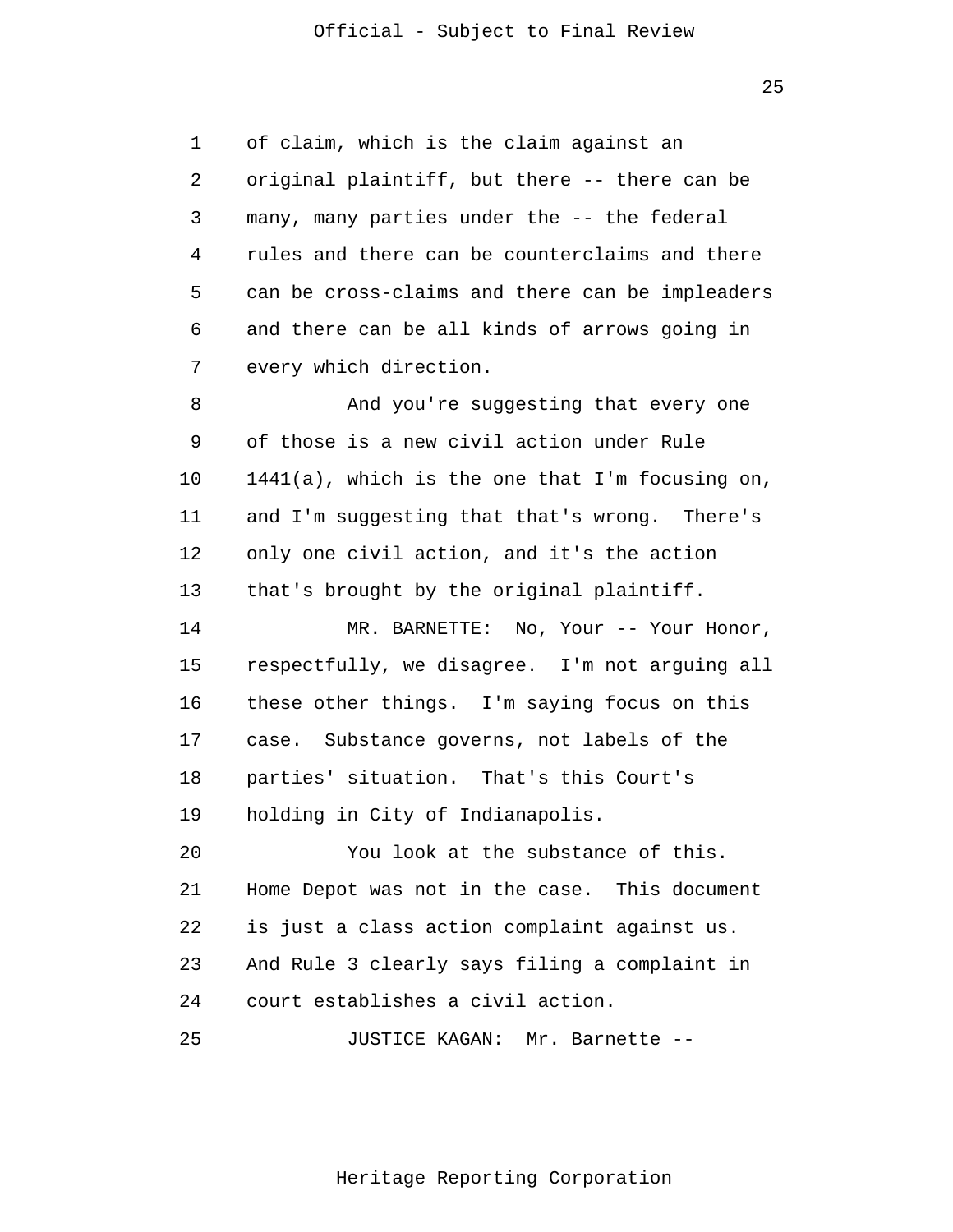1 2 3 4 **5**  $\overline{6}$  7 8 9 10 11 12 13 14 15 16 17 18 19 20 21 22 23 24 25 MR. BARNETTE: That's all that happened here. JUSTICE KAGAN: -- you're suggesting that we should look at this case as though the original claim never occurred and we should pretend that the claim started with the original defendant. But the case did not start with the original defendant. The civil action started with the original plaintiff, who brought a claim against a defendant, who then brought a claim against you. And this is all  $--$  I mean, it  $--$  of course, the claim against you is governed by Rule 23, but all of these claims are one civil action. And the question is, what gives you the ability to remove that civil action if there's no original jurisdiction over it? MR. BARNETTE: The plain language of 1441 and CAFA give us original jurisdiction over this claim. JUSTICE KAGAN: Over the claim, but -- MR. BARNETTE: And we -- we would --JUSTICE KAGAN: -- but 1441 does not speak in terms of claims.

26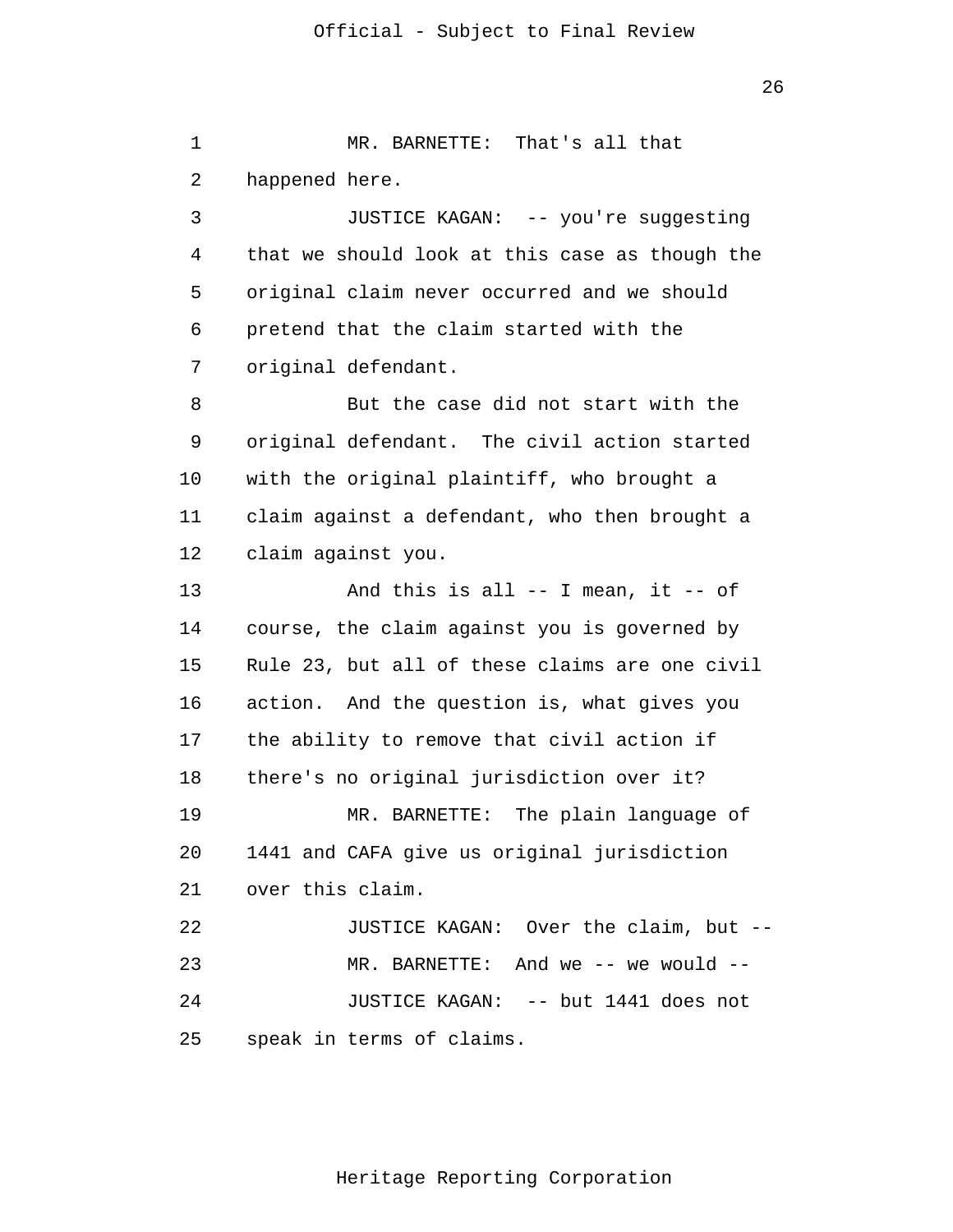27

 1 2 3 4 **5**  $\overline{6}$  7 8 9 10 11 12 13 14 15 16 17 18 19 20 21 22 23 24 25 MR. BARNETTE: Right. 1446 does. 1441(c) does refer to claims. 1446(b) says the procedure starts when you have a claim that establishes federal jurisdiction. This Court in Exxon said, once you have one claim within a civil action, the entire civil action is removed. We're saying you remove -- JUSTICE KAGAN: Yeah, but the reason why claims are -- are there is that's to deal with a plaintiff that's bringing three claims and one of them raises a federal question and two of them don't. And then all that 1446 is saying is that, when you're in that position, the one claim that raises a federal question is going to be able to get you into federal court. So there's your claim-by-claim analysis. But the action is what is removed, and the action is removed by determining whether there's original jurisdiction, which is determined by looking to the original complaint. MR. BARNETTE: Respectfully, Your Honor, that's not what 1441(a) says. So we're -- we're traveling under the plain language of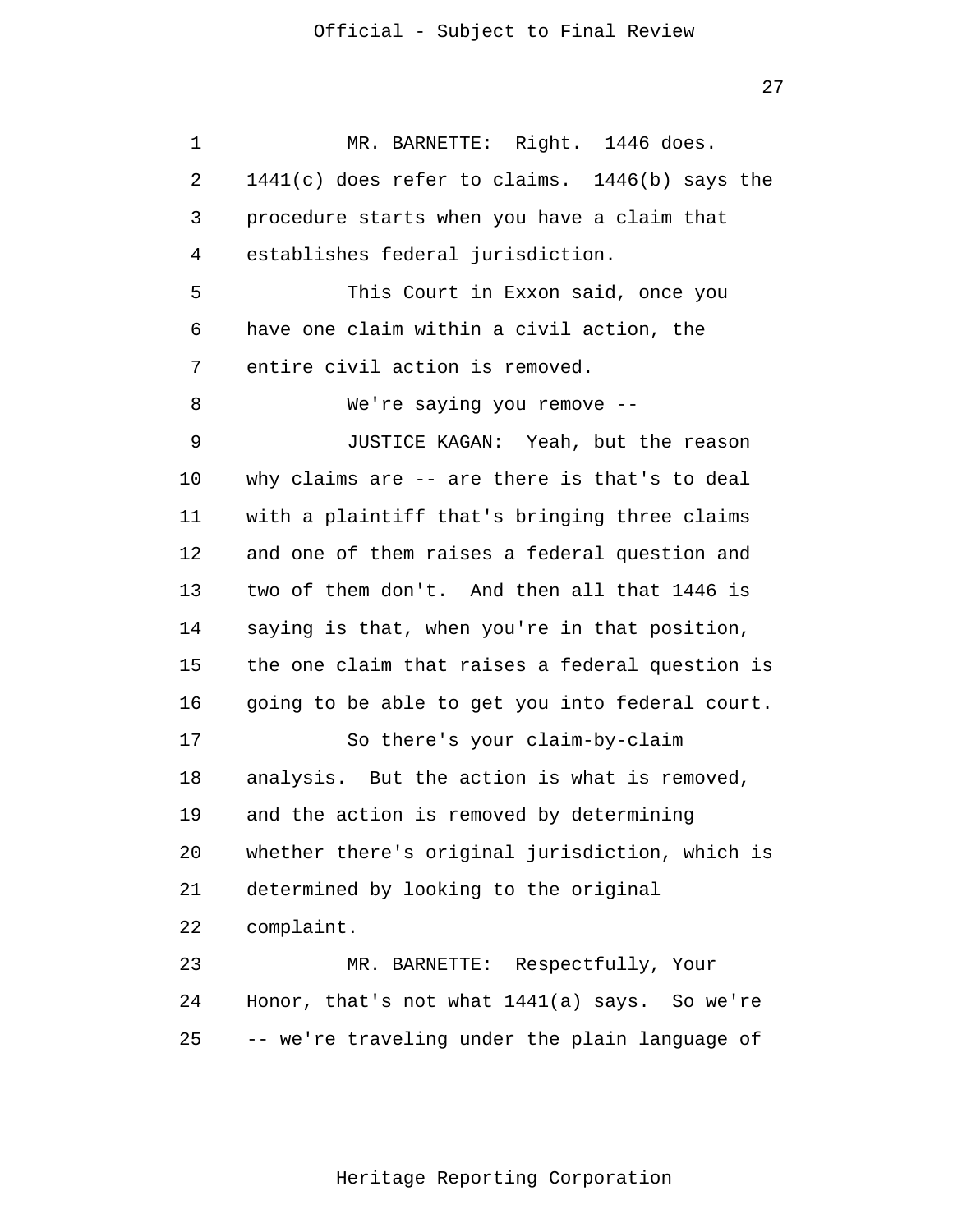1 2 3 4 **5**  $\overline{6}$  7 8 that statute, the plain language of CAFA, and we would say you would -- you would remove - certainly would remove the entire civil action. If there is supplemental jurisdiction over that original \$10,000 debt collection action by Citi against Mr. Jackson, of course, those claims are no longer in the case at all. No claims by or against Citi are longer in the case.

 9 10 11 12 13 14 15 But you would either keep that under supplemental jurisdiction or sever it off and send it back to state court. A \$10,000 claim belongs in state court probably. But we -- we can remove the class action. It's within the original jurisdiction of the district courts. That's what CAFA clearly says.

> 16 17 18 19 20 21 We're not expanding federal jurisdiction. This case could have been filed as a stand-alone against us in federal court or it could have been filed as a stand-alone against us in state court and we would have removed it.

 22 23 24 25 The fact that Mr. Jackson chose to file a new class action proceeding in an existing case, that -- that does not serve to defeat removal. I mean, that's what -- that's

28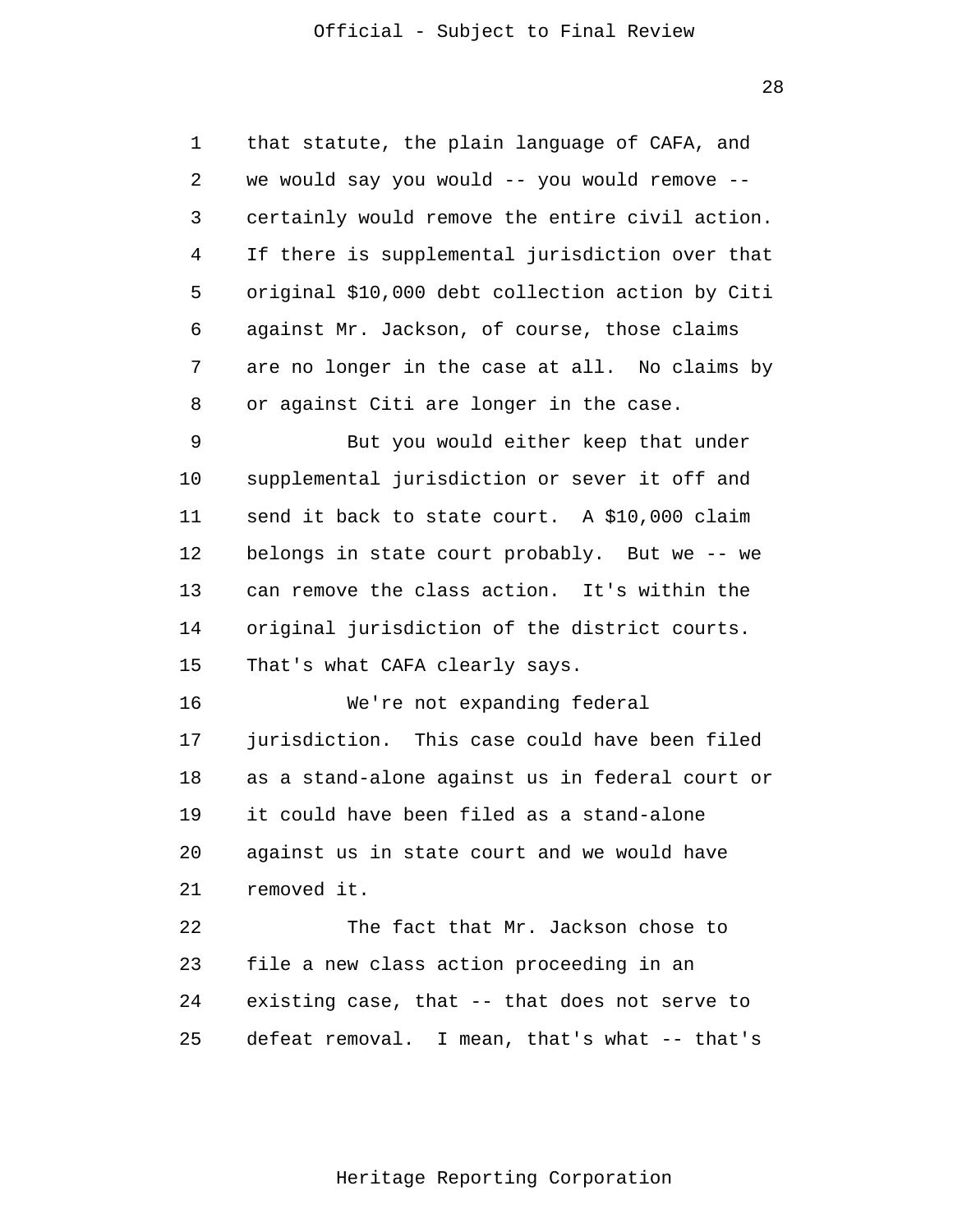1 2 the approach the plaintiffs are trying to take, but that's not how the law operates.

 3 4 **5**  $\overline{6}$  7 8 9 10 11 12 A couple other things, Your Honor, I would just mention. The -- the cases following Shamrock Oil that have held -- the lower court cases that have held that only original defendants can remove, those are all based on the presumption against removal that this Court already held in Dart Cherokee does not apply to CAFA. And, frankly, that -- that presumption really does not appear to be well founded in any -- any event.

> 13 14 15 16 17 18 19 20 21 22 23 24 When you look at the significance the framers put on diversity jurisdiction, put on removal jurisdiction, when you look at this Court's cases like Exxon again, where we say - where the Court said we're not going to apply jurisdictional statutes too broadly but nor are we going to read them too narrowly. Or you look at a case like Reyes Mata that says federal courts have a virtually unflagging obligation to exercise jurisdiction where it's found. And then when you have the Supremacy Clause in the Constitution.

 25 Basically, these are cases of

Heritage Reporting Corporation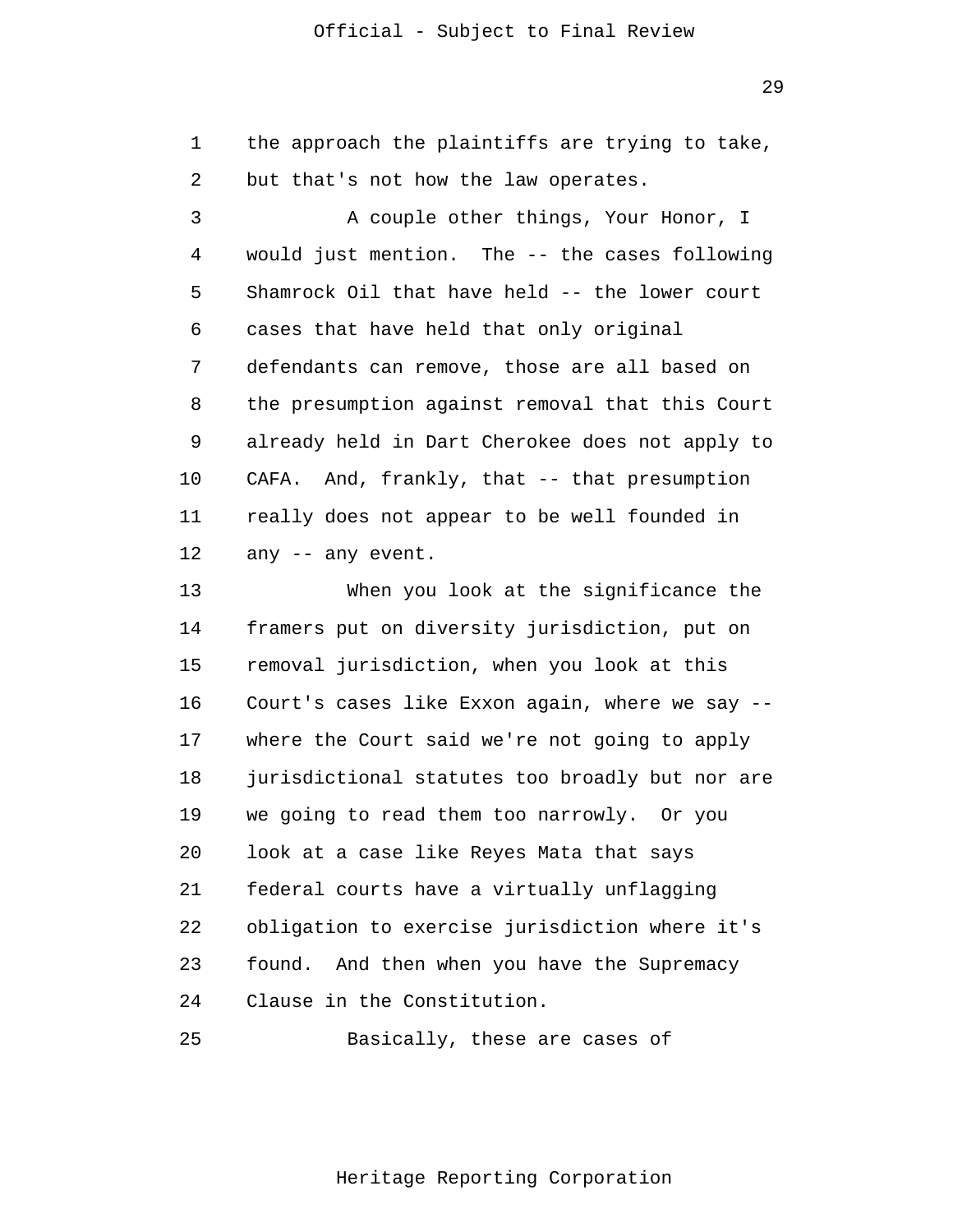30

| 1  | concurrent jurisdiction. They're going to go    |
|----|-------------------------------------------------|
| 2  | forward in one venue or the other, state or     |
| 3  | federal, but there's no reason for federal      |
| 4  | courts to put a thumb on the scale and send     |
| 5  | them to state court to resolve doubts in favor  |
| 6  | of remand. That just shouldn't apply in a       |
| 7  | traditional diversity setting. But the Court's  |
| 8  | already held under CAFA it does not apply.      |
| 9  | JUSTICE SOTOMAYOR: Can I ask a                  |
| 10 | question about -- because it is important to me |
| 11 | -- about how lower courts have interpreted      |
| 12 | things for decades now since Shamrock.          |
| 13 | Basically, your argument has been               |
| 14 | rejected by virtually every district court.     |
| 15 | Not surprising it hasn't gone to the circuit    |
| 16 | courts because you generally can't appeal a     |
| 17 | remand.                                         |
| 18 | MR. BARNETTE: Pre-CAFA, that's                  |
| 19 | correct, Your Honor.                            |
| 20 | JUSTICE SOTOMAYOR: That's correct.              |
| 21 | So, to me, doesn't that have some force?        |
| 22 | Couldn't and shouldn't I presume that, given    |
| 23 | the state of the law, which was unanimity on    |
| 24 | this question, why shouldn't I presume          |
| 25 | Congress, in -- in creating this class action   |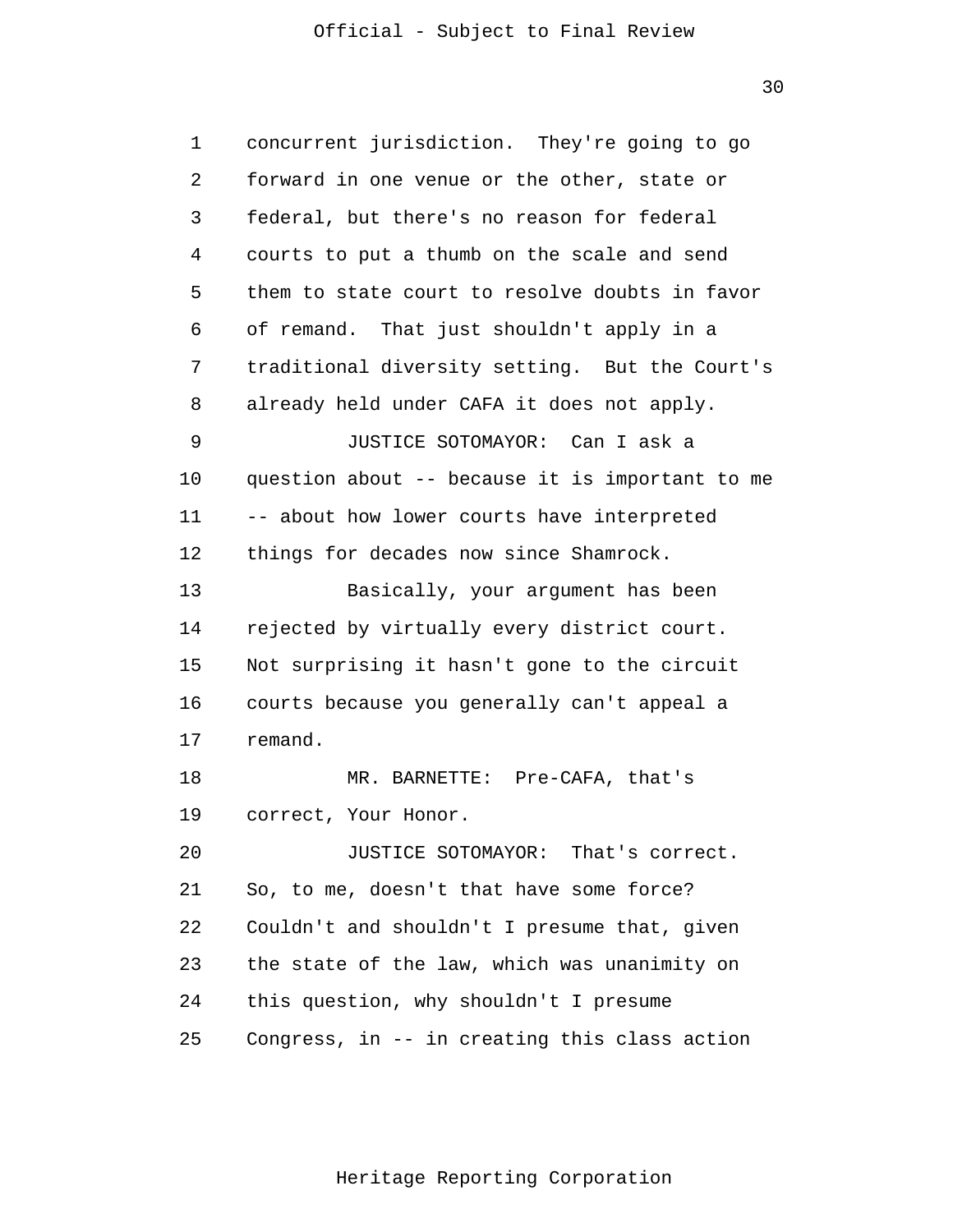1 2 3 4 **5**  $\overline{6}$  7 8 9 10 11 12 statute, removal, and in addressing these questions over the years, wouldn't have understood that this was the state of the law? That your position was not accepted? MR. BARNETTE: Well, again, Your Honor, that's actually not an accurate state of the law. As we point out in our brief, the Fifth and Eleventh Circuits have allowed additional parties, third-parties, to remove in these circumstances, not class action cases but traditional cases, traditional diversity cases. Those cases are from the '80s and '90s.

> 13 14 15 16 17 18 So, on this point about if you rule in our favor, there's going to be this flood of cases in the federal courts, I would say look at the Fifth and Eleventh Circuit. Have there been a flood of cases in those circuits? No, there haven't. And that's the law.

> 19 20 21 22 23 24 25 As you point out, there was not a lot of circuit law on this pre-CAFA. This issue, I think tellingly, only arose post-CAFA as a way to get around CAFA. There were no counterclaim class actions being filed before CAFA because there were much easier ways for plaintiffs to stay out of federal court. It only is when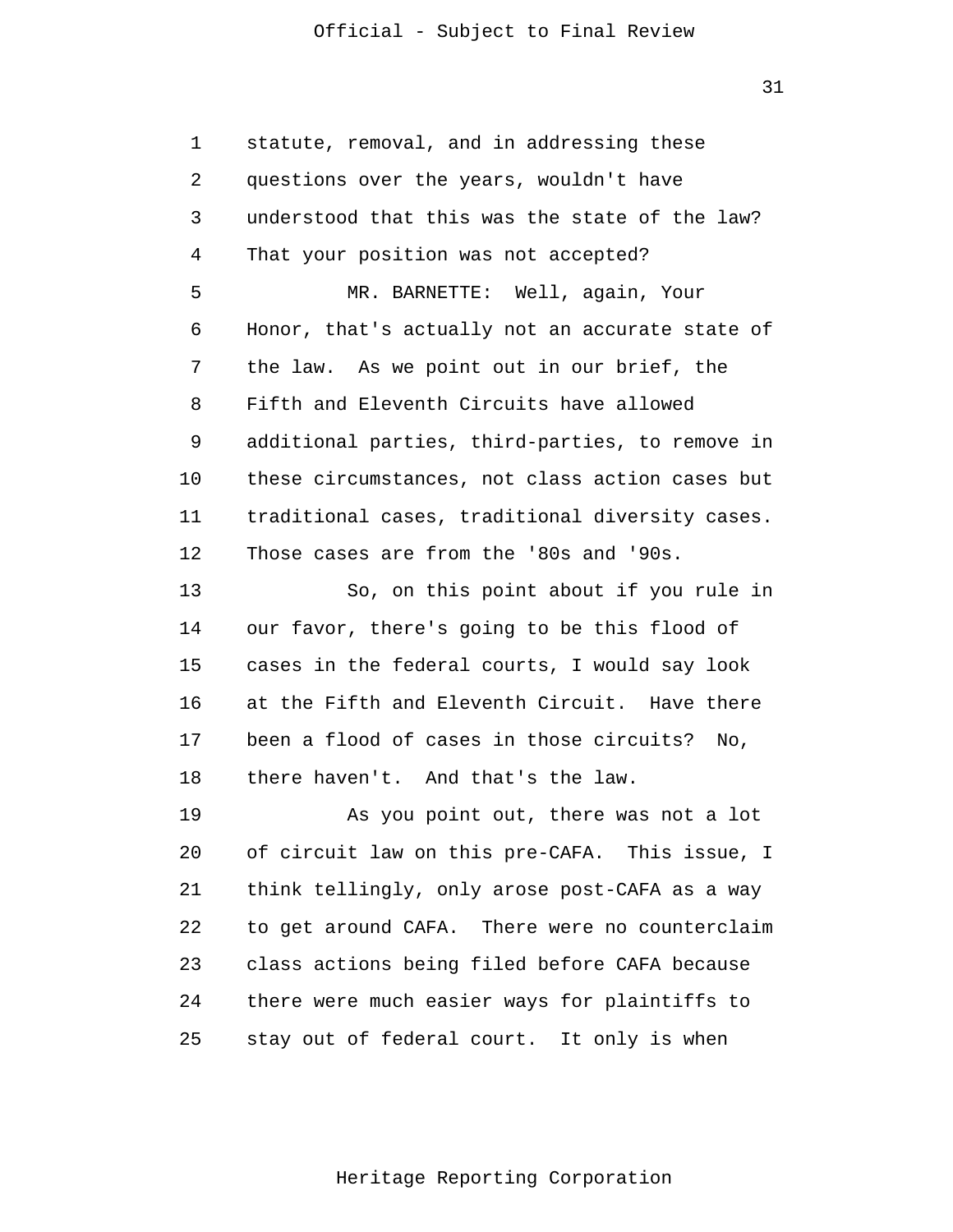```
 1 
 2 
 3 
 4 
5
\overline{6} 7 
 8 
 9 
            10 
            11 
            12 
            13 
            14 
            15 
            16 
            17 
            18 
            19 
            20 
            21 
            22 
            23 
            24 
            25 
                 CAFA came into play that this device became 
                 more widely used. And it's a growing trend. 
                         Sorry, Your Honor. 
                         JUSTICE BREYER: I hate to do this, 
                 but let me do the -- I don't hate that much. 
                 If you have something else important to say, 
                 I'll figure it out. 
                         MR. BARNETTE: No, go ahead, Your 
                 Honor. 
                         JUSTICE BREYER: I mean, I --
                         MR. BARNETTE: Not as important as 
                 what you're going to say, I'm sure. 
                         JUSTICE BREYER: Not --
                         (Laughter.) 
                         JUSTICE BREYER: No, that is not 
                 likely so. Look -- look what I'm doing, which 
                 I -- which you -- which you haven't. 
                         MR. BARNETTE: I'm sorry? 
                         JUSTICE BREYER: I don't think I --
                 I've shown you what I'm doing. I'm going back 
                 to where it says in 1453(b), what is it we can 
                 remove? We can remove --
                         MR. BARNETTE: A qualified class 
                 action --
                         JUSTICE BREYER: No, wait. Less than
```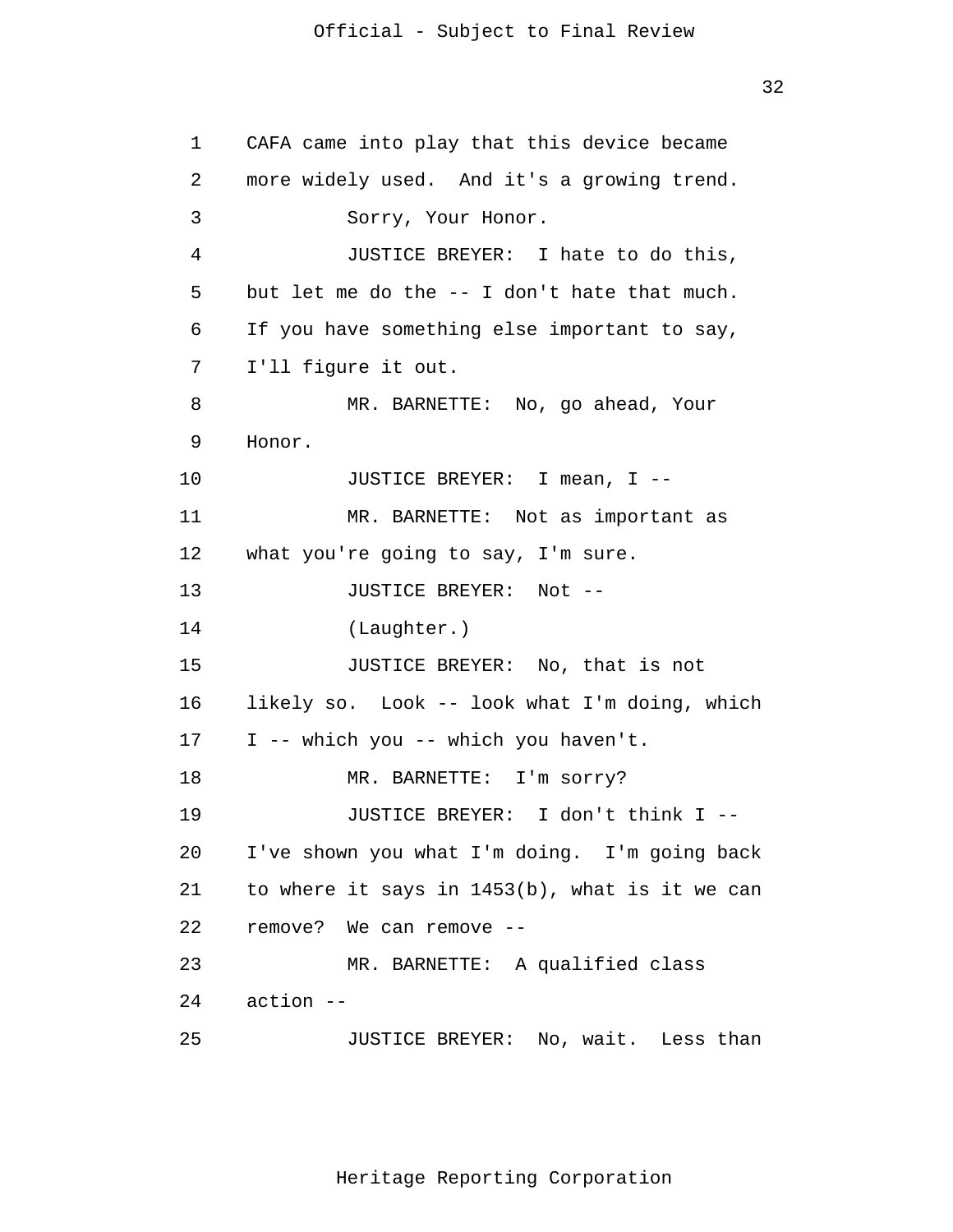1 2 3 4 **5**  $\overline{6}$  7 8 9 10 11 12 13 14 15 16 17 18 19 20 21 22 23 24 25 that. A -- I'll figure it out later. MR. BARNETTE: All right. JUSTICE BREYER: I don't want to interrupt your rebuttal time. MR. BARNETTE: All right. I'd like to reserve the remainder of my time for rebuttal, Your Honor. CHIEF JUSTICE ROBERTS: Thank you, counsel. Mr. Bland. ORAL ARGUMENT OF F. PAUL BLAND ON BEHALF OF THE RESPONDENT MR. BLAND: Mr. Chief Justice, and if it please the Court: Since -- the original jurisdiction idea has really been set forth here and Justice Sotomayor correctly pointed out that the case law under 1444(a) is virtually unanimous in our behalf, and what my friend says is that actually there's a division among the case law, that the Fifth Circuit, the Eleventh Circuit disagree. The Fifth and Eleventh Circuit cases, Your Honors, are talking about a different statute. It's not 1441(a). It's 1441(c).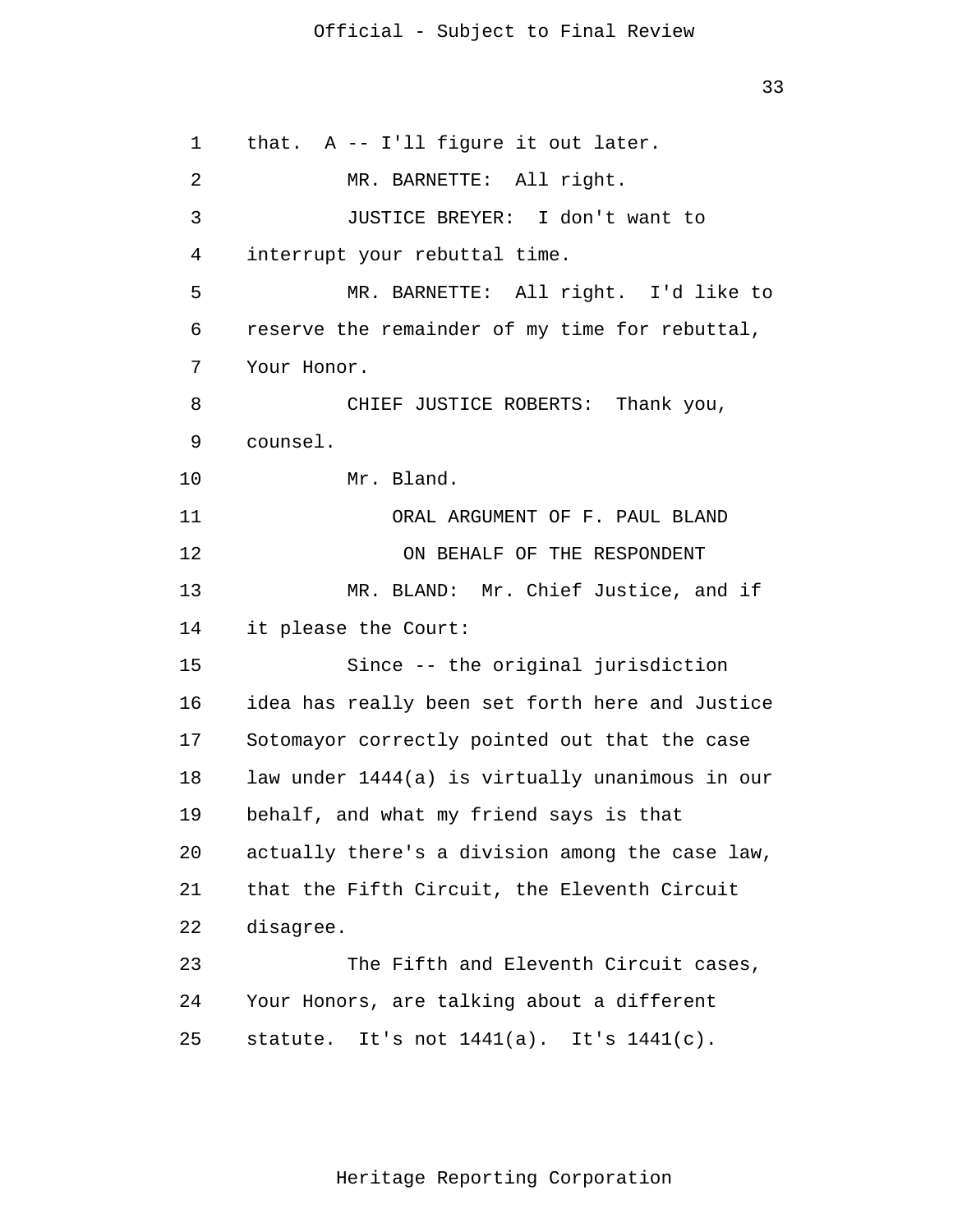| $\mathbf 1$ | 1441(c) draws the exact distinction             |
|-------------|-------------------------------------------------|
| 2           | that Justice Kagan draws; in other words,       |
| 3           | 1441(c) talks about claims. 1441(a) talks       |
| 4           | about a civil action, the single unitary civil  |
| 5           | action that starts when a plaintiff files a     |
| 6           | complaint.                                      |
| 7           | CHIEF JUSTICE ROBERTS: Well, but it             |
| 8           | -- it -- 1446(b), which is setting forth the    |
| 9           | procedures for removal, it refers to the notice |
| 10          | of removal of a civil action or proceeding.     |
| 11          | MR. BLAND: Yes, Your Honor.                     |
| 12          | CHIEF JUSTICE ROBERTS: Well -- so it            |
| 13          | doesn't have to just be a civil action, does    |
| 14          | it?                                             |
| 15          | MR. BLAND: Well --                              |
| 16          | CHIEF JUSTICE ROBERTS: However you              |
| 17          | want to conceptualize it, it seems to me that   |
| 18          | you might conceptualize it as including what    |
| 19          | would otherwise be a freestanding proceeding,   |
| 20          | such as the one that -- where B sued C, but     |
| 21          | then it also talks about a proceeding.          |
| 22          | And even if you don't think that's a            |
| 23          | civil action properly conceived, it's certainly |
| 24          | a proceeding of some kind, isn't it?            |
| 25          | MR. BLAND:<br>Well, $I$ -- I don't think        |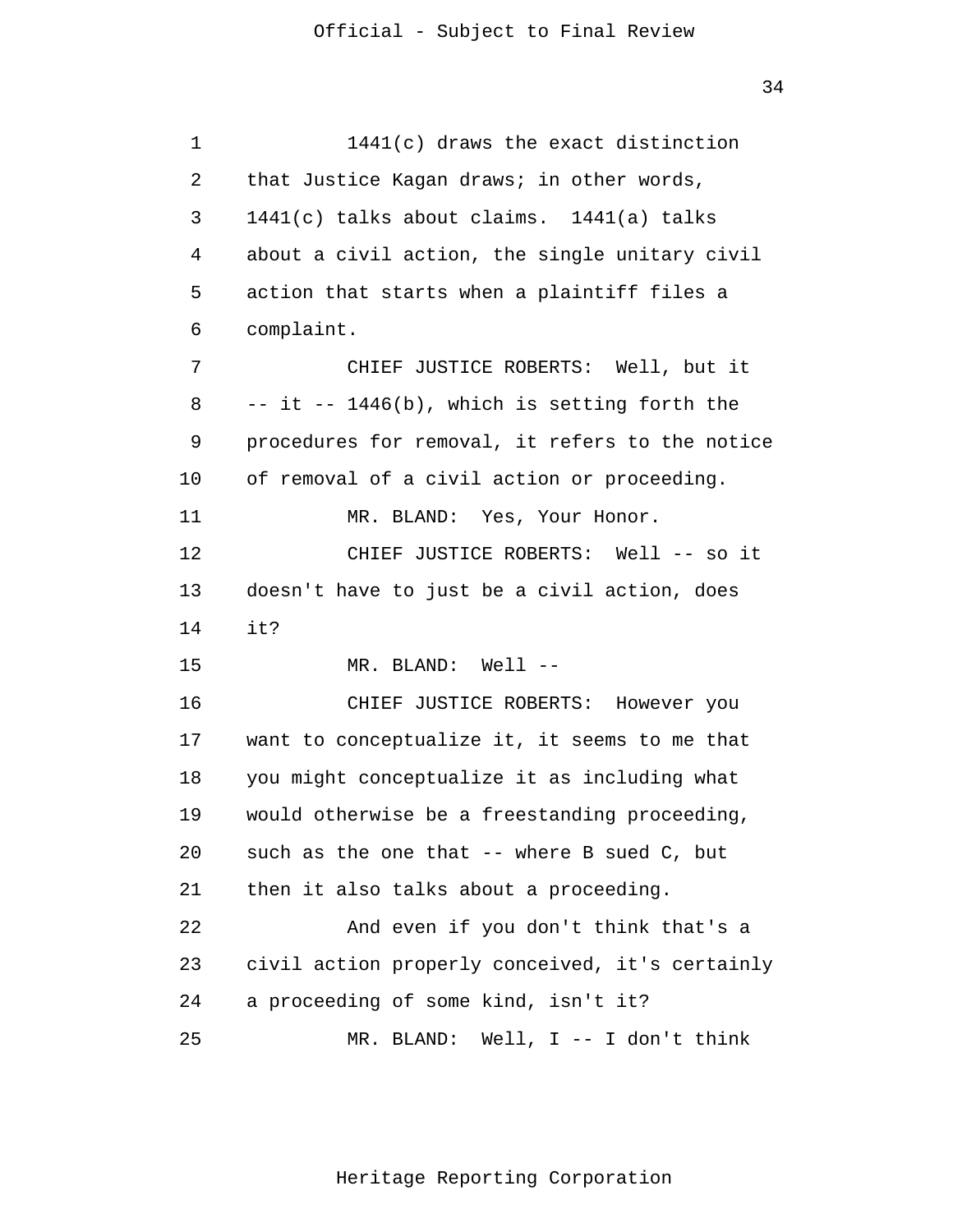| $\mathbf 1$ | it's a -- a proceeding is not an action over         |
|-------------|------------------------------------------------------|
| 2           | which you'd have original jurisdiction under         |
| 3           | $1441(a)$ , and as I understand the relationship     |
| 4           | between $1441(a)$ and $1446$ , Your Honor, $1441(a)$ |
| 5           | is -- is the part of the removal statutes that       |
| 6           | says here are the types of -- here -- here are       |
| 7           | cases over which there's removal jurisdiction.       |
| 8           | And then 1446 are the procedures that                |
| 9           | go through -- you have to have -- everyone has       |
| 10          | to agree and you have to do it within so many        |
| 11          | days and this sort of thing.                         |
| 12          | CHIEF JUSTICE ROBERTS: Well, do you                  |
| 13          | think those procedures apply to 1441(a)?             |
| 14          | MR. BLAND: They -- they do apply to                  |
| 15          | 1441(a) except where they've been amended by         |
| 16          | CAFA, but $1441(a)$ is where the grant of            |
| 17          | original jurisdiction -- or where the grant of       |
| 18          | jurisdiction comes from. And this Court has          |
| 19          | repeatedly said that if there is not original        |
| 20          | jurisdiction over the claims in the -- excuse        |
| 21          | me, over the plaintiff's complaint, if there's       |
| 22          | not original jurisdiction over the plaintiff's       |
| 23          | complaint, that you don't -- you don't meet the      |
| 24          | standard -- you don't meet -- you don't qualify      |
| 25          | for removal.                                         |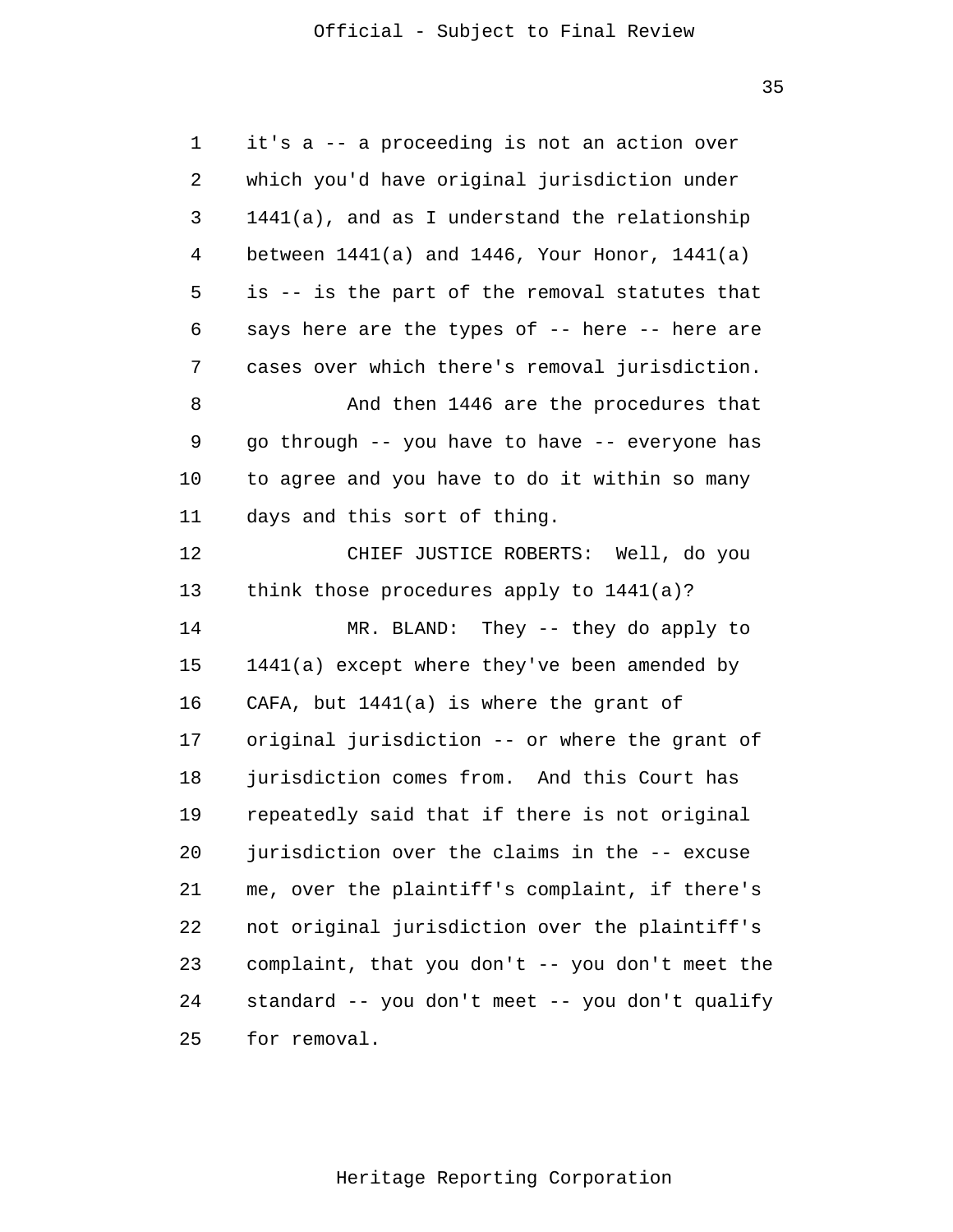36

| 1  | So that was -- that goes back to the                |
|----|-----------------------------------------------------|
| 2  | Planters' Bank case, the Union-Planters' Bank       |
| 3  | case in 1894. It was a central case that sets       |
| 4  | this out. Then it was applied the next year in      |
| 5  | a diversity case, the Mexican National --           |
| 6  | National Railroad case. My friend has said          |
| 7  | that -- that the original jurisdiction rule         |
| 8  | doesn't apply in diversity cases. That's            |
| 9  | wrong. It was applied in a diversity case           |
| 10 | right after it was first enunciated by this         |
| 11 | Court.                                              |
| 12 | And the original jurisdiction rule of               |
| 13 | $1441(a)$ is where all $--$ all of the district     |
| 14 | courts, starting in the 1950s, that were            |
| 15 | looking at Shamrock Oil and then said, yes, the     |
| 16 | same rule that applies in Shamrock Oil also         |
| 17 | applies to third-party defendants,                  |
| 18 | counterclaimants, cross-claimants, what -- what     |
| 19 | have you, that it doesn't turn upon the nature      |
| 20 | of whatever state or federal rule, procedural       |
| 21 | rule, is bringing someone in; that the              |
| 22 | substantive question of is there jurisdiction       |
| 23 | goes back to the original jurisdiction test.        |
| 24 | And that's why the 1441(a) distinction              |
| 25 | between $1441(a)$ and $1441(c)$ , which relies upon |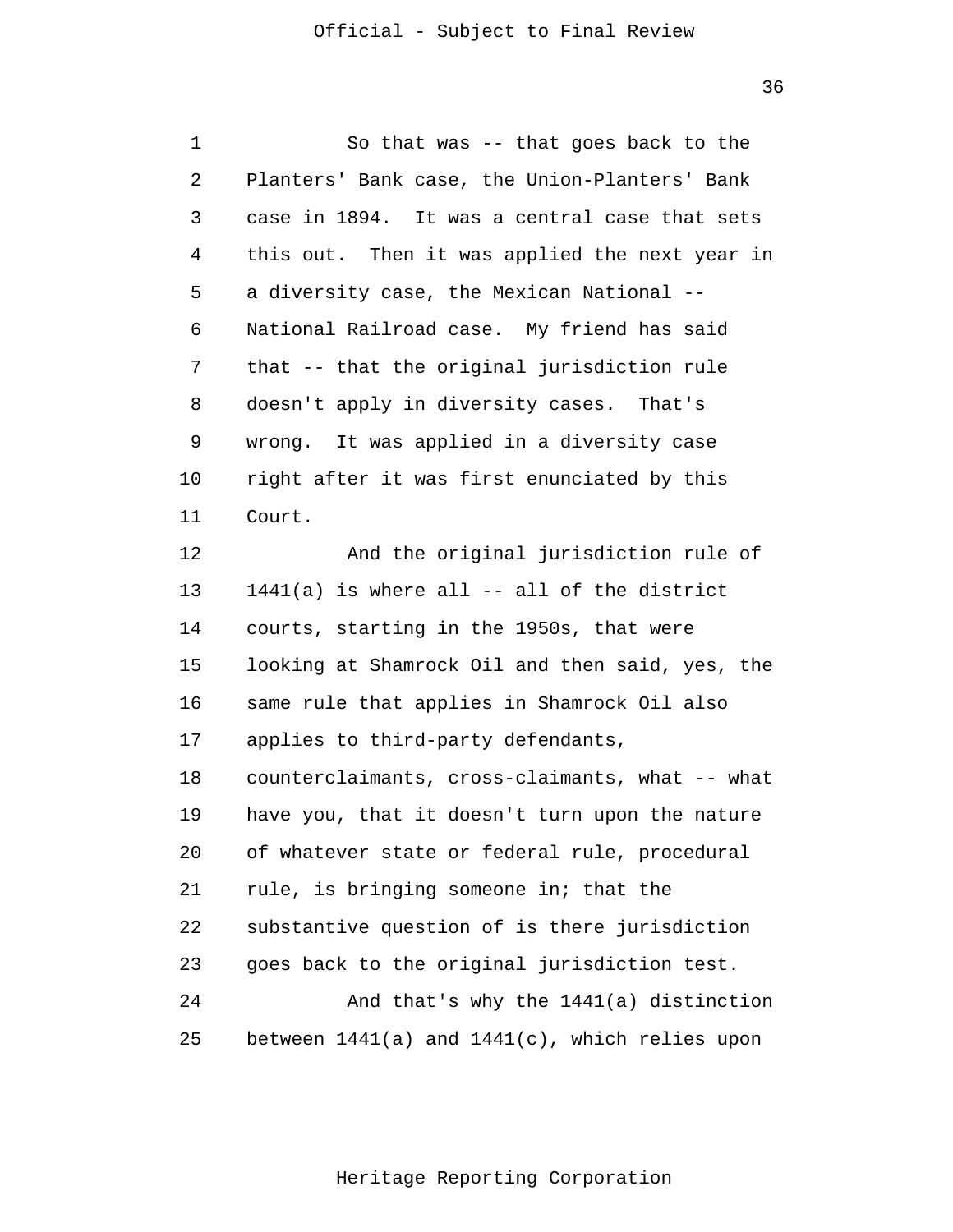37

 1 2 3 4 **5**  6 7 8 9 10 11 12 13 14 15 16 17 18 19 20 21 22 23 24 25 a claim, is so important. There are other statutes that create federal jurisdiction over claims. For example, the bankruptcy code. My friend would have a terrific argument and we would be in terrible shape if we were arguing a bankruptcy case. But because we are arguing under four -- because the jurisdictional test here is 1441(a), which has always turned on can you find jurisdiction in the plaintiff's complaint, it's really a different animal. JUSTICE ALITO: But what you're arguing is not based on the language, not based on the term "original jurisdiction" in 1441. It's based on the well-pleaded complaint rule. Am I right on that? MR. BLAND: Actually, Your Honor, I don't think you are right. And can I try and explain? I think this is sort of complicated because I think the Court has sometimes used these words to mean the same things and they really don't. So the -- the original jurisdiction rule for  $1441(a)$ , as I -- what it says is that you look to see whether there is jurisdiction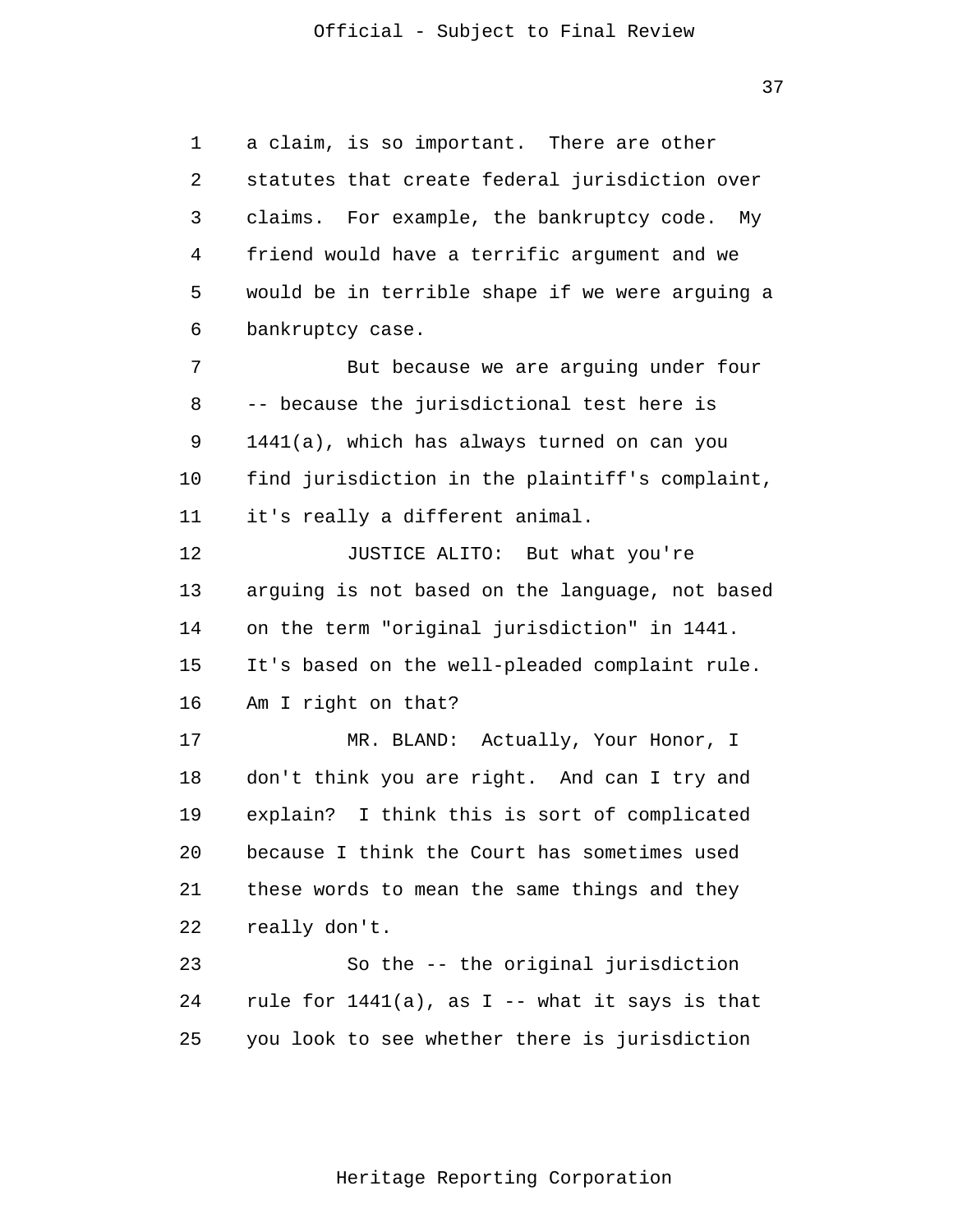38

 1 2 3 4 **5**  6 7 8 9 10 11 12 13 14 15 16 17 18 19 20 21 22 23 24 25  $$ from the plaintiff's complaint. JUSTICE ALITO: Yeah. That's the -- MR. BLAND: But -- but -- but -- I'm sorry. I didn't mean -- JUSTICE ALITO: No, go ahead. MR. BLAND: Okay. So the well-pleaded complaint rule, by contrast, comes from 1331, which is the substantive juris -- the federal question jurisdiction statute, and it's a way of finding out is there original jurisdiction. So you only look at the complaint. But the well-completed complaint rule doesn't JUSTICE ALITO: Yeah, but you're saying -- you're -- you're -- there would be original jurisdiction if this claim were in the case at the beginning. You would agree with that. So you're saying it's original jurisdiction at the beginning, right? That's what  $--$ MR. BLAND: Yeah, that's right. JUSTICE ALITO: So you're reading that into the text, and you make -- JUSTICE KAGAN: Well, original is at the beginning, isn't it?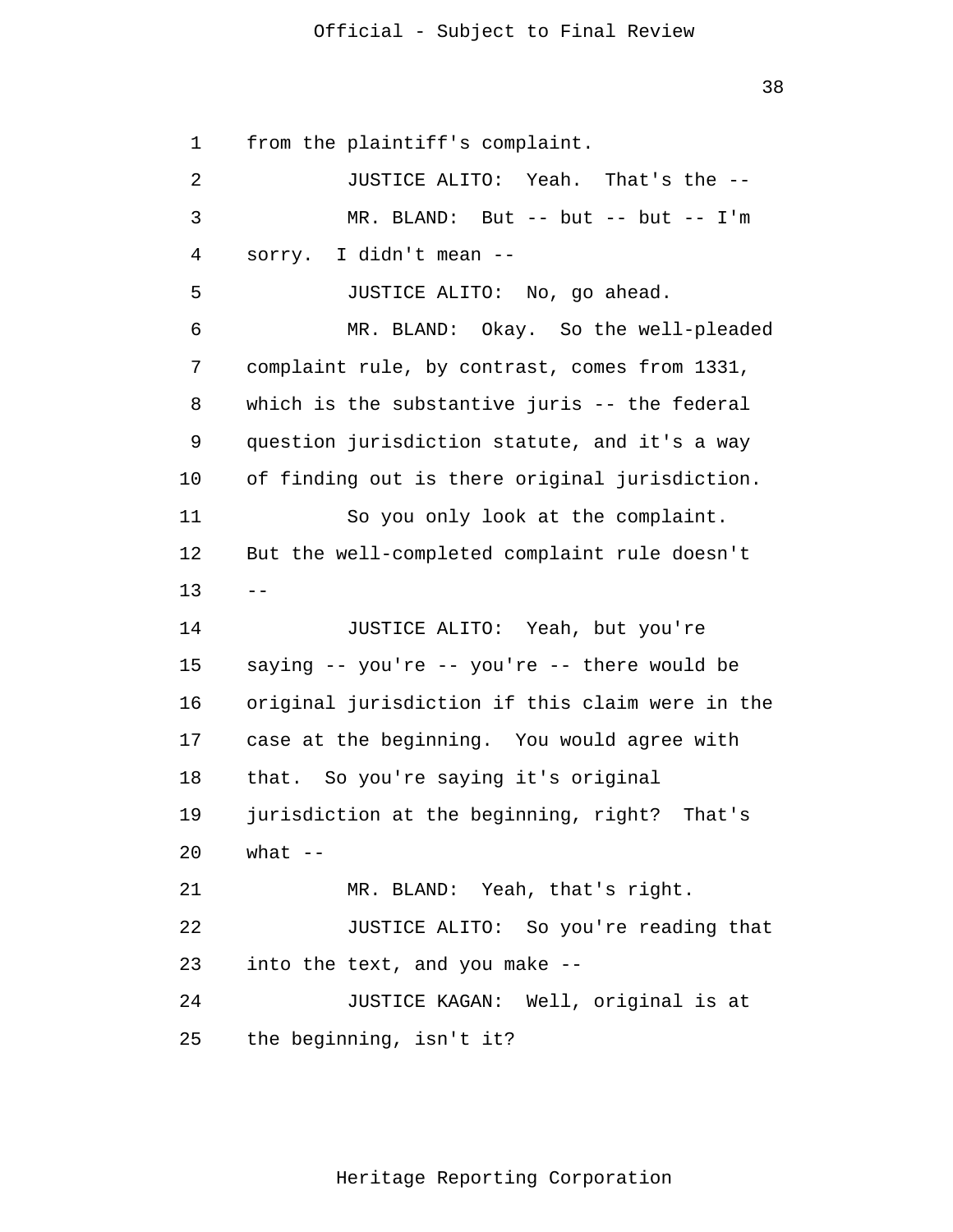```
 1 
 2 
 3 
 4 
5
\overline{6} 7 
 8 
 9 
            10 
            11 
            12 
            13 
            14 
            15 
            16 
            17 
            18 
            19 
            20 
            21 
            22 
            23 
            24 
            25 
                         JUSTICE ALITO: No. Well, original --
                         JUSTICE KAGAN: It's jurisdiction at 
                 the beginning from the original complaint. 
                         MR. BLAND: I -- I totally agree with 
                 you. 
                         (Laughter.) 
                         JUSTICE ALITO: You agree with Justice 
                 - -MR. BLAND: Yes. We agree, 
                 absolutely. 
                         JUSTICE ALITO: -- with Justice 
                 Kagan's answer to my question? 
                         (Laughter.) 
                         MR. BLAND: There -- there -- I don't 
                 -- I -- I feel like I'm making a TV commercial,
                 but there's only one original. You know, 
                 there's the original complaint. There's the 
                 original civil action. And then -- then there 
                 are claims within it. So --
                         JUSTICE ALITO: Well, this is -- this 
                 is -- this case is very, very complicated. And 
                 let's go -- let's go back step by step. Put 
                 aside this question of original jurisdiction. 
                         If we look at the text, we have a 
                 reference to the defendant or the defendants.
```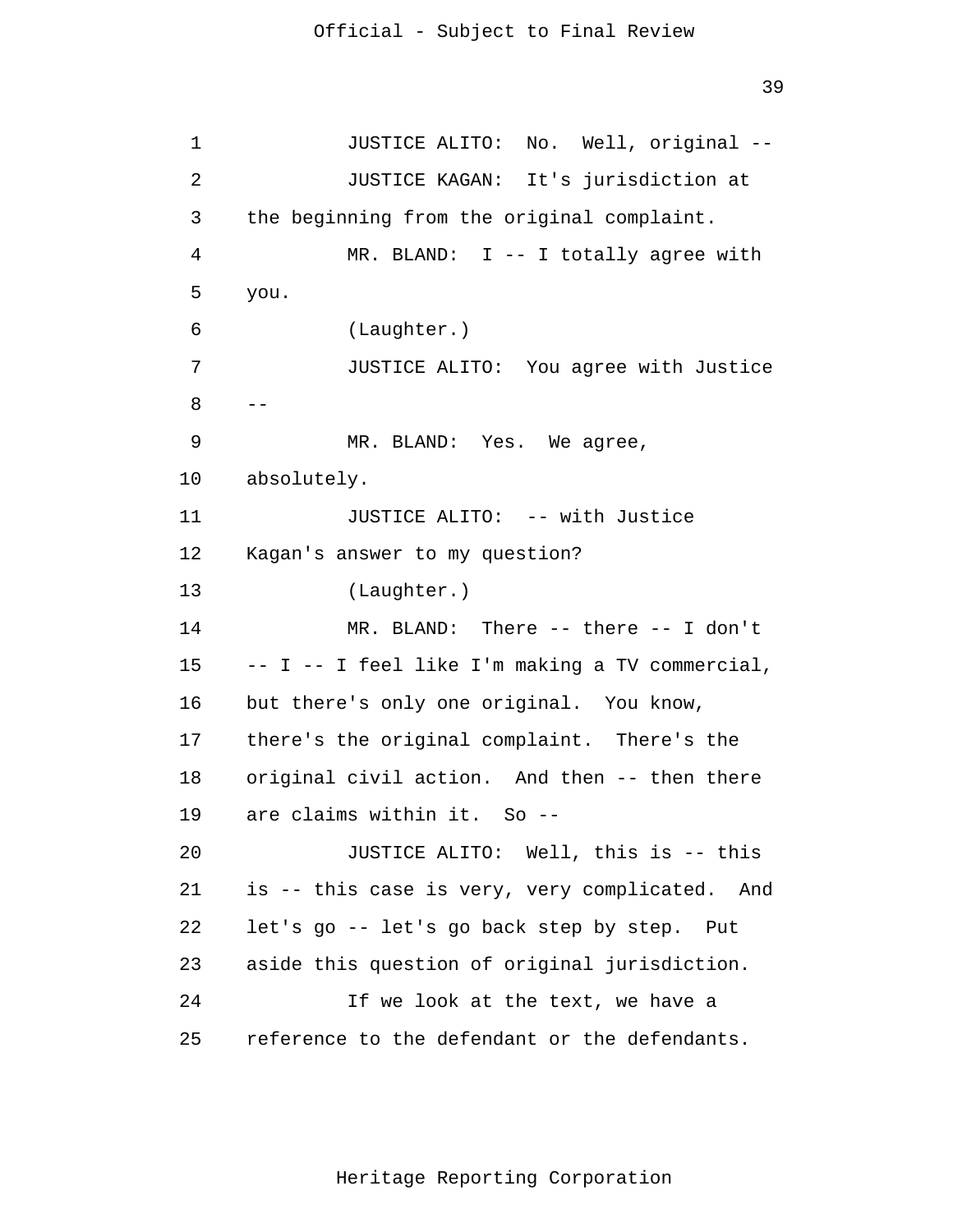1 2 3 4 **5**  $\overline{6}$  7 8 9 10 11 12 13 14 15 16 17 18 19 20 21 22 23 24 25 So Home Depot would qualify there, would it not? MR. BLAND: No, because, in -- in the context of 1441(a), defendant is, in that setting, is a defendant in a civil action where there is original jurisdiction. JUSTICE ALITO: Okay. You're reading things into it. But, in the ordinary sense of the term, are they -- are they not defendants? MR. BLAND: They're -- they're -- JUSTICE ALITO: They are some kind of defendants. MR. BLAND: There -- there are lots of colloquial ways in which they would be termed a defendant. But, within the meaning of 1441(a), every court that's looked at -- JUSTICE ALITO: Yeah. Okay. And where does this come from? All right? So we start out with a term that's big enough to encompass them. Now we have the limitation. Where does this limitation come from? It comes from Shamrock Oil, does it not? That's the - the origin of it. MR. BLAND: Shamrock Oil was the first case to look at a counterclaim defendant from

40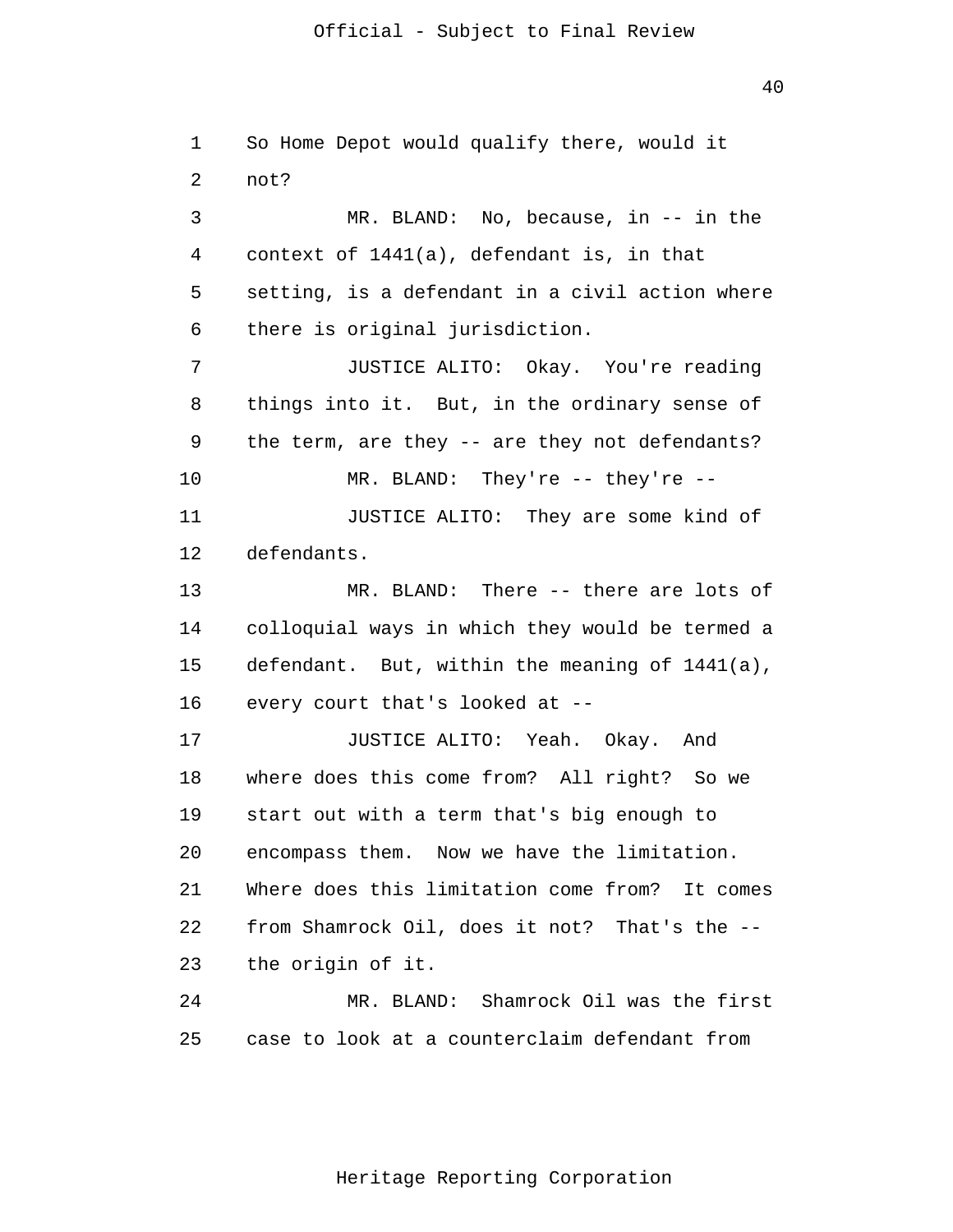1 2 3 4 **5**  $\overline{6}$  7 8 9 10 11 12 13 14 15 16 17 18 19 20 21 22 23 24 this Court, yes. JUSTICE ALITO: Right. And so Shamrock Oil basically says, look, you -- you started out as the plaintiff, and you chose the state forum. And now that you have been sued with a counterclaim, you can't -- you know, you -- you chose the state court and you're stuck in state court, so you can't remove it to federal court. I -- I don't see that Shamrock Oil goes any further than that. MR. BLAND: Well, first, I want to -- Shamrock Oil is -- is ultimately looking at - at the text. There is language in Shamrock Oil where they said this is not about waiver. What this is about is what did Congress provide to you. And so that that key -- there's key language in Shamrock that says it's not about waiver, but it's about what did Congress provide to you. And so then the question is Shamrock -- Shamrock -- in Shamrock, you didn't have an original jurisdiction issue because Shamrock chose to sue in state court, but they

> 25 could have sued in federal court. This case is

41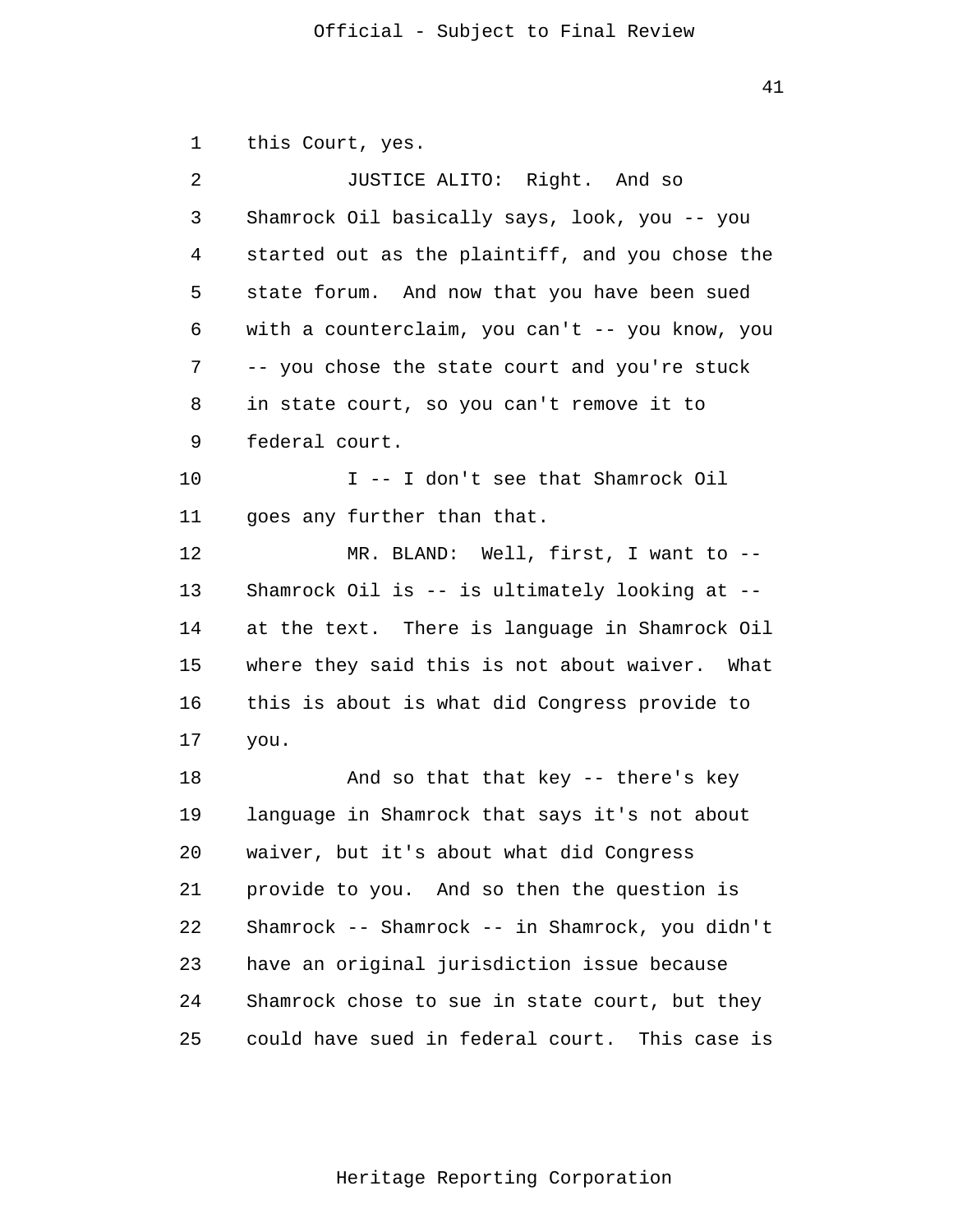1 different.

 2 3 JUSTICE ALITO: Right. They chose state court.

 4 **5**  $\overline{6}$  7 8 9 MR. BLAND: Citibank could never have brought this case in federal court. So there was never original jurisdiction here where there was original jurisdiction in Shamrock. So Shamrock didn't talk about our argument. JUSTICE ALITO: Yeah, but Citibank is

> 10 11 12 13 14 15 16 17 gone. And, you know, Citibank brought a little case on credit card debt in state court. And then suddenly this thing gets transmogrified into a class action that you say, well, this one has to stay in state court despite CAFA. If it had been brought originally in this forum, it would be removable under CAFA. That's what Congress wanted.

> 18 19 20 21 22 23 24 25 And somebody came up with this idea of using this sort of proceeding as a way of getting around CAFA. And there's a law review article that actually says, after CAFA, well, look, we found a way to get around CAFA so that we can keep these things in state court. Is that not correct? MR. BLAND: There -- there -- there

42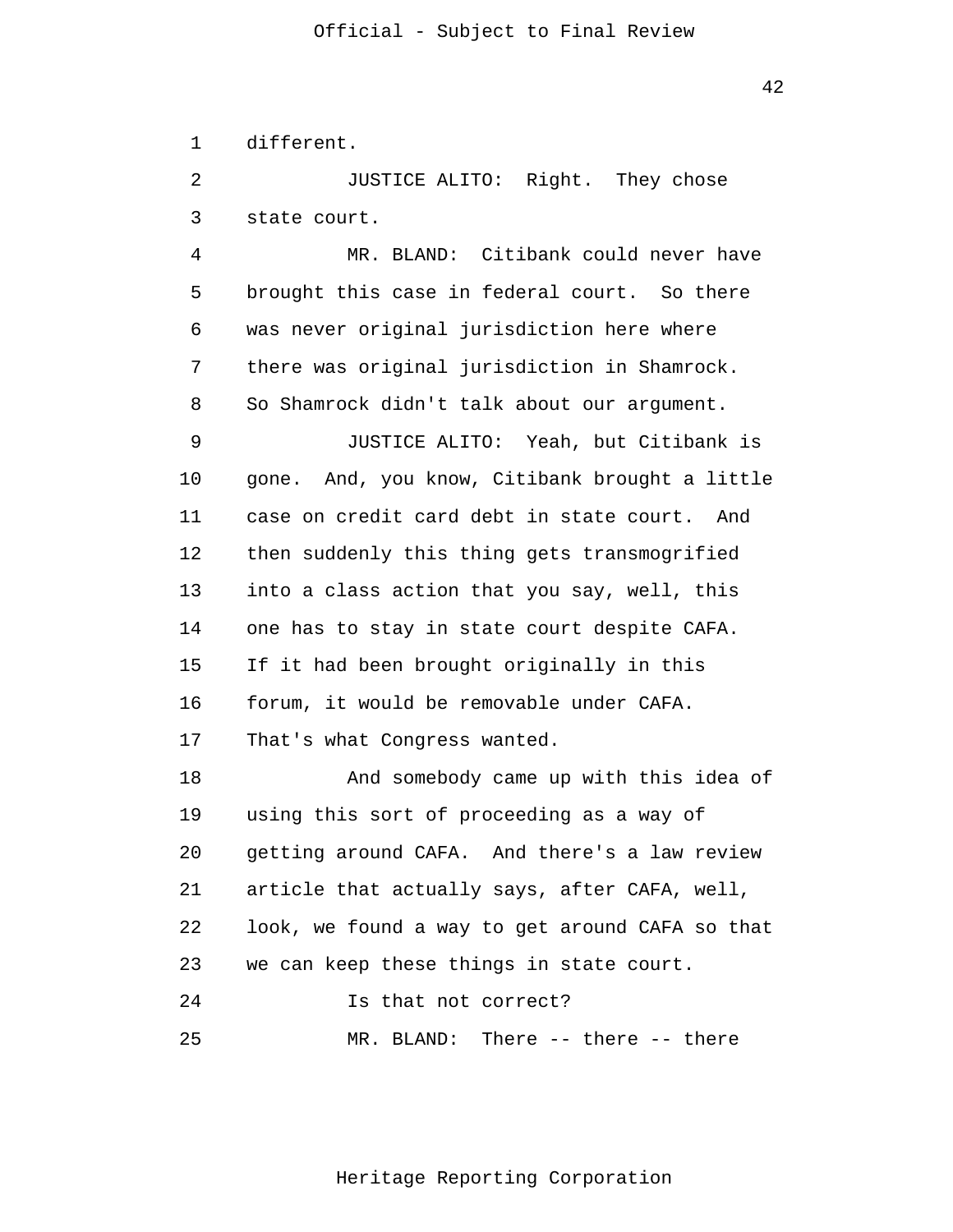1 2 3 4 **5**  $\overline{6}$  7 8 9 10 11 12 13 14 15 16 17 18 19 20 21 22 23 24 25 are a number of premises, Your Honor, with which I strongly disagree. So, first of all, CAFA doesn't change what  $1441(a)$  says. Four -- CAFA is in the -in the -- in the Senate report, which this Court treated as being -- having precedential value in the Dart Cherokee case. The  $--$  the  $--$  the  $--$  the  $--$  the Senate report said that CAFA was intended, the -- the Section 1453, which Justice Breyer was quoting from earlier, was intended to make some alterations to but is -- but is essentially adopting 1440(a). The idea of having counterclaims defendants has been around forever. The idea that there has been some jump in class action counterclaims simply is not empirically true. There was a law review article by an advocate. It's not really a law review article and a peer-reviewed article. I think it's more like a blog. But, anyhow, a guy writes an article saying -- JUSTICE ALITO: Since when are law review -- MR. BLAND: -- we're worried this is

43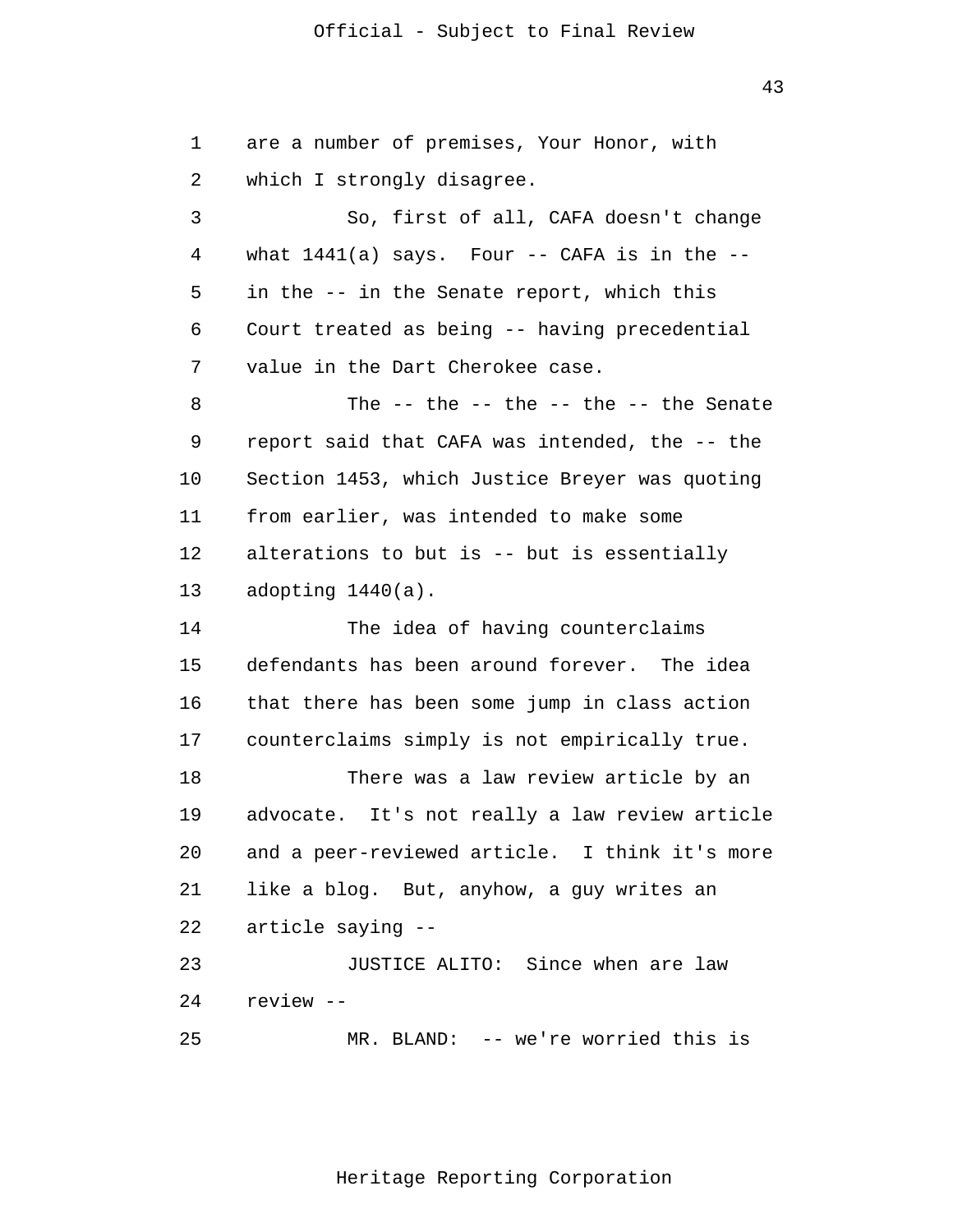```
 1 
 2 
 3 
 4 
5
\overline{6} 7 
 8 
 9 
            10 
            11 
            12 
            13 
            14 
            15 
            16 
            17 
            18 
            19 
            20 
            21 
            22 
            23 
            24 
            25 
                 going to be a lot of our problem. 
                         JUSTICE ALITO: Since when are law 
                 review articles peer reviewed? 
                         MR. BLAND: You know, that's a good 
                 point. 
                         JUSTICE ALITO: Who are they -- who 
                 are they reviewed by? 
                         (Laughter.) 
                         MR. BLAND: You're totally right. I 
                 -- I'm so sorry. I -- I should never have said
                 that, you're right. 
                         JUSTICE ALITO: They should be --
                 maybe they should be peer reviewed. 
                         MR. BLAND: Law review articles are 
                 student reviewed, they're not peer reviewed. I 
                 -- I -- I with draw. That was --JUSTICE BREYER: I'm fine on law 
                 review articles. 
                         (Laughter.) 
                         JUSTICE BREYER: But I have a 
                 question. I think they have very good policy 
                 arguments on the other side. I understand it. 
                 I don't think Shamrock really covers it. 
                         So I might, at least for purposes of 
                 argument, assume they are a defendant under
```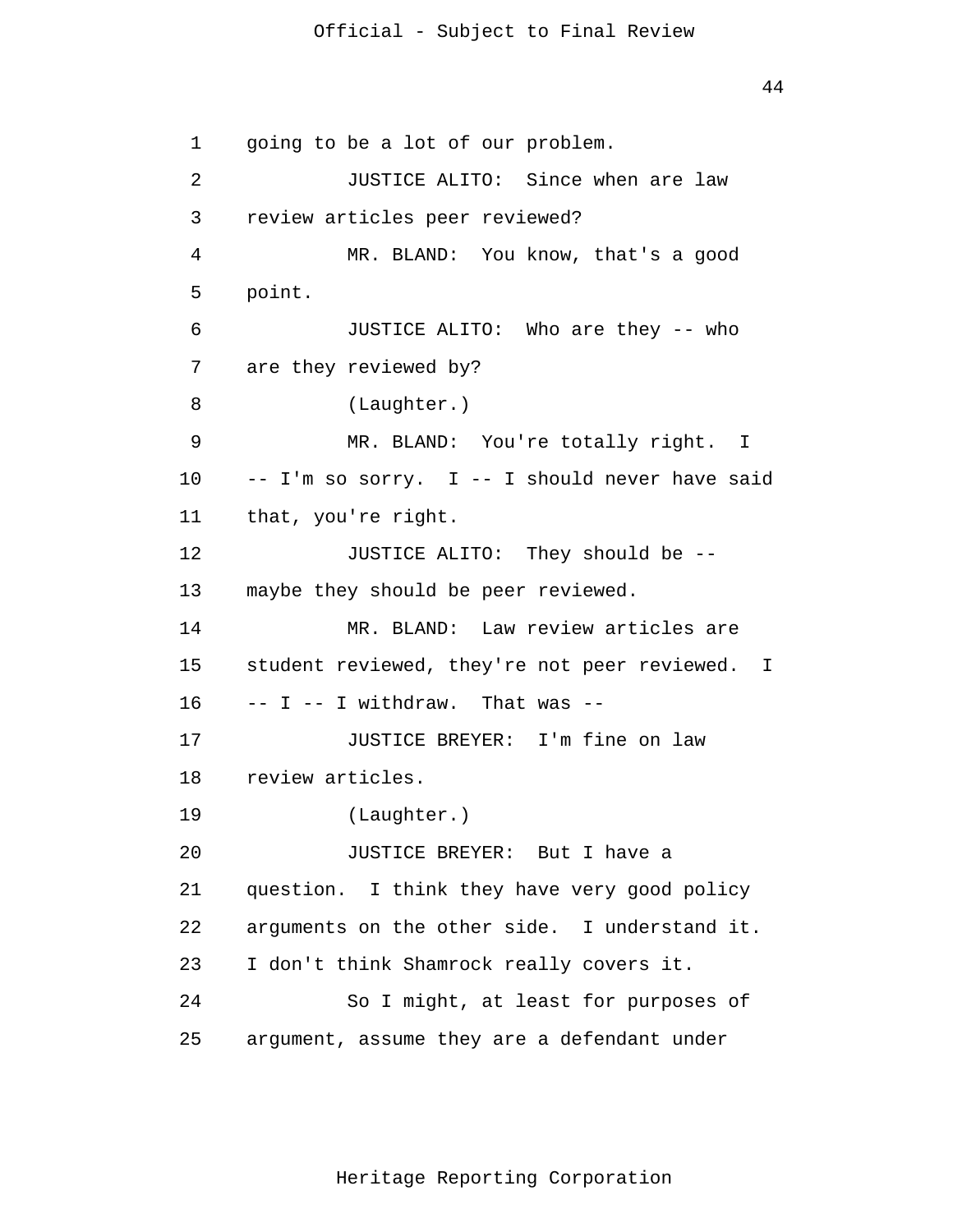1 2 3 4 **5**  $\overline{6}$  7 8 9 1441 and, if they were alone, they could just remove the case. And when they remove it and get into district court, if they get it into district court, Rule 23 applies. I have no problem with that, for a hypothetical, for this question. Where I got stuck, which you will get me out of  $-$ (Laughter.) JUSTICE BREYER: -- is that I think they can't get into federal court without 1453 because not all defendants agree with them, or there are a variety of reasons they need 1453. Is that right?  $MR.$  BLAND: So I -- I -- I agree that they cannot get in -- JUSTICE BREYER: No, I'm just saying, is that right? MR. BLAND: It is. JUSTICE BREYER: Okay. Now, if they need 1453, I go to 1453 and I look who can - who can take advantage of 1453, and it talks about a class action. Now they could surely do it if we didn't -- if we just stop there. But then it says class action shall have the

10

11

12

13

14

15

16

17

18

19

20

21

22

23

24

25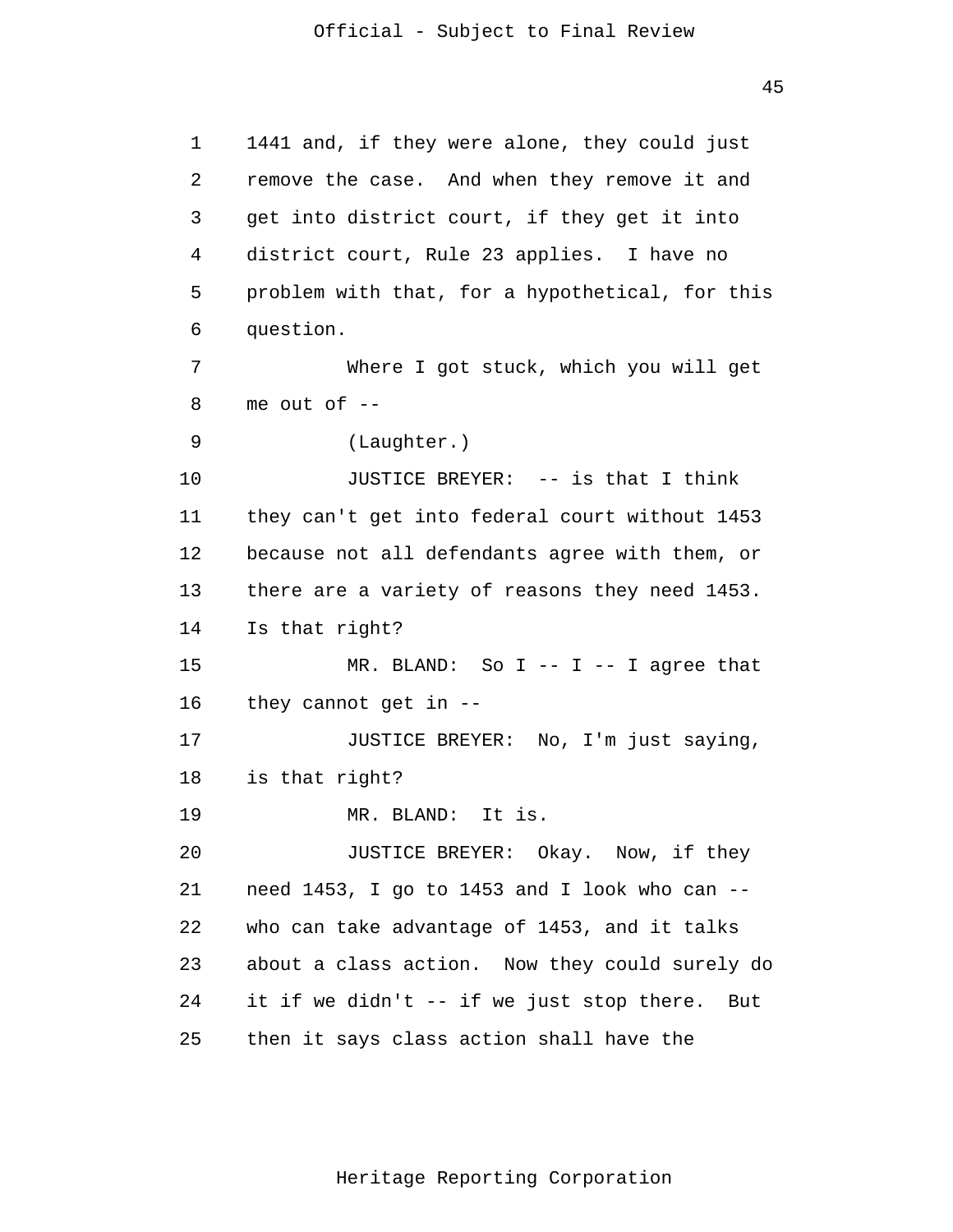46

 1 2 3 4 **5**  $\overline{6}$  7 8 9 10 11 12 13 14 15 16 17 18 19 20 21 22 23 24 25 meanings given to that term under 1332(d)(1). This is just language. It's just language, no policy, no nothing. So I turn to 1332(d)(1), right, and what do I discover when I get there in the first words? What it says is class action, the very word I just left, the very word that referred me here, means any civil action filed under Rule 23. So I look. Was this a civil action filed under Rule 23? Now I'm over with Justice Kagan. A civil action is an action brought by a plaintiff. And that's just what it happens to be. It doesn't have to do with claims. And, therefore, since this isn't a civil action filed -- only filed, not what governs it if they're in federal court -- filed under Rule 23, it can't -- they can't take advantage of 1453 because they don't fit within the definition. Now am I right? MR. BLAND: You're right about that, yes. JUSTICE BREYER: If I'm right about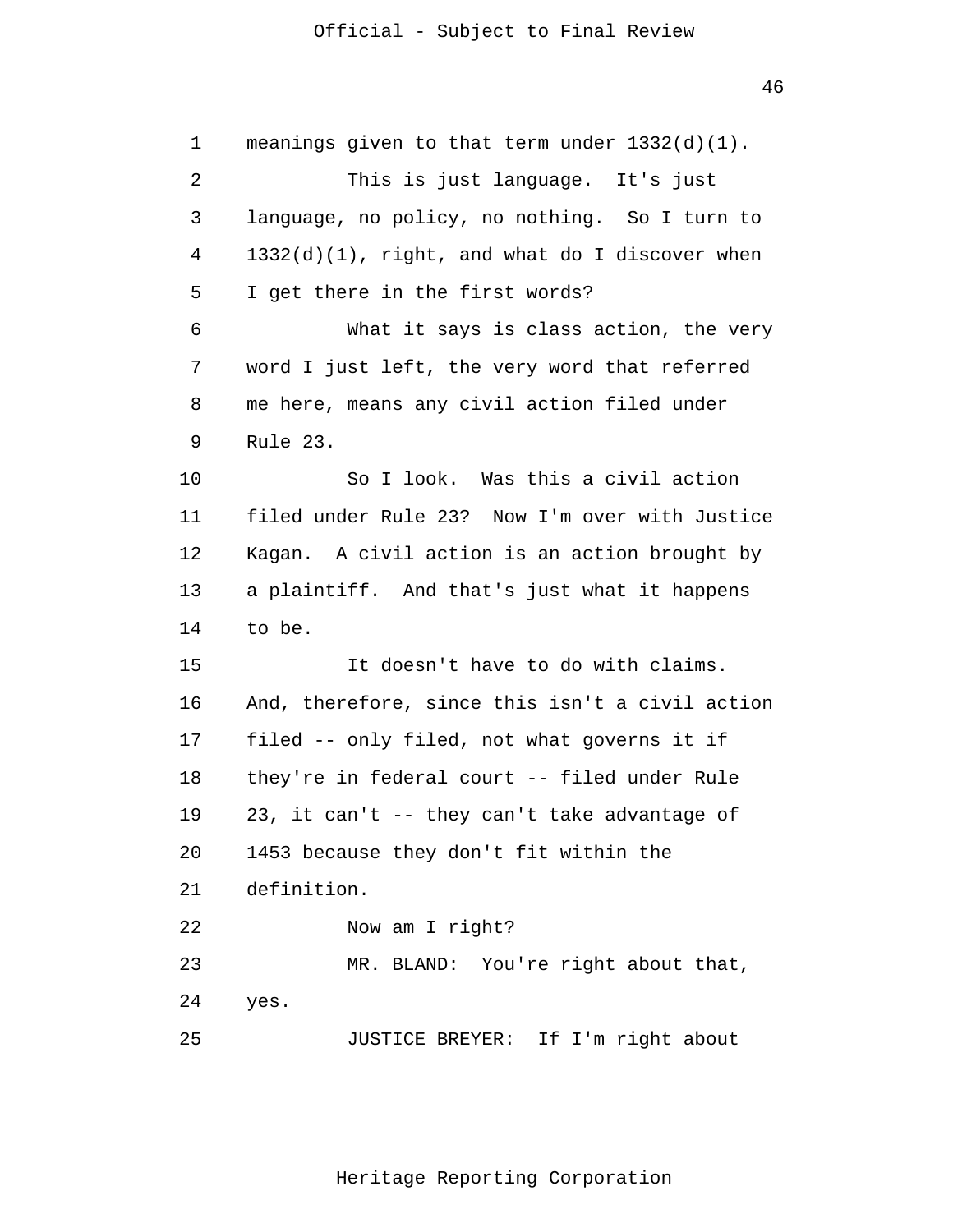| $\mathbf 1$ | that, why didn't you make that argument?        |
|-------------|-------------------------------------------------|
| 2           | MR. BLAND: Because 1453 is                      |
| 3           | essentially -- 1453 amends and changes          |
| 4           | essentially some of the provisions of 1446 that |
| 5           | the Chief Justice was talking about.            |
| 6           | Essentially, they track each other.             |
| 7           | 1446 sets out the rules for removal,            |
| 8           | and then there were several rules around CAFA   |
| 9           | where -- where the -- where Congress was        |
| 10          | concerned that there were abuses, that cases    |
| 11          | were being -- were being kept in state court    |
| 12          | that should be in federal court, so just for    |
| 13          | class actions, 1453 changes some of the         |
| 14          | procedural rules.                               |
| 15          | So you no longer require unanimity in           |
| 16          | all the defendants. You can have a defendant    |
| 17          | who's not -- a defendant in a home state can go |
| 18          | forth.                                          |
| 19          | But 1453 is not by itself a grant of            |
| 20          | federal jurisdiction the way 1440(a) is.        |
| 21          | JUSTICE BREYER: Nobody says it is.              |
| 22          | All I'm saying is, do they need 1453 to be able |
| 23          | to remove?                                      |
| 24          | MR. BLAND: For -- for CAFA, yes, they           |
| 25          | do.                                             |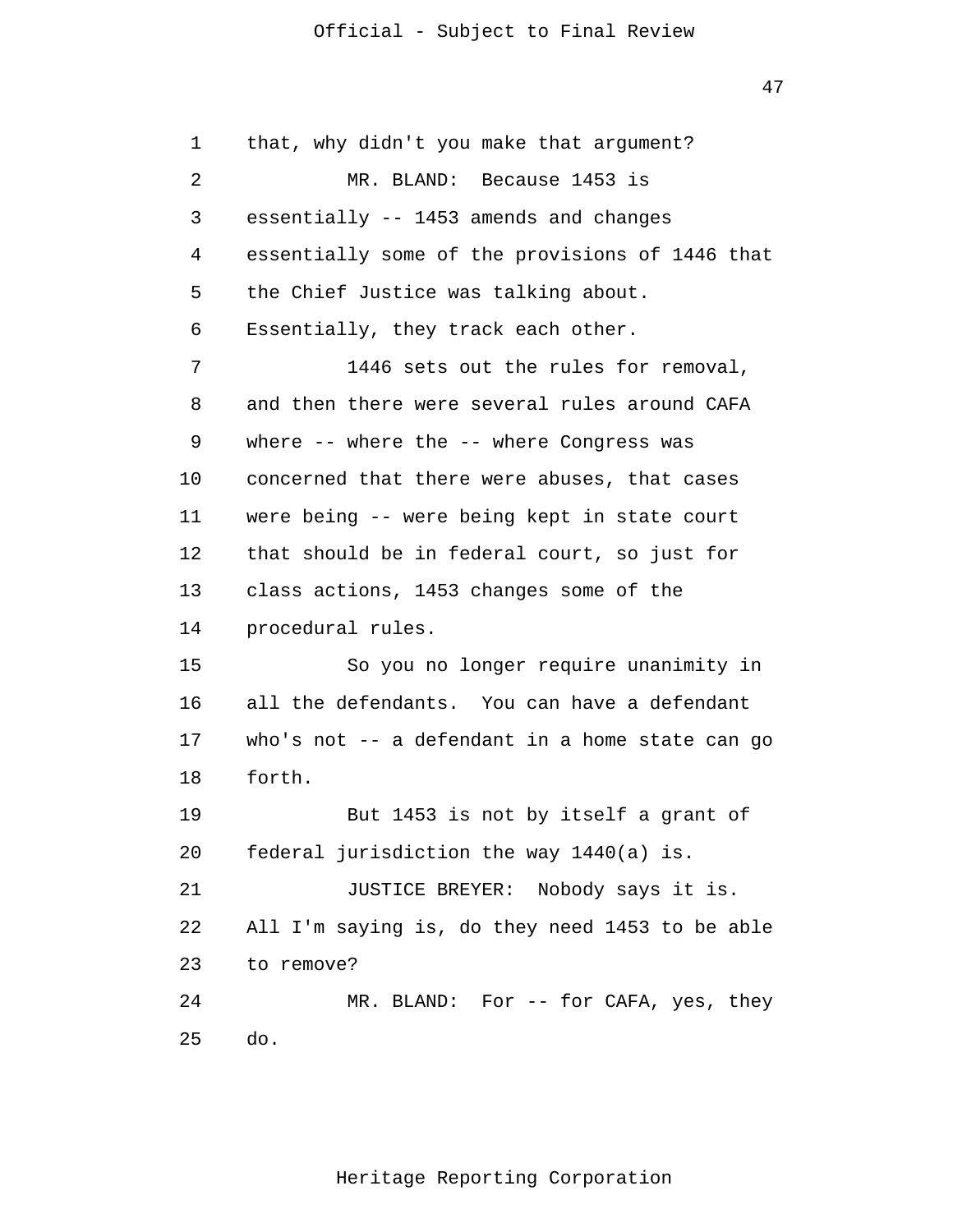1 2 3 4 **5**  $\overline{6}$  7 8 9 10 11 12 13 14 15 16 17 18 19 20 21 22 23 24 25 JUSTICE BREYER: Okay. MR. BLAND: And they -- and they -- JUSTICE BREYER: And I look to who does it cover, and it covers a class action as defined in a different statute. I don't care if they said class action defined in the antitrust law. Then I'd go look and see how they define it in the antitrust law or defined in, I don't care what, I mean, defined in the criminal code. But I want to -- they referred me to that, so I went and looked at that. And when I looked at that, I saw class action is defined as I just said. Okay. So my question is, same question, great argument for you. Why didn't you make it? And so there's something wrong with my thinking, and that's what I'm trying to find out. MR. BLAND: Well, I think -- I think that we were focusing on  $--$  on  $1440(a)$  as the grant of removal jurisdiction, 1446 as the procedures, and 1453 not as a new grant of removal jurisdiction but just more procedures. And so, to the extent that there's just no original jurisdiction over a civil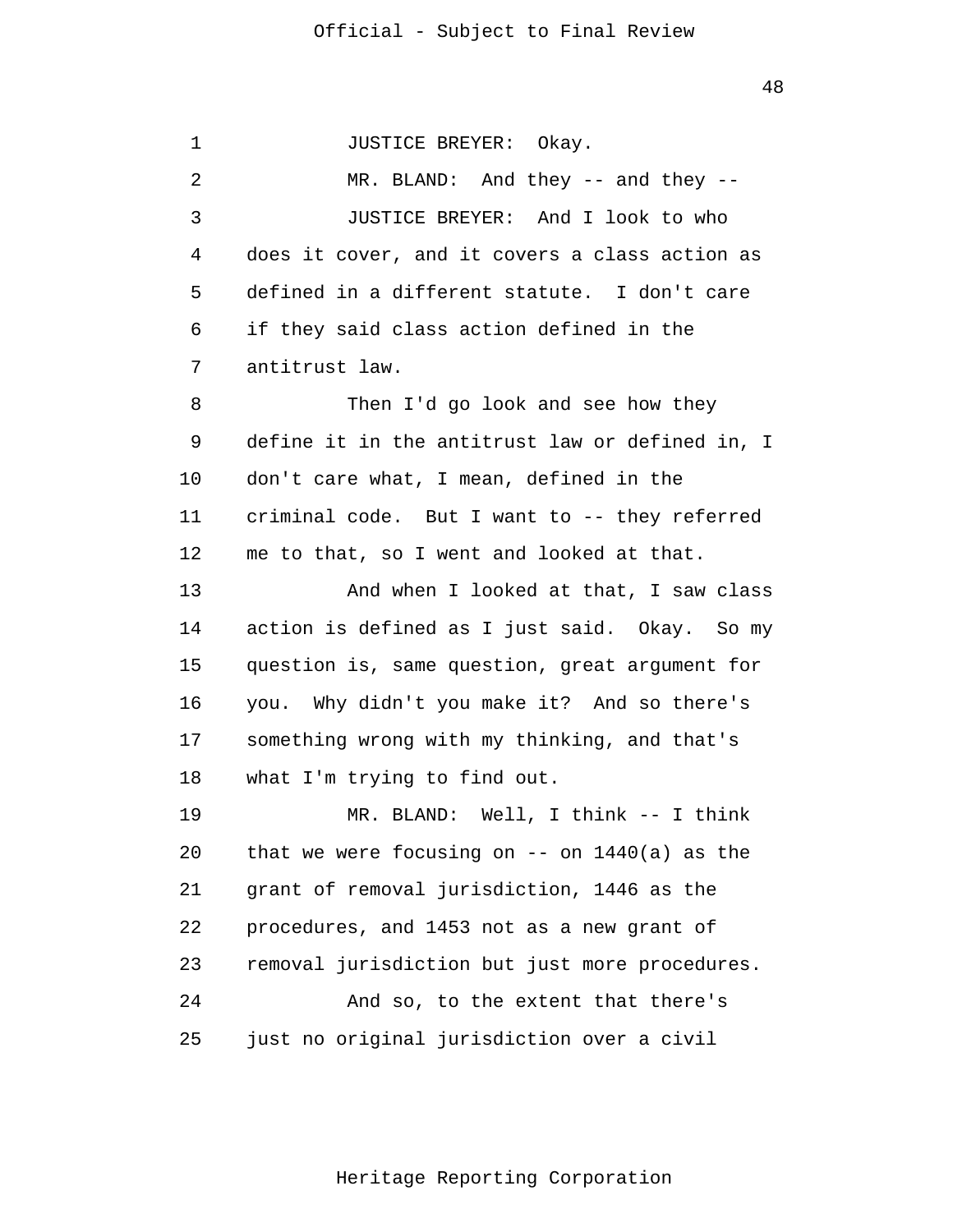| $\mathbf 1$ | action under 1440(a), we think that's the end         |
|-------------|-------------------------------------------------------|
| 2           | of it. So that's where we have focused the            |
| 3           | vast majority of our advocacy.                        |
| 4           | I think that the point you make about                 |
| 5           | 1453 is -- is extremely clever and wish we had        |
| 6           | -- had -- had articulated it more better.             |
| 7           | (Laughter.)                                           |
| 8           | MR. BLAND: But I think that --                        |
| 9           | JUSTICE BREYER: I wasn't trying to                    |
| 10          | help you. I'm not there right beside you.             |
| 11          | (Laughter.)                                           |
| 12          | MR. BLAND: But I do think that                        |
| 13          | $1440(a)$ is $-$ is where $-$ where this case         |
| 14          | starts and ends. The original jurisdiction            |
| 15          | cases going back to the 1890s really govern.          |
| 16          | I want to point out for a second now,                 |
| 17          | since there's been a lot of discussion about          |
| 18          | this difference between a civil action and a          |
| 19          | claim, and also this word "defendant" if it's         |
| 20          | defendant now is not just the original                |
| 21          | defendant, but a defendant's cross-claim or           |
| 22          | counterclaim or whatever different rule you           |
| 23          | want to use, $13$ , $14$ , $19$ , or $-$ or something |
| 24          | like that, that it's going to have a gigantic         |
| 25          | effect not on class actions but on all sorts of       |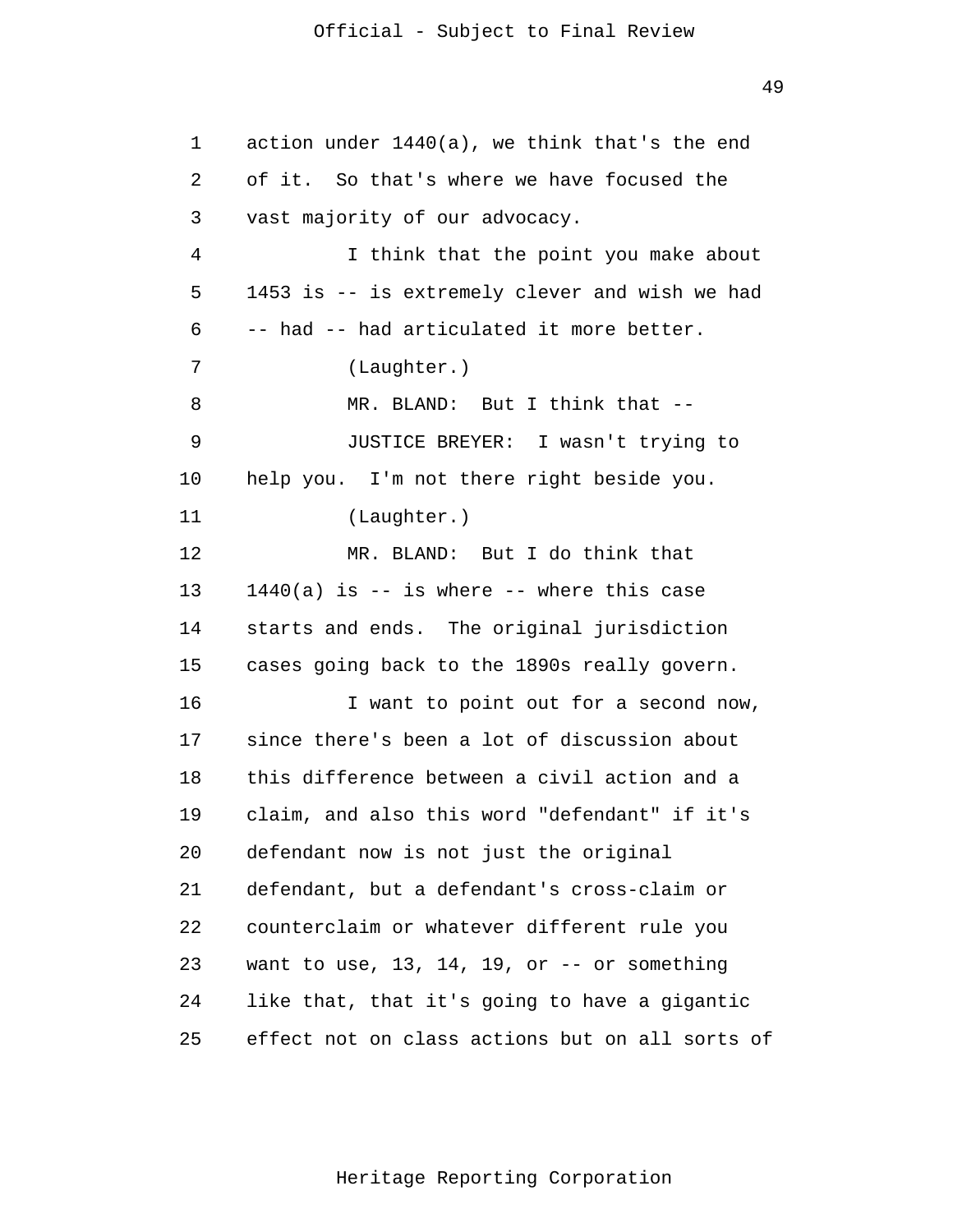1 individual cases.

| $\overline{2}$ | And here's why: So picture just a               |
|----------------|-------------------------------------------------|
| 3              | regular state law negligence case where a       |
| 4              | defendant's a resident of the same state as the |
| 5              | plaintiff, and the defendant would really like  |
| 6              | to be in federal court. They'd like their       |
| 7              | first bite at the apple, right? And they have   |
| 8              | an out-of-state insurer.                        |
| 9              | Right now, if that defendant brings a           |
| 10             | claim against the out-of-state insurer, no --   |
| 11             | no diversity jurisdiction, even if it's over    |
| 12             | the jurisdictional amount, because you don't    |
| 13             | have complete diversity; you have the defendant |
| 14             | and the plaintiff's same.                       |
| 15             | Under their rule, now what you do is            |
| 16             | you look at the claim by claim, instead of by   |
| 17             | the original civil action, going back to the    |
| 18             | word "original." So, if you now start looking   |
| 19             | at things claim by claim, there is diversity    |
| 20             | between the two defendants.                     |
| 21             | So every single time you have a                 |
| 22             | personal injury case in which there's a         |
| 23             | defendant who wants to be out of federal court  |
| 24             | and they have an out-of-state insurer, so       |
| 25             | basically any company who's not in Connecticut  |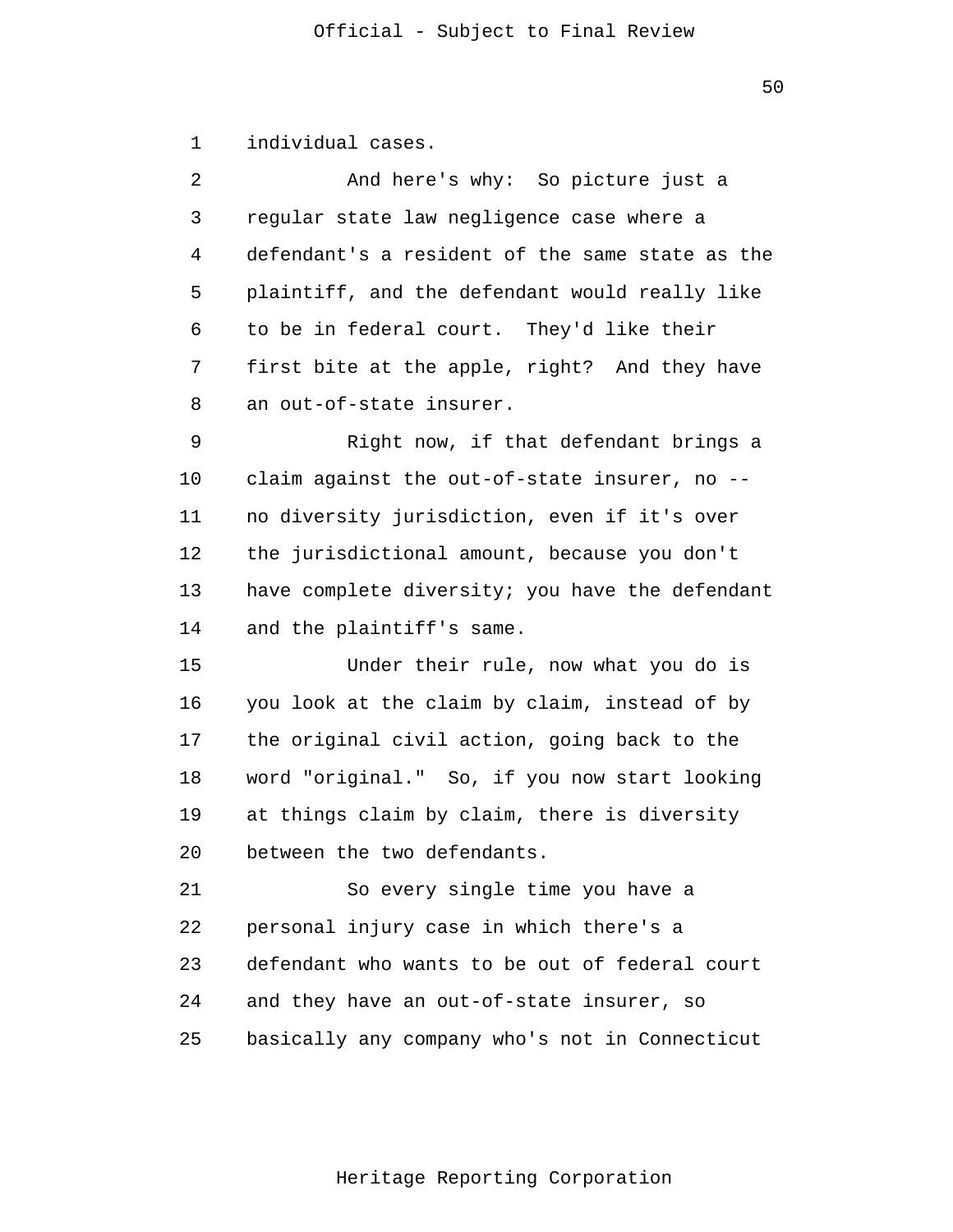51

 1 2 3 4 **5**  $\overline{6}$  7 8 9 10 11 12 13 14 15 16 17 18 19 20 21 22 23 24 25 will be able to now name their insurance company through some sort of third-party claim, and now why isn't there diversity jurisdiction? The simple answer is there is. Another thing that their idea is of - of broadening the idea of -- definition of - of what is a defendant from the -- you know, from the rule that has been affirmed by literally dozens and dozens of district courts and circuit courts around the country for years, and you'd go from 1440(a)'s limit on civil action to instead have a -- a rule that's going to turn upon claims, is you can start having a lot of business-to-business disputes that right now would be in state court that could get into federal court. So, for example, there are a lot of cases in which corporations would rather have their cases, with all respect to the federal courts, in Delaware state courts, where there's a lot of sophistication, a lot of rules that have been built up. There are a lot of Silicon Valley companies who are more interested in being in -- in San Jose -- in the state courts of California, where there's a lot of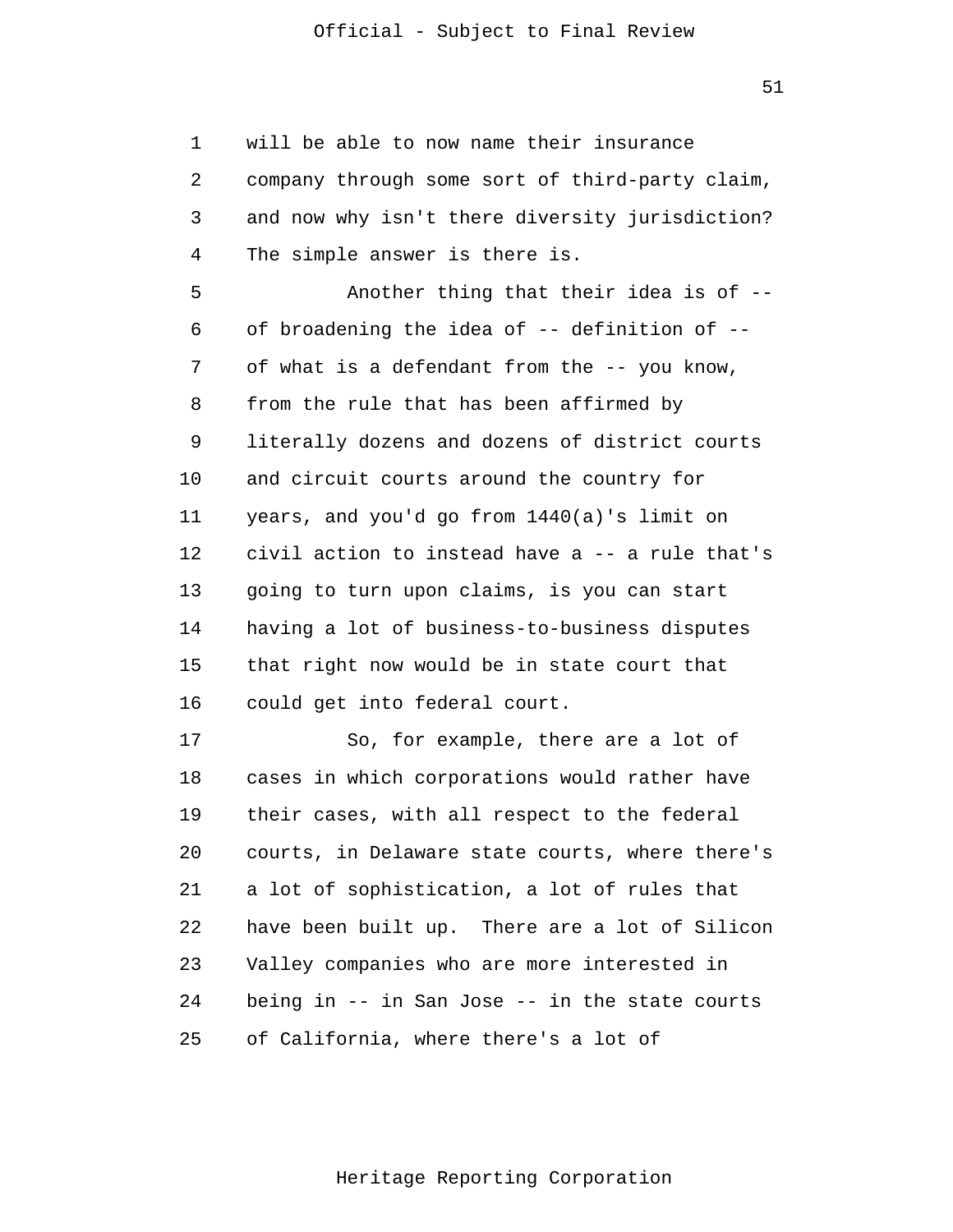1 2 sophistication around their particular issues that's built up.

 3 4 **5**  $\overline{6}$  7 8 9 10 11 12 13 14 15 16 17 18 19 20 21 So what happens if you're a defendant in one of these cases and you suddenly decide, you know, I really wish I hadn't made this deal because the law that's built up is bad for me, you find another company, bring a cross-claim against them. Now their -- under their theory, whether or not there's diversity is based upon a claim-by-claim basis. You look at them and say, oh, we're going to bring a cross-claim against them. They're a defendant because, even though under all the law that's existed up to now, we're now going to change this and the defendant's not just going to be the defendant to the original claim; they're going to be a cross-claim, counterclaim, whatever. In those cases, a company is going to be able to change its mind and bring those cases in -- JUSTICE SOTOMAYOR: I -- I have -- I have --

> 22 23 24 25 JUSTICE ALITO: Well, perhaps it's not possible to decide this case in a way that doesn't go as -- doesn't effectively decide all these other different situations that you've --

> > Heritage Reporting Corporation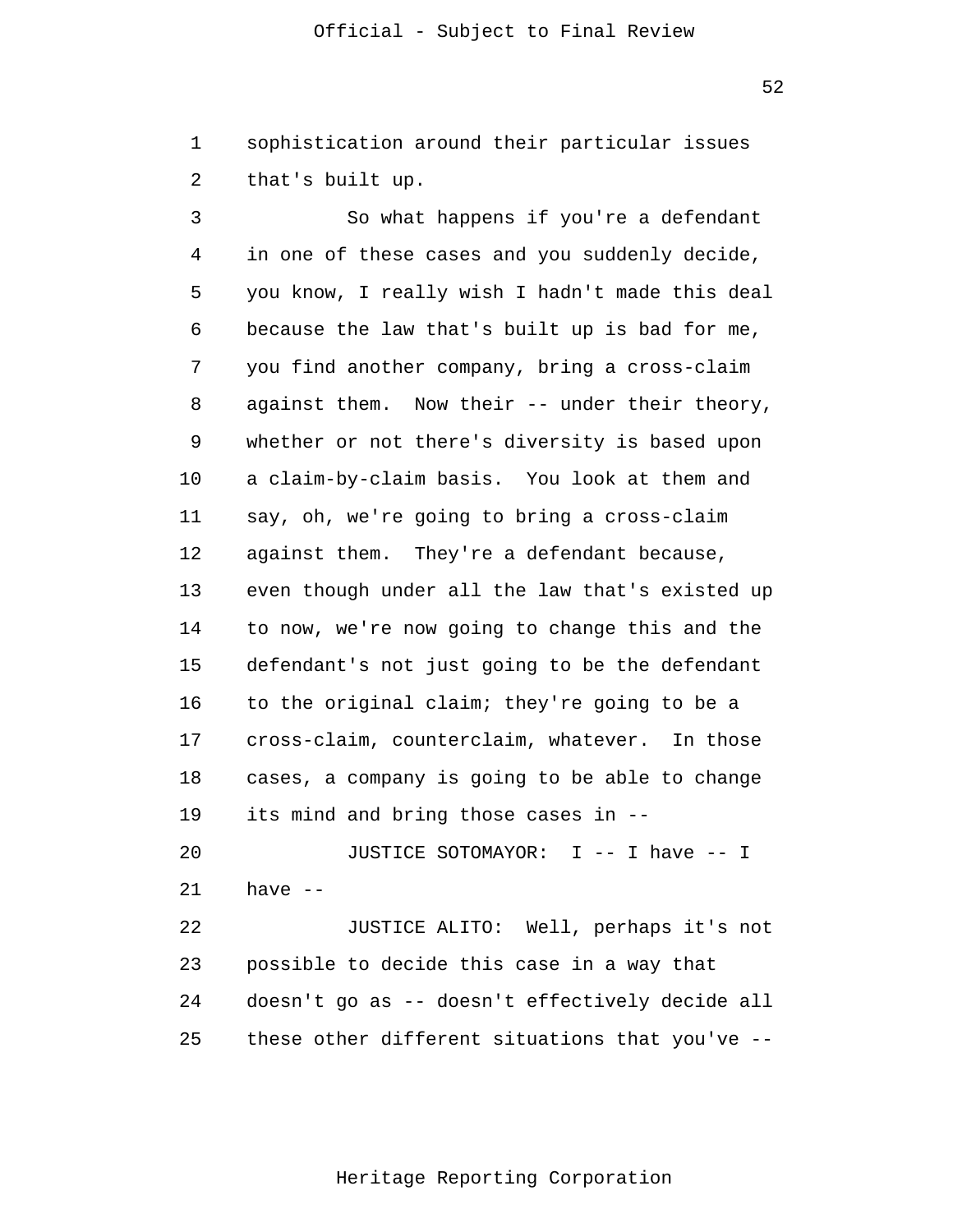53

 1 2 3 4 **5**  $\overline{6}$  7 8 9 10 11 12 13 14 15 16 17 18 19 20 21 22 23 24 25 you've posited, but if we look just at what happened here -- and this -- and this involves not -- I mean, this implicates not just the original removal statute but CAFA, is there any good reason why a claim like this, if you accept CAFA, why this should be -- should not be removable to -- to federal court? MR. BLAND: Yes, Your Honor, because CAFA is a balancing act. CAFA is -- if CAFA was a preemption statute, it would not be a field preemption, it would be an express preemption. Congress saw certain problems that they were unhappy about and they solved those problems. JUSTICE ALITO: When you think CAFA said, well, if -- if a claim like this is filed originally in federal -- in state court, it can be removed, but if it comes into the state court in this strange sort of back-door way, then it has to stay in state court. You really think that that's a possible decision Congress would make? MR. BLAND: So, first of all, I -- I do think it's possible because, as Justice Sotomayor said earlier, I think that you assume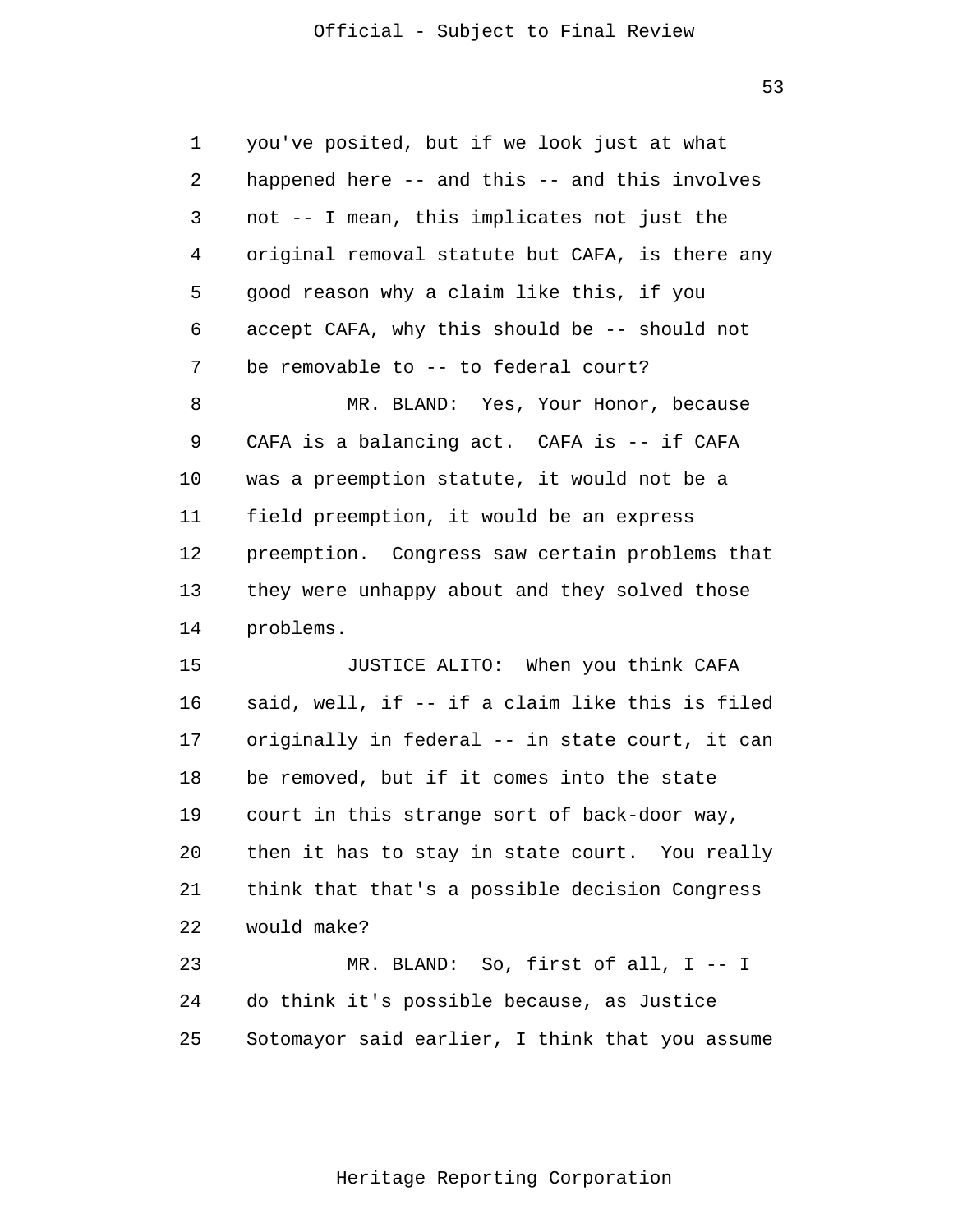54

| $\mathbf 1$    | that Congress knows the backdrop against which |
|----------------|------------------------------------------------|
| $\overline{a}$ | it's -- it's legislating. They have a bunch of |
| 3              | lawyers when they're writing these laws.       |
| 4              | Congress had repeatedly changed the --         |
| 5              | the jurisdiction statute. So, in 2011, there   |
| 6              | was the amendment to overturn this Court's     |
| 7              | decision in the Holmes versus Vornado case,    |
| 8              | where the Congress said any party can remove a |
| 9              | case, not a defendant, in the -- the America   |
| 10             | Invents Act. The America Invents Act is --     |
| 11             | JUSTICE ALITO: Well, I mean, that's            |
| 12             | -- I mean, that's based on the --              |
| 13             | MR. BLAND: Congress could have done            |
| 14             | it.                                            |
| 15             | JUSTICE ALITO: -- the idea that they           |
| 16             | -- they -- they were aware of these district   |
| 17             | court cases. They're -- they're almost all     |
| 18             | district court cases.                          |
| 19             | MR. BLAND: That's -- that's correct.           |
| 20             | JUSTICE ALITO: And they said, well,            |
| 21             | okay, we -- we want to accept that.            |
| 22             | MR. BLAND: Right.                              |
| 23             | JUSTICE ALITO: I mean, that's --               |
| 24             | MR. BLAND: I mean, it's quite                  |
| 25             | possible that Congress never thought of this   |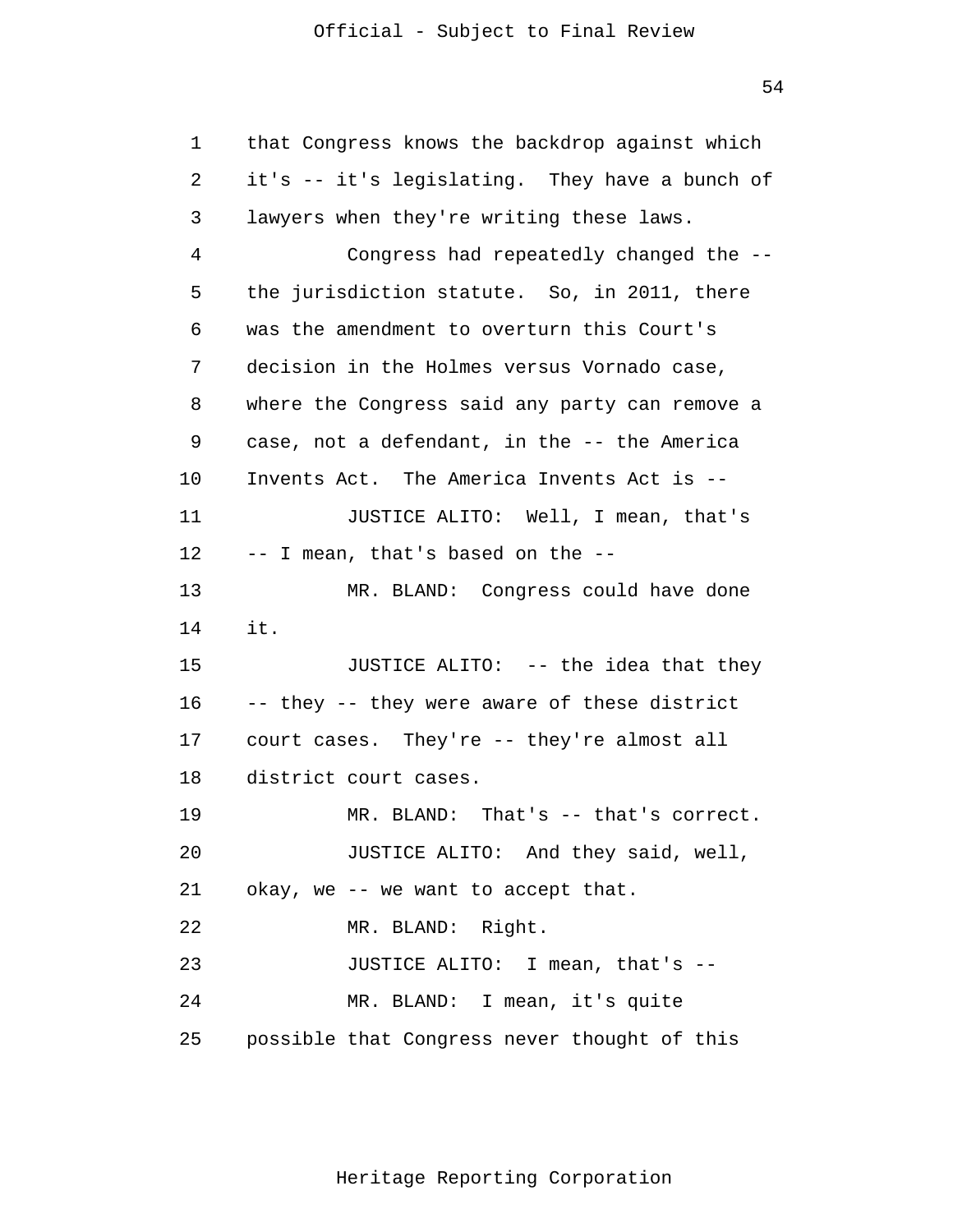$55$ 

 1 2 3 4 **5**  $\overline{6}$  7 8 9 10 11 12 13 14 15 16 17 18 19 20 21 22 23 24 25 because it just wasn't really a very big problem and it wasn't one of the issues that came up in the hearings. I -- I sort of tracked the hearings at the time. I don't remember anyone talking about it. I mean, this Court has said on a number of occasions that even if you think that there is something that if Congress had thought about they would have done something, you can't engraft a solution into what Congress said to -- to address the problem. I mean, I think it's possible that -- JUSTICE KAVANAUGH: Is Home Depot -- I'm sorry. Is Home Depot a defendant under 1453? MR. BLAND: No, Your Honor, because -- JUSTICE KAVANAUGH: And what -- what is it then? MR. BLAND: It's -- it's a -- it's a counterclaim or third- -- third-party claim defendant. And that's just different than a defendant for -- for -- JUSTICE KAVANAUGH: So, when it says any defendant, that doesn't include -- MR. BLAND: Right, because --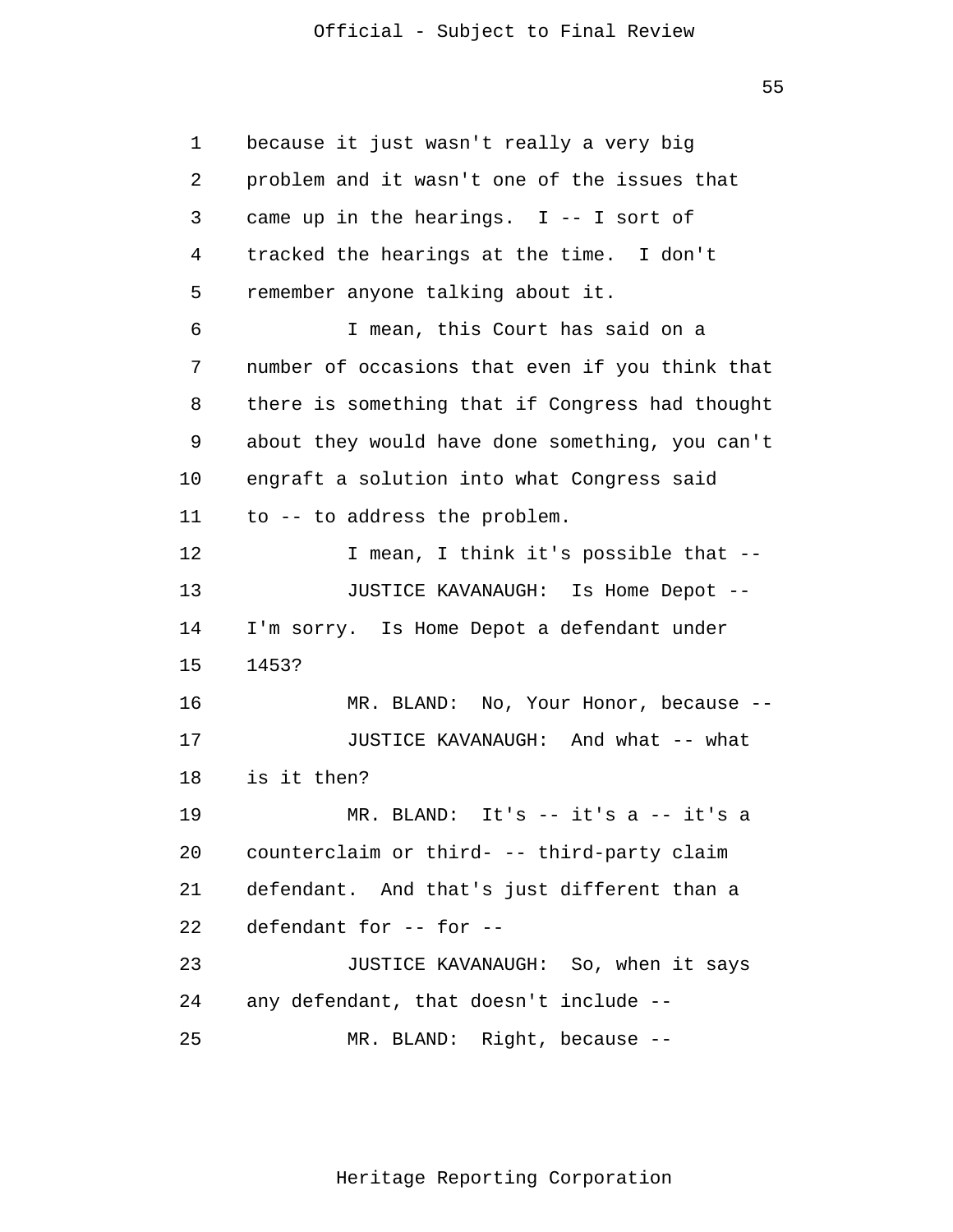1 2 3 4 **5**  $\overline{6}$  7 8 9 10 11 12 13 14 15 16 17 18 19 20 21 22 23 24 JUSTICE KAVANAUGH: -- that kind of defendant? MR. BLAND: Right, because the word "defendant" in the removal statutes has this - has this fixed meaning from 1440(a). And putting the word "any" in front of it doesn't change. So if you had -- if Congress had a statute that said -- or a statute about rabbits, and then they amended it and said "any rabbit," that doesn't mean that a weasel or a gerbil becomes a rabbit. You know, it's still -- the word "any" in front of a noun leaves the noun as what it is. So -- CHIEF JUSTICE ROBERTS: Well, but that still means that a brown rabbit is a rabbit. In other words, when you were describing what they were, you said a counterclaim defendant or a third-party defendant, it's a type of defendant. And if you have a statute that says "any defendant," it would seem that it includes those as well. MR. BLAND: It's a type of defendant in a colloquial way, Your Honor, but I don't --

> 25 I disagree with the concept that it's a type of

> > Heritage Reporting Corporation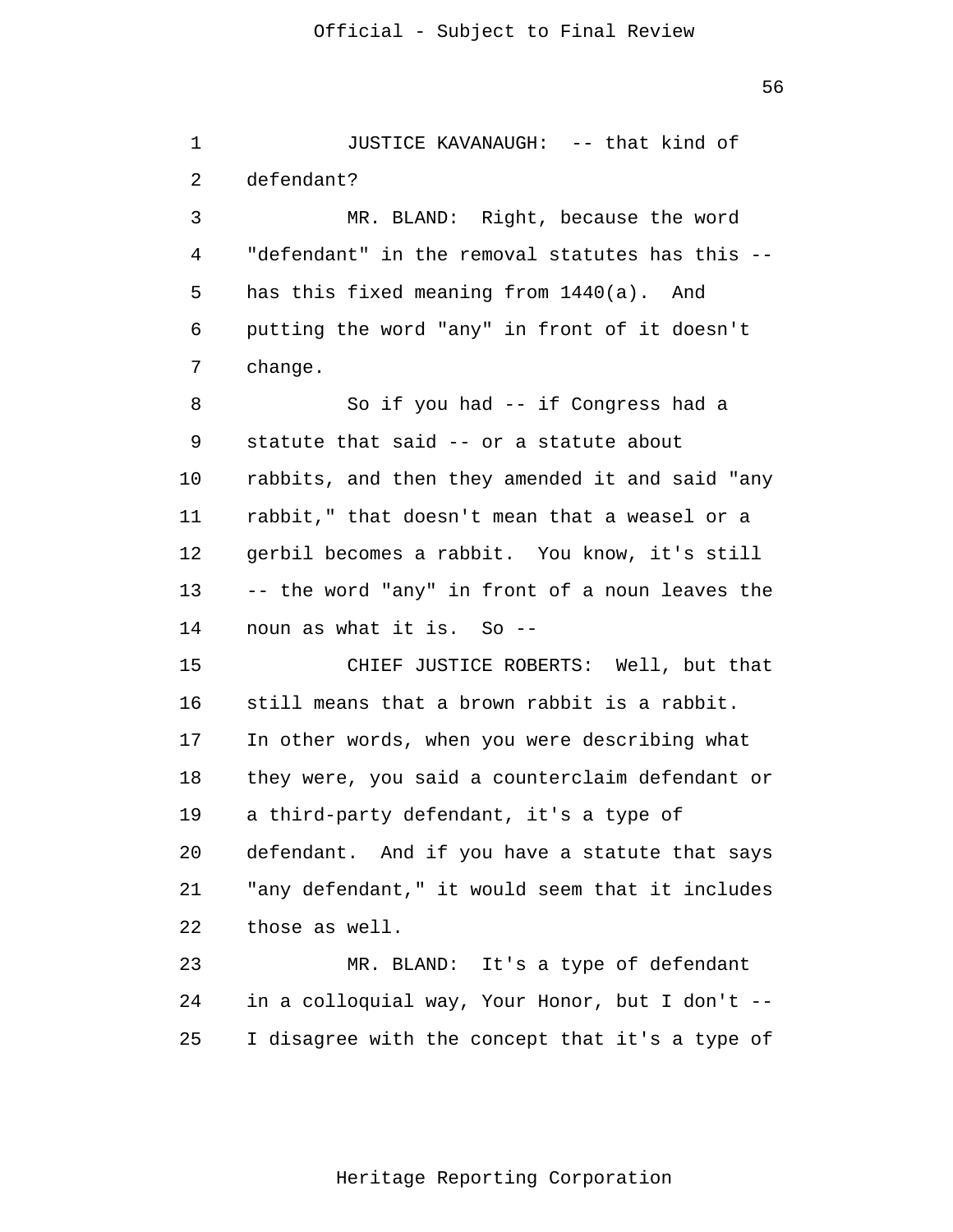57

 1 2 3 4 **5**  $\overline{6}$  7 8 9 10 11 12 13 14 15 16 17 18 19 20 21 22 23 24 25 defendant for purposes of the removal statutes. I think for -- CHIEF JUSTICE ROBERTS: Where do people speak colloquially of third-party defendants? (Laughter.) MR. BLAND: Yeah. CHIEF JUSTICE ROBERTS: Which was not necessarily meant that way. I mean, it's - it's -- it's only used as a fairly technical term. MR. BLAND: Right. And -- and -- and -- and in the removal statutes, the word "defendant" has -- has this meaning where it's -- it's not by itself, but it is cabined by civil action on one side and original jurisdiction on the other side, which this Court has -- has repeatedly interpreted to say that -- that third-party counterclaimants and so forth in all other settings are not included. So the only question is, does CAFA change anything by sticking the word "any" in front of it? And -- but the thing is we know what Congress was trying to do in that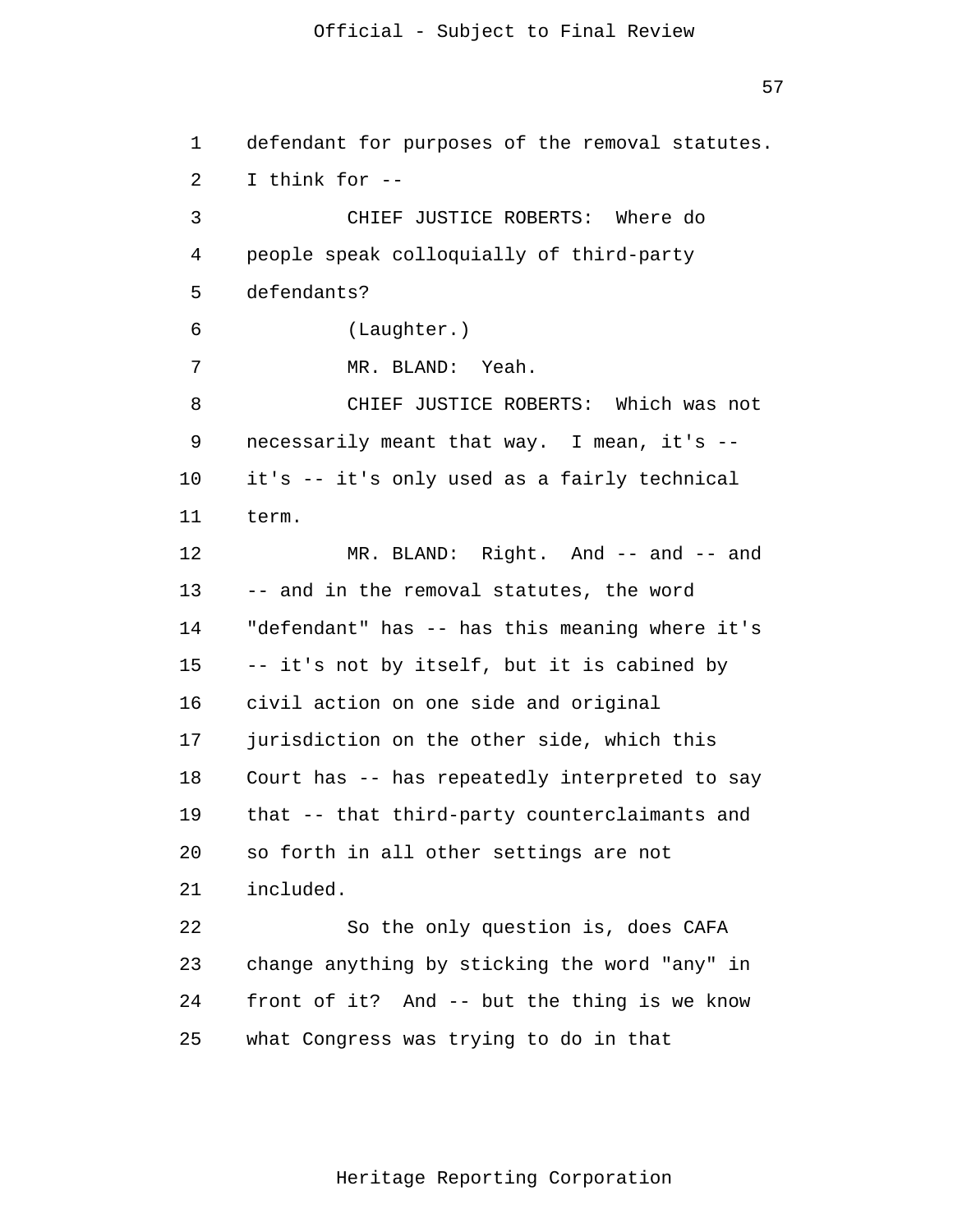58

 1 2 3 4 **5**  6 7 8 9 10 11 sentence. What Congress was trying to do was there was a concern that plaintiffs' lawyers were supposedly going out and suing several defendants and they would pick one who was sort of their buddy who was not going to agree to removal, and so then that one said, well, no, you wouldn't be able to get unanimous agreement from all the defendants to remove. And so that's what that provision was aimed at, was the unanimous consent, that everyone was supposed to agree.

> 12 13 14 15 16 17 18 And the Senate report says that clear as day. And if you read the whole sentence in context, what the word "any" there means is each and every. It means each and every. And they're saying each and every defendant separately has the right to remove this case to federal court.

> 19 20 21 22 23 24 25 JUSTICE BREYER: But it -- that does say -- I mean, you know, you heard his policy argument. It's a little hard to see why if you understand it, and he does use -- the rules use the word "defendant" to refer to his client in this situation. The statutes use it. It has some other qualifications in front of it.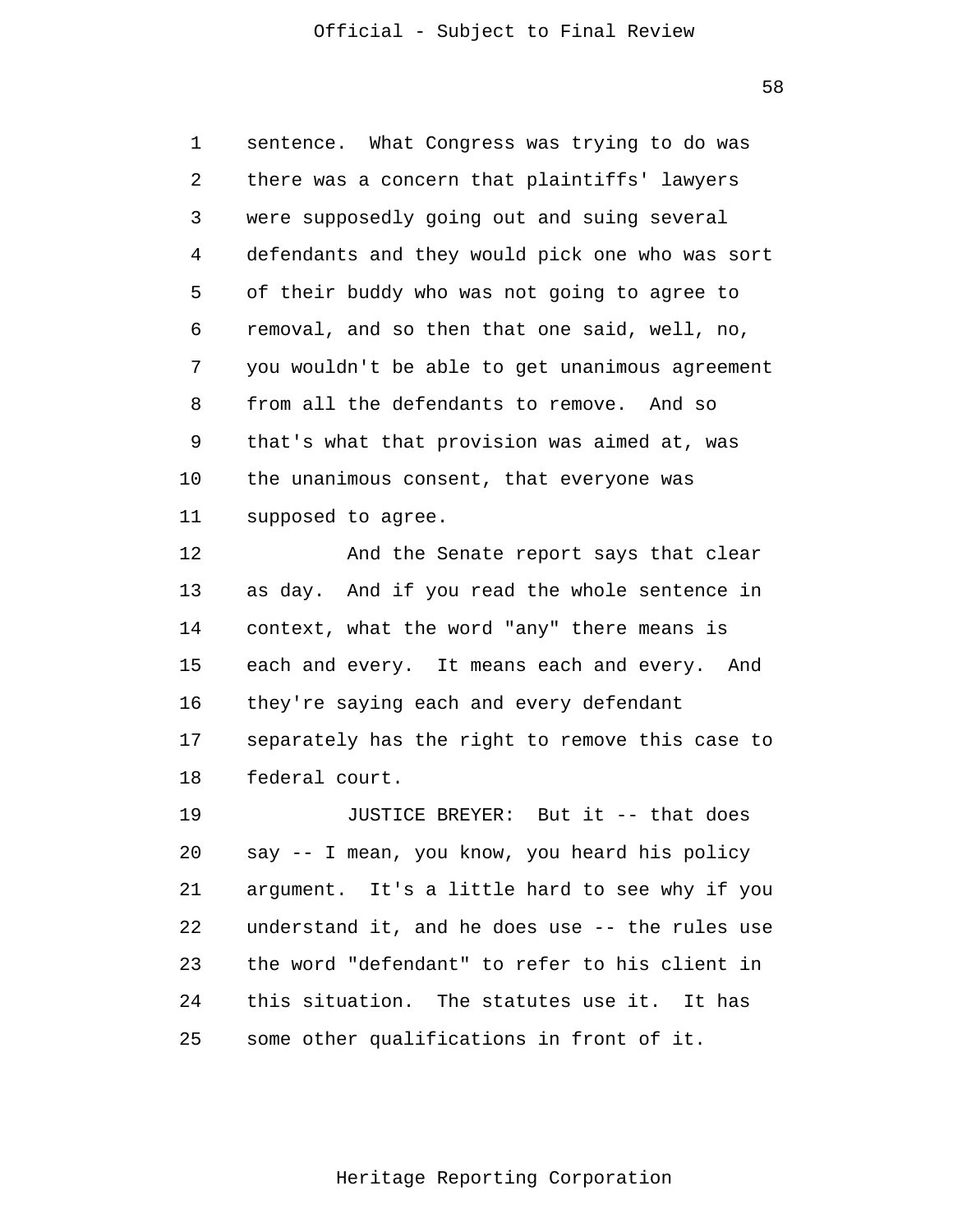1 2 3 4 **5**  6 7 8 9 10 11 12 13 14 15 16 17 18 19 20 21 22 23 24 25 So policy, language is possible, why isn't he right? And I grant you that I've only been able to say that once I got into this. I had to get through the argument, but I don't know the answer to that. All right. So why isn't he on the policy end, on the  $--$ MR. BLAND: On the policy? JUSTICE BREYER: On the policy and on the brown rabbit analogy. MR. BLAND: Okay. CAFA was a compromise. You know, there -- the Chamber of Commerce brief colorfully calls it a grinding eight-year battle. There were a series of changes that were made over it. There were times in which it was going to cover more than it ended up covering. It shrunk somewhat. There were a lot of people who wanted more cases to stay in court. The -- the Senate report actually, they have one of those things, you know, where they say like there's like this sort of list, like five myths where they say things that people -- or bad things people say about CAFA but aren't true. One of them was, well, some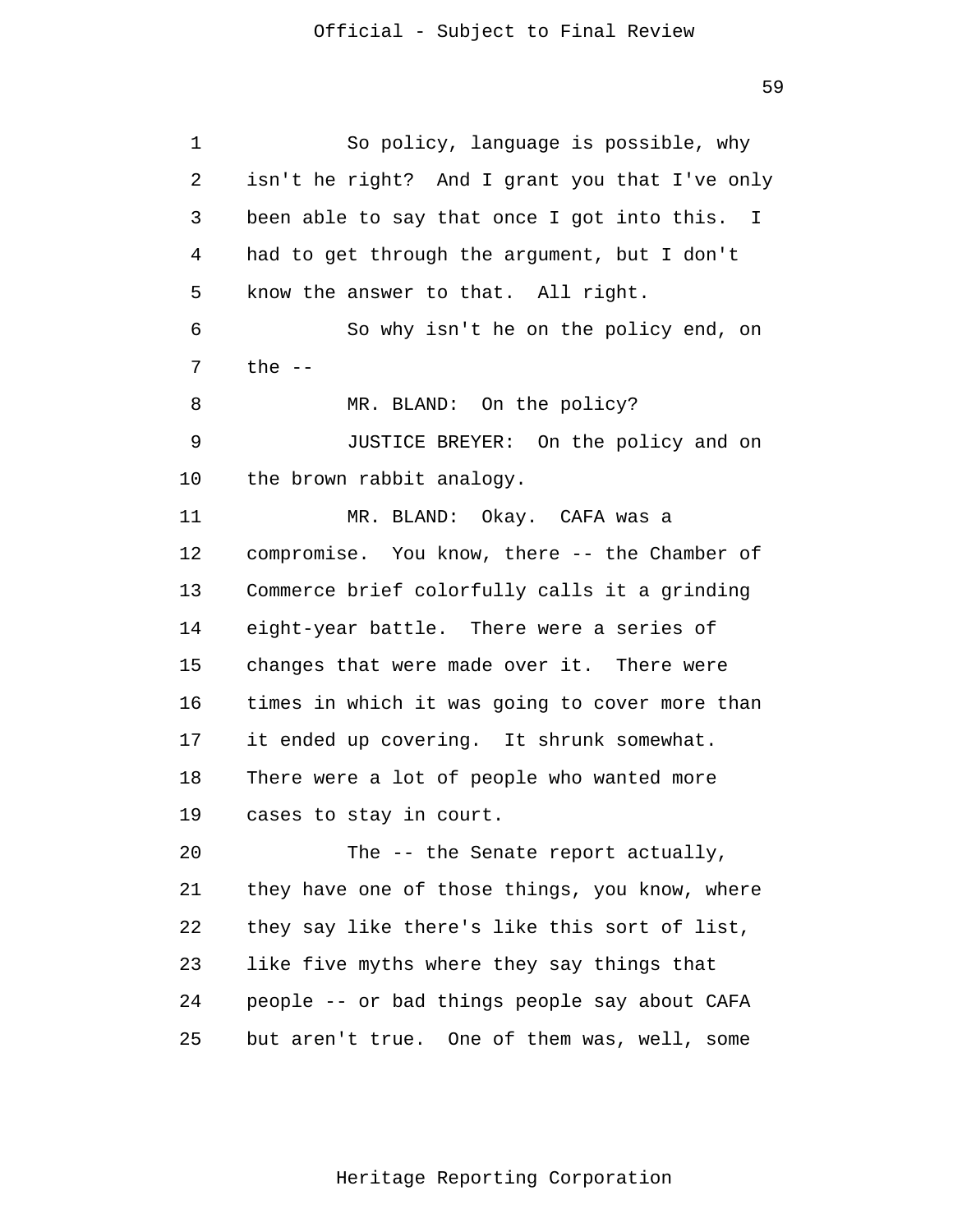1 2 3 4 people say it's going to federalize all class actions. Actually, we expect that more than 50 percent of class actions will remain in state court after CAFA.

**5**  6 7 8 9 10 11 It was never intended to federalize all class actions. Judge Easterbrook of the Seventh Circuit in the First -- excuse me, the -- the First Bank case, said, look, if Congress had wanted to say we want to federalize all large multi-state class actions, they could have said that.

> 12 13 14 15 16 17 They could have written the equivalent of a field preemption. But instead of treating this as something where they were trying to federalize all class actions, they didn't throw a hand grenade. They were shooting rifle shots at particular abuses that they saw.

> 18 19 20 21 22 23 And you can see it when you look at how 1453 tracks 1446. There are certain things that Congress was upset about and they were trying to fix those things. And they weren't trying to -- they weren't trying to federalize everything else.

> 24 25 There are a lot of reasons why you don't want every single class action in federal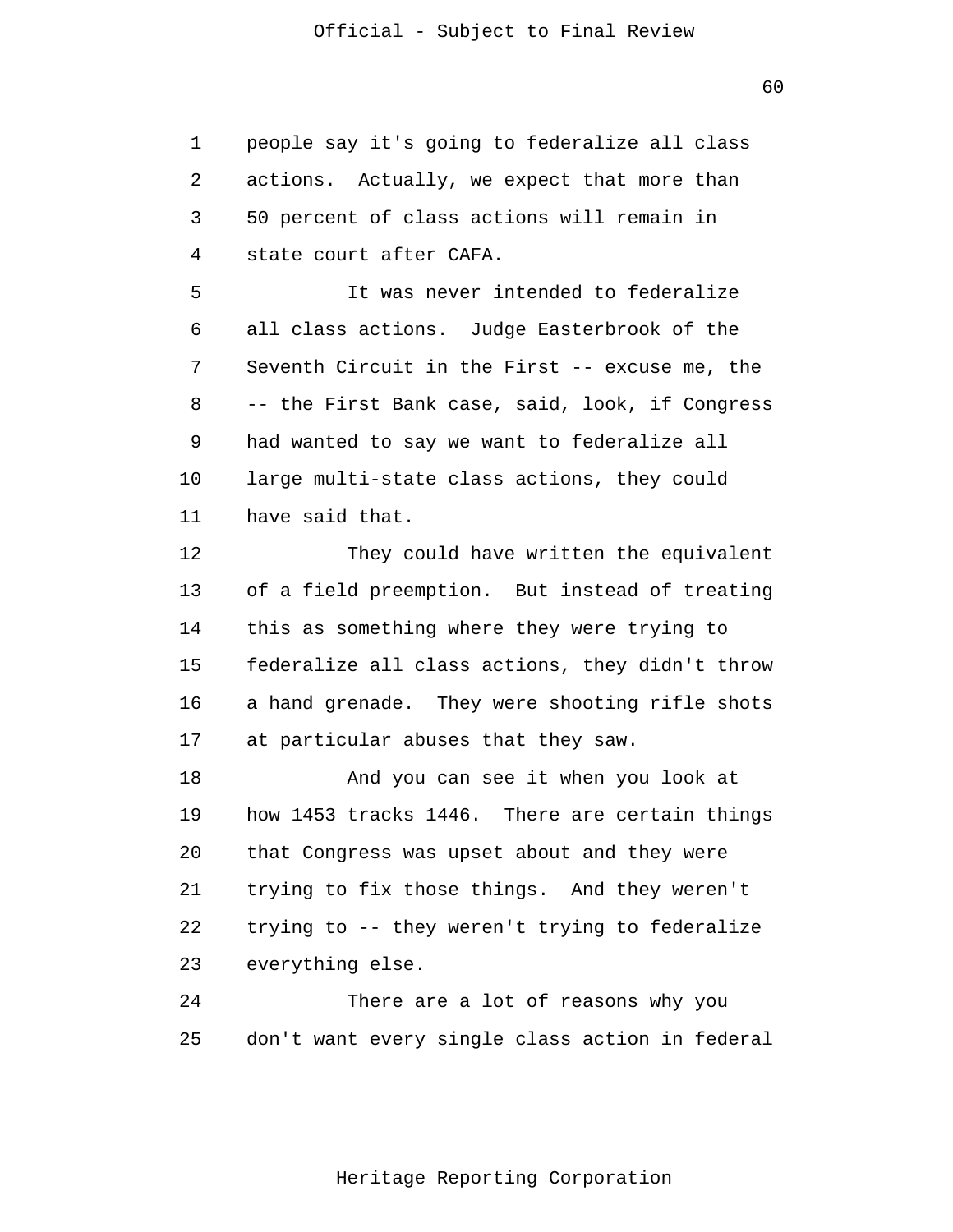61

| $\mathbf 1$ | court. I mean, this case, for example, is a       |
|-------------|---------------------------------------------------|
| 2           | case involving 286 people, 90 percent of whom     |
| 3           | live in North Carolina, who have claims           |
| 4           | entirely under North Carolina law against a       |
| 5           | North Carolina defendant and Home Depot.          |
| 6           | So, I mean, this is not the kind of               |
| 7           | case -- this case, even if -- there's a way in    |
| 8           | which this entire argument in some ways, Your     |
| 9           | Honors, is a $--$ is $--$ is $--$ is a $--$ while |
| 10          | incredibly complicated for me at least, is a --   |
| 11          | is an abstraction in the sense that this case     |
| 12          | is going to end up in state court under the --    |
| 13          | under the -- the home state removal -- the        |
| 14          | local -- the local removal section anyhow of      |
| 15          | CAFA has an exception that we -- that we<br>CAFA. |
| 16          | put forward in our brief.                         |
| 17          | This is a local controversy if you                |
| 18          | ever heard of one. But CAFA was not attempting    |
| 19          | to -- to -- to nationalize everything.<br>If they |
| 20          | had, they would have gone in a different way.     |
| 21          | There are a lot of decisions Congress             |
| 22          | has made here. When they've wanted to say         |
| 23          | "claims," they've said, in the bankruptcy code    |
| 24          | in 1441, claims. When they wanted to say          |
| 25          | "civil action," they meant something else.<br>If  |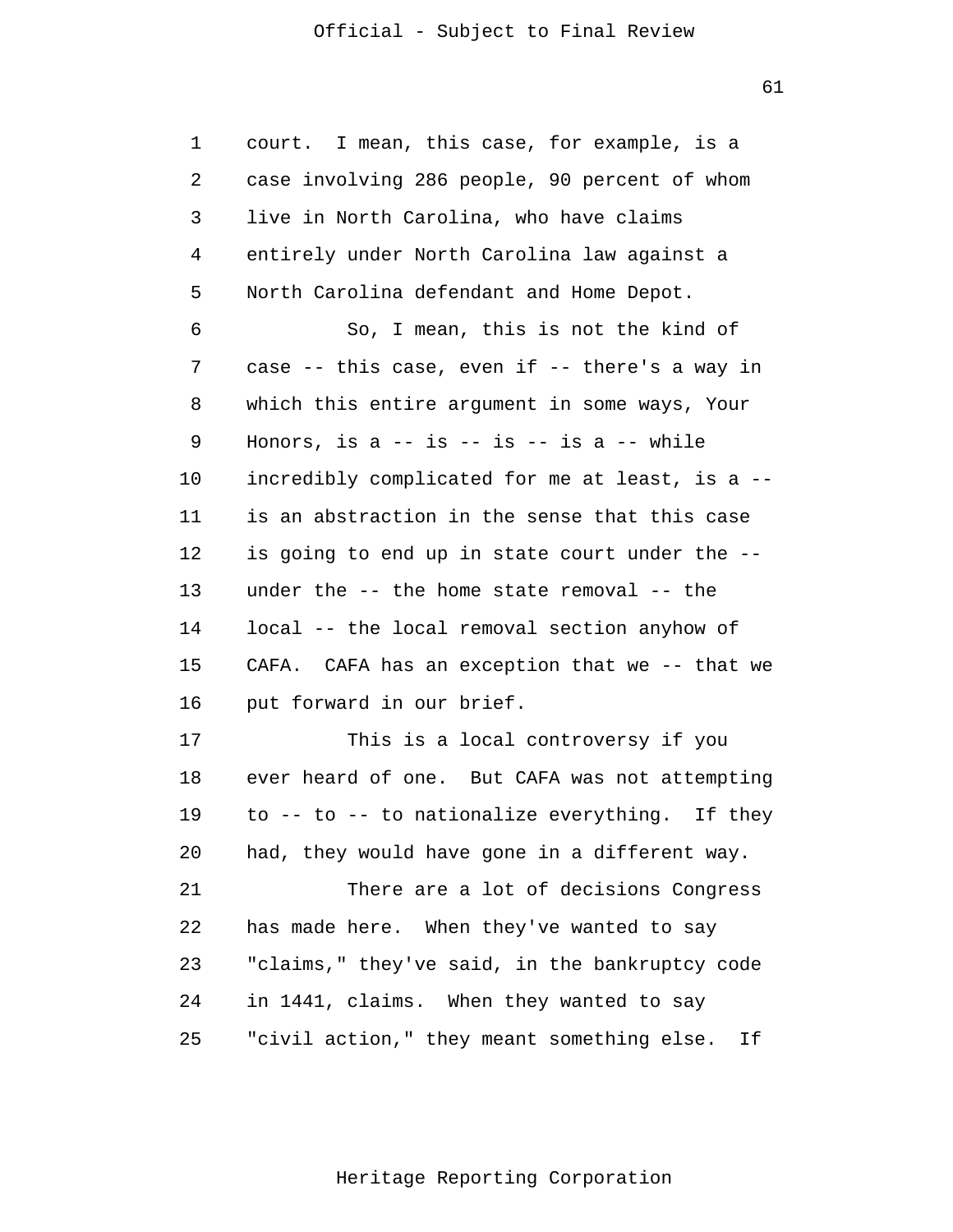1 2 3 they'd wanted to federalize everything, they would have federalized everything. They didn't want to here.

 4 **5**  $\overline{6}$  7 8 9 10 11 12 If they had wanted to say third-party counterclaimants, they would have done exactly what they did in the America Invents Act where, when they didn't like one of this Court's decisions that admittedly was under the well-pleaded complaint rule, but in Footnote 2, this Court cited the exact same language that we were talking about under the original jurisdiction statute.

> 13 14 15 16 17 18 19 20 21 22 23 24 25 And so it's clear that it's a removal rule. It's not -- it's not -- it's not a subject matter jurisdiction rule. It's a removal rule. And the same -- the same rule has been applied in a bunch of diversity cases. Congress made that decision in that statute and they didn't make that decision here. This is an issue where, if Congress is unhappy about this, they sure know how to fix it. They've done -- they've done the exact same thing in the America Invents Act. The bankruptcy code is written differently. They knew how to say party instead of defendant.

> > Heritage Reporting Corporation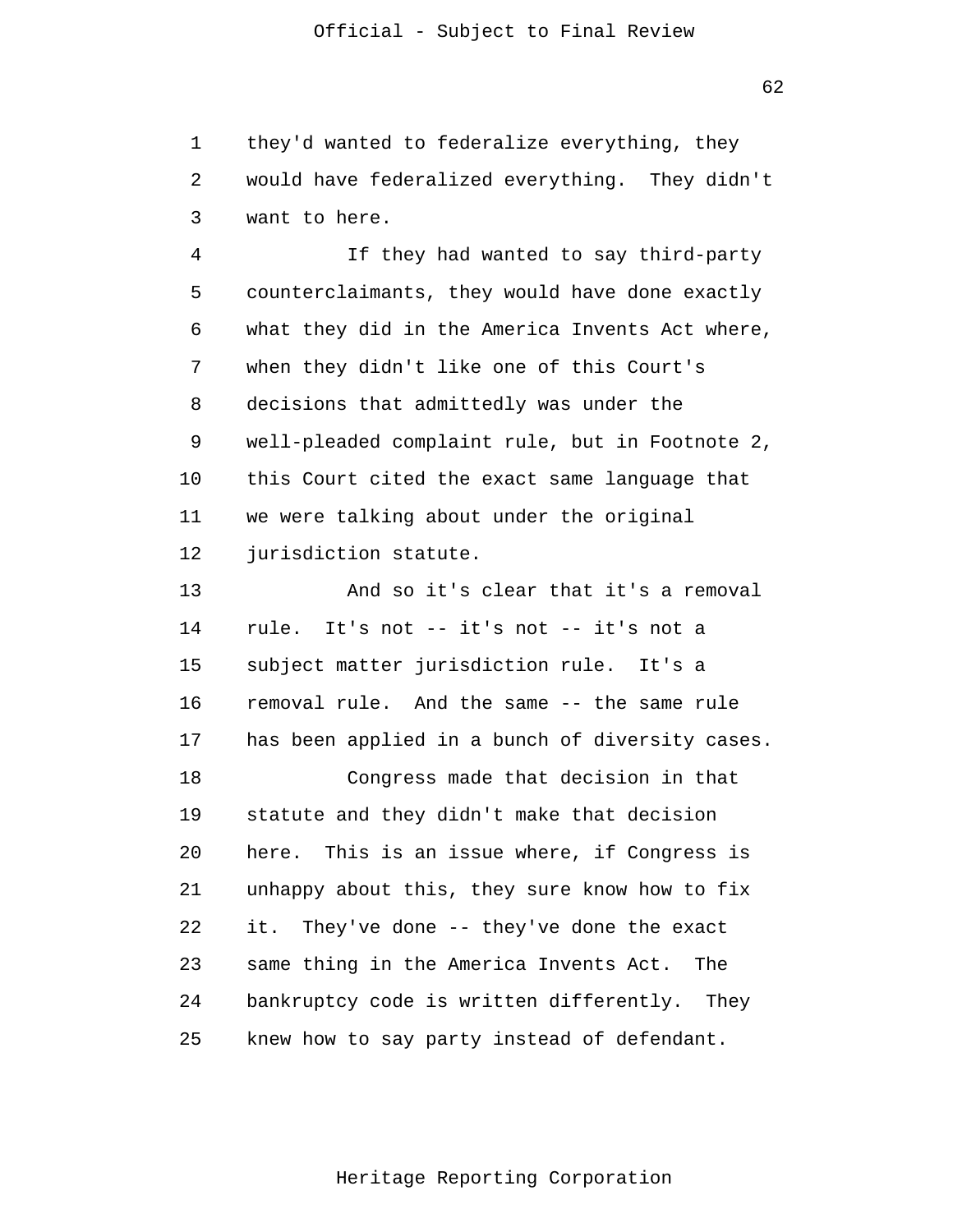$63$ 

| 1  | They know how to say claim instead of civil      |
|----|--------------------------------------------------|
| 2  | action.                                          |
| 3  | The $--$ the $--$ the $--$ the $--$ the $--$ the |
| 4  | statutes here, you know, it may well be that if  |
| 5  | Congress had thought about this in CAFA, they    |
| 6  | just said, well, we don't really like that,      |
| 7  | they would have done something differently.      |
| 8  | But you can't rewrite the statute for them on    |
| 9  | the grounds that they didn't $-$ -               |
| 10 | JUSTICE ALITO: Well, they could have             |
| 11 | been -- they surely -- they could have been      |
| 12 | more specific in a way that favors Home Depot.   |
| 13 | They also could have been more specific in a     |
| 14 | way that favors you, right?                      |
| 15 | It's pretty hard to argue that when              |
| 16 | they said any defendants, they said we're going  |
| 17 | to say any defendants because we don't want to   |
| 18 | include the kind of defendant that Home Depot    |
| 19 | is.                                              |
| 20 | MR. BLAND: Well, it's in a sentence              |
| 21 | where, if you look at the sentence as a whole    |
| 22 | -- if you look at the sentence as a whole, it    |
| 23 | says "class action may be removed in accordance  |
| 24 | with Section 1446 without regard to whether any  |
| 25 | defendant is a citizen of the state in which     |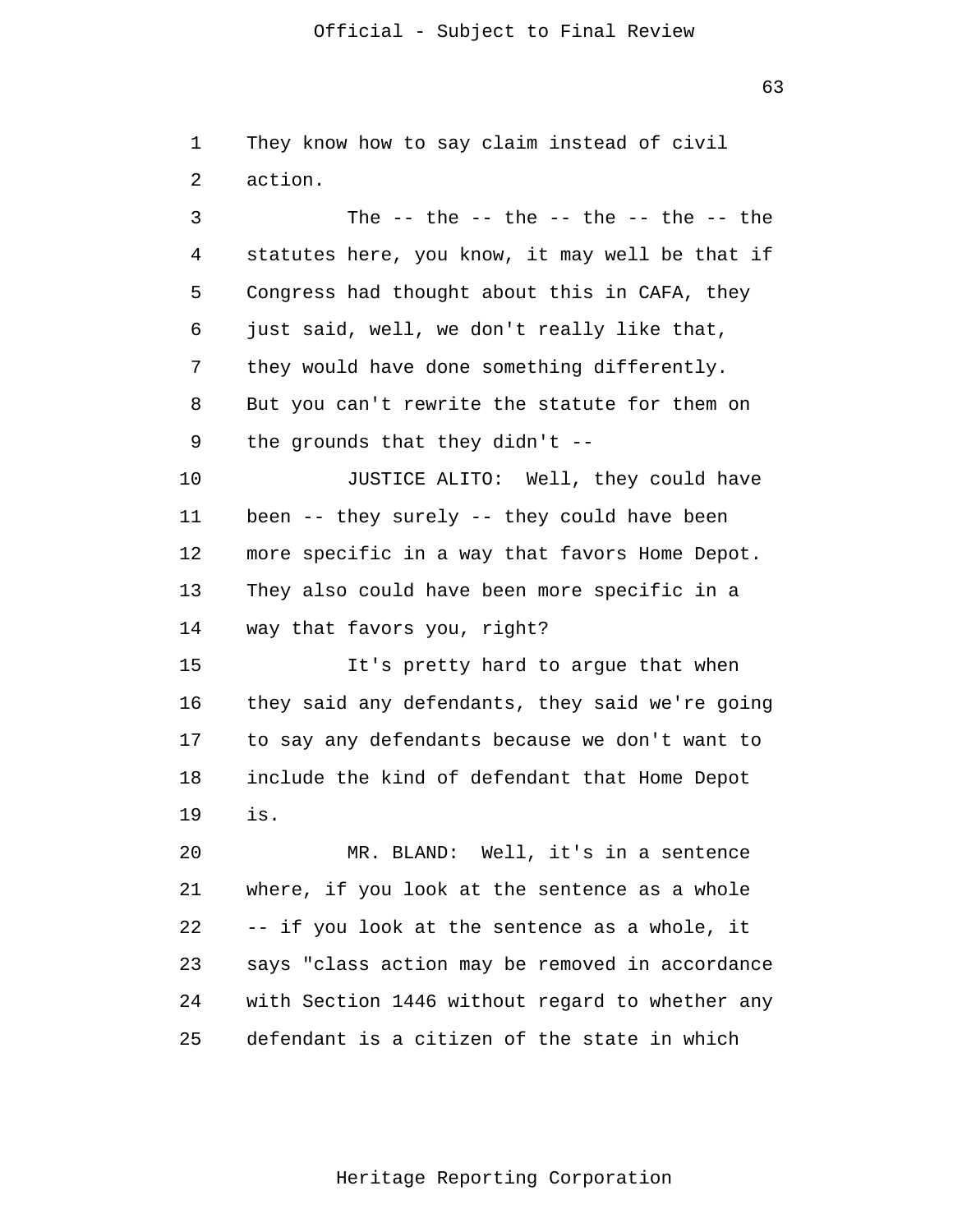1 2 3 the action was brought, except that such action may be removed by any defendant without the consent of all defendants."

 4 **5**  $\overline{6}$  7 8 9 10 When they used the word "any" there, they mean each and every. What they are trying to do is solve the problem I was just talking about a second ago about where you have unanimous -- where you -- the unanimous requirement that everyone has to agree to remove.

> 11 12 13 14 15 16 17 18 It's -- it's absolutely crystal-clear what they meant and they -- and they said in the Senate report what they meant. And so to take that word and say that now it's going to change the nature of a defendant so that Section 1440(a) is now going to mean something different for class actions than it means everywhere else, that's really a problem.

 19 20 21 22 23 CHIEF JUSTICE ROBERTS: Why isn't - okay, each and every. Why doesn't it mean each and every defendant in the civil action, in the proceeding? MR. BLAND: Because what -- what their

 24 25 -- what the point of what they're saying is they're saying each and every defendant has a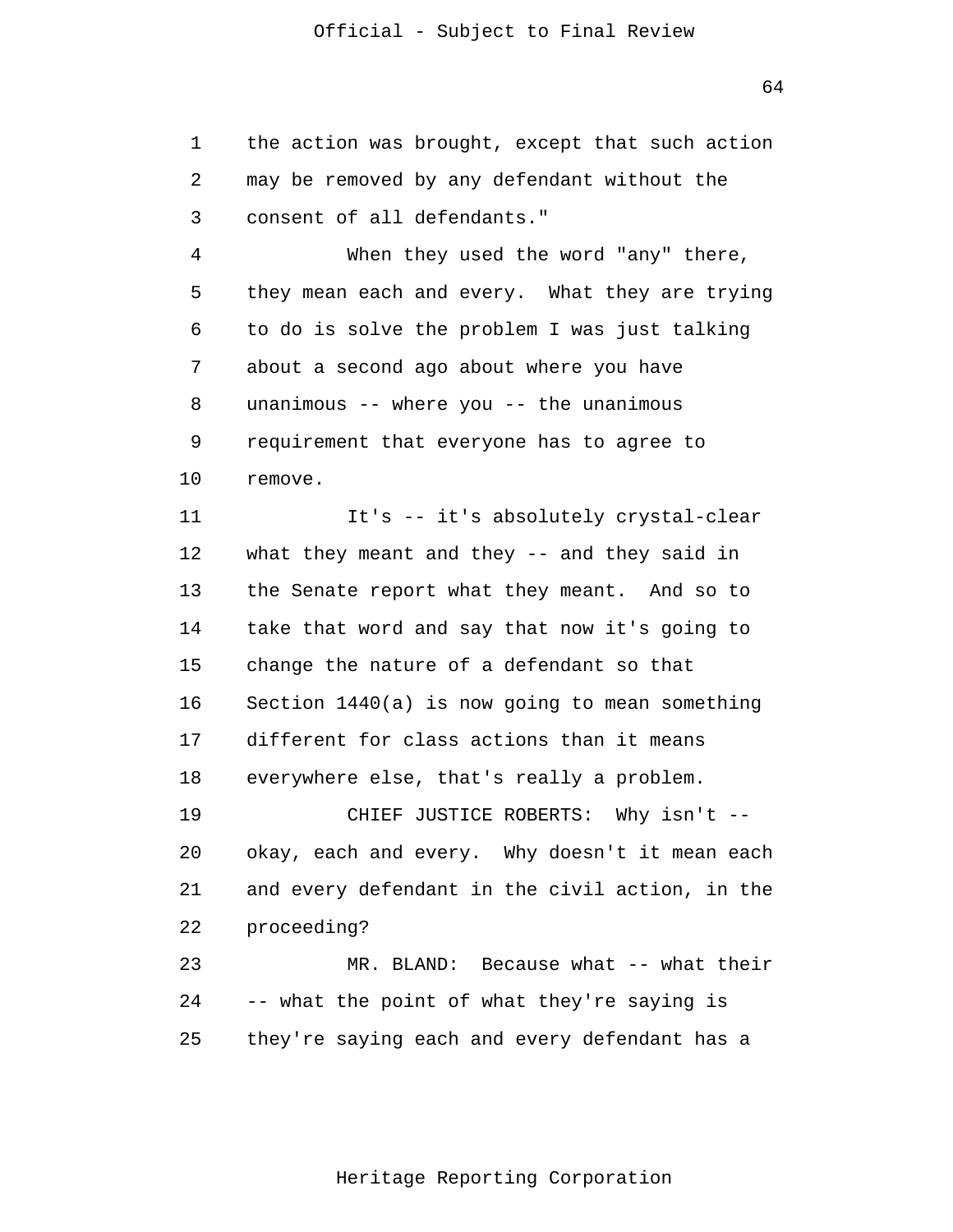| $\mathbf 1$ | separate right to decide that they want to      |
|-------------|-------------------------------------------------|
| 2           | remove the case to federal court, that you      |
| 3           | don't have to have unanimity.                   |
| 4           | And the Congress said the point of              |
| 5           | what we're aiming at here in the $-$ in the     |
| 6           | Senate report was to avoid unanimity.           |
| 7           | CHIEF JUSTICE ROBERTS: Well, it still           |
| 8           | works with respect to Home Depot.               |
| 9           | MR. BLAND: $I$ -- $I$ -- with respect,          |
| 10          | Your Honor, it -- it's -- it is a -- a -- a --  |
| 11          | a procedural change -- it -- that -- that --    |
| 12          | that -- that tracks part of 1446 and says this  |
| 13          | doesn't apply here. But it is not changing who  |
| 14          | has the right, the power, to remove under       |
| 15          | 1440(a), where the word "defendant" has a       |
| 16          | different meaning.                              |
| 17          | The word "defendant" there talks about          |
| 18          | original jurisdiction. And Home Depot           |
| 19          | certainly does not have original jurisdiction   |
| 20          | here under this -- under the -- under the whole |
| 21          | line of cases both from this Court and then the |
| 22          | ton of district court cases that came           |
| 23          | afterwards applying it to third-party           |
| 24          | counterclaim defendants.                        |
| 25          | Is what you're saying,<br>JUSTICE KAGAN:        |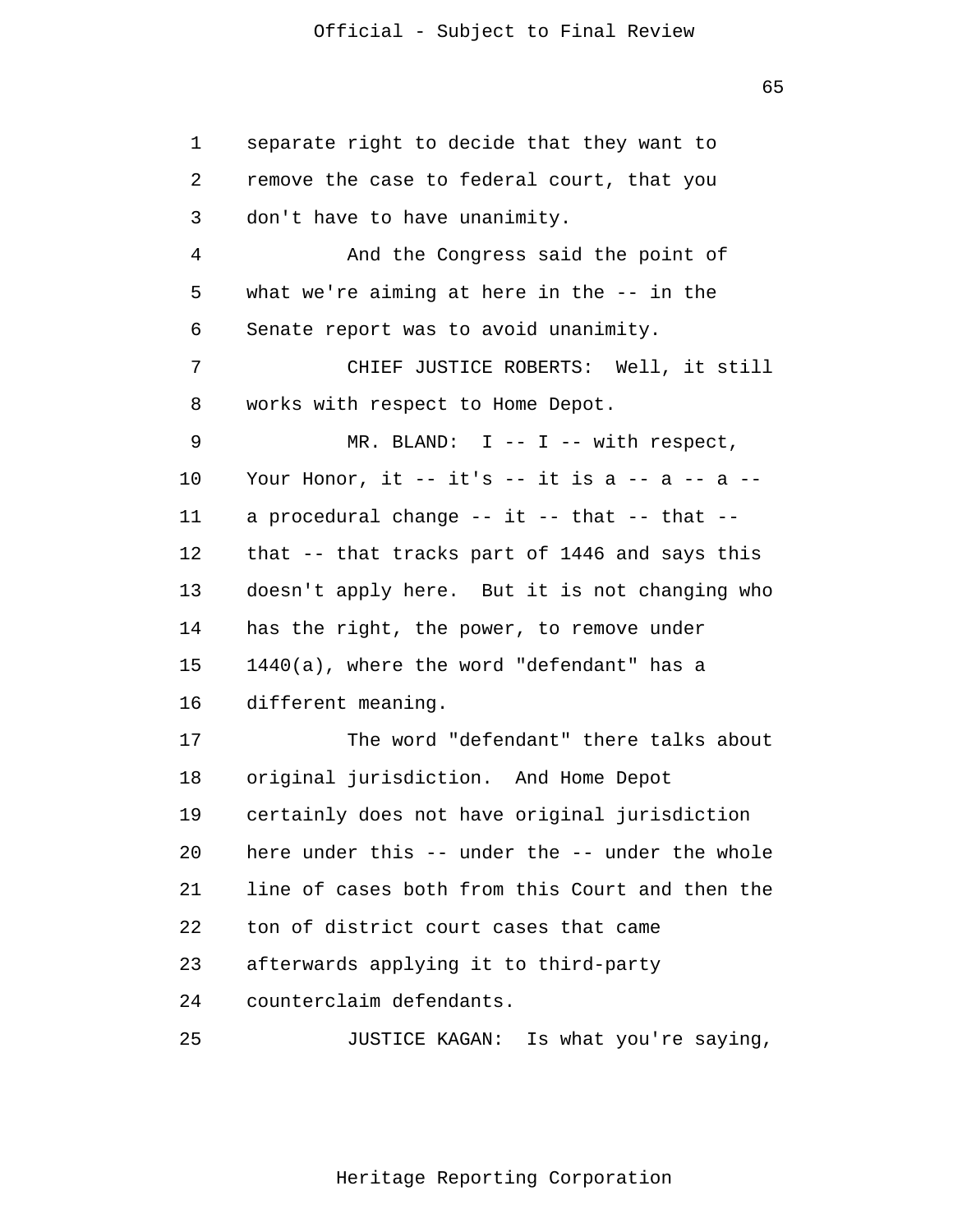$66$ 

```
 1 
 2 
 3 
 4 
5
\overline{6} 7 
 8 
 9 
            10 
            11 
            12 
            13 
            14 
            15 
            16 
            17 
            18 
            19 
            20 
            21 
            22 
            23 
            24 
            25 
                 Mr. Bland, that 1446 changes a number of the 
                 procedures by which you can remove? It does 
                 not, it never before --
                         MR. BLAND: 1453 is the CAFA one. 
                         JUSTICE KAGAN: 1453. 
                         MR. BLAND: 1453 changes 1446. 
                         JUSTICE KAGAN: Right. 
                         MR. BLAND: Sorry, but otherwise 
                 you're --
                         JUSTICE KAGAN: Exactly right. 
                         MR. BLAND: Sorry. 
                         JUSTICE KAGAN: I'm confusing things 
                 in an effort to make them more clear. 
                         (Laughter.) 
                         MR. BLAND: That's my life. 
                         JUSTICE KAGAN: So 1453 changes a 
                 number of the procedures in 1446 so that there 
                 are different procedures in CAFA suits as to 
                 removal. 
                         1453 does not -- does not purport to 
                 and simply does not affect the grant of removal 
                 jurisdiction. The grant of removal 
                 jurisdiction can only be found in one place, 
                 and that's in 1441(a). 
                         MR. BLAND: Yes, exactly, Your Honor.
```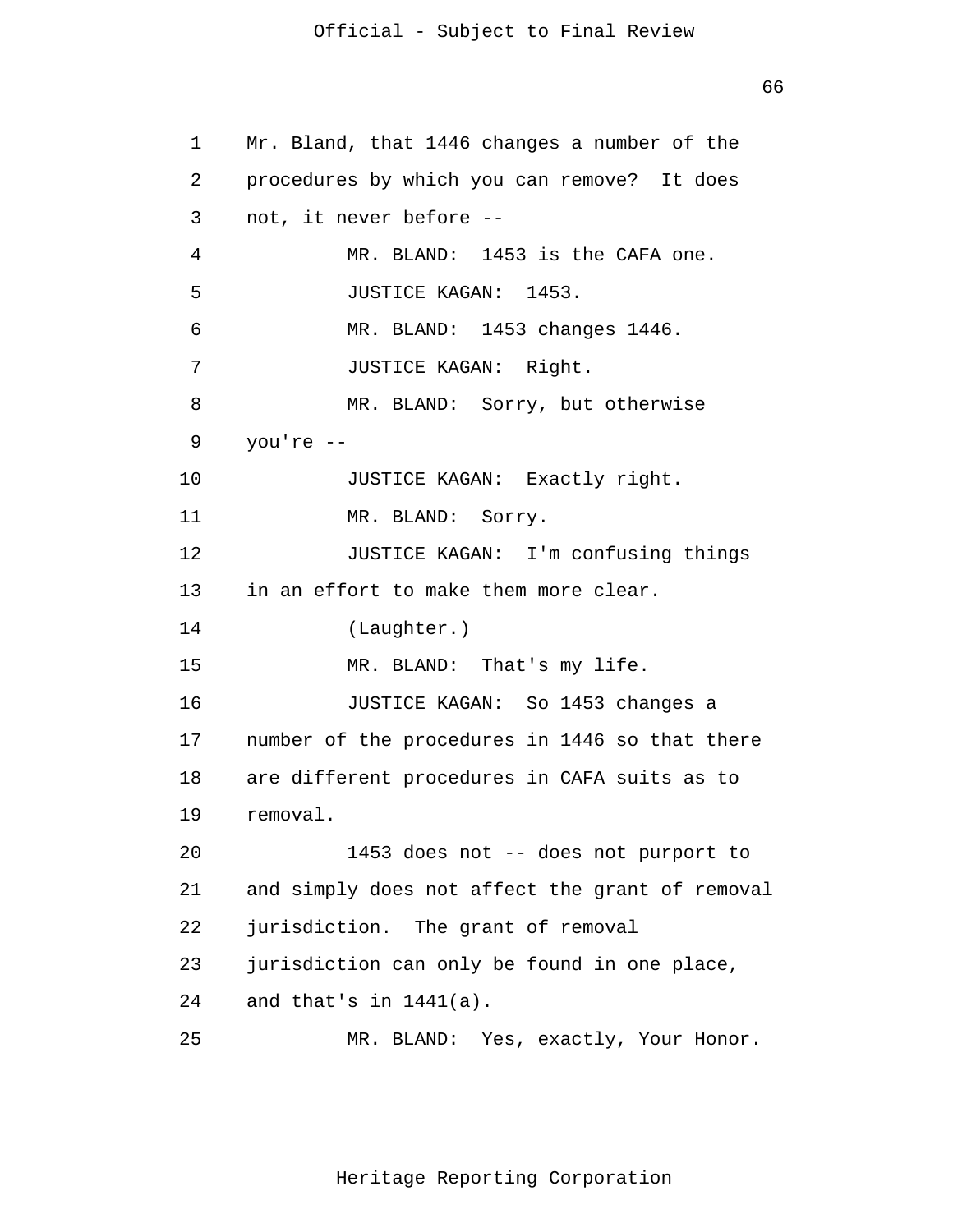67

 1 2 3 4 **5**  $\overline{6}$  7 8 9 10 11 12 13 14 15 16 17 18 19 20 21 22 23 24 25 And so, if there are no further questions, that is -- that's exactly right, and if Congress wanted to change it, they could have. Thank you so much, Your Honors. CHIEF JUSTICE ROBERTS: Thank you, counsel. Five minutes, Mr. Barnette. REBUTTAL ARGUMENT OF WILLIAM P. BARNETTE ON BEHALF OF THE PETITIONER MR. BARNETTE: Thank you, Mr. Chief Justice. A couple quick points, Your Honors. The compromises that were done in CAFA were on things like is the amount in controversy going to be \$1 million or \$10 million and they set it on \$5 million. There are no compromises on these qualifying \$5 million plus minimal diversity class actions. Those are all capable of being removed under CAFA. On Justice Kagan's original jurisdiction question, just to be clear, original jurisdiction does not mean the case as originally filed. 1446(b) and 1332(d)(7) in CAFA both recognize a case can start out not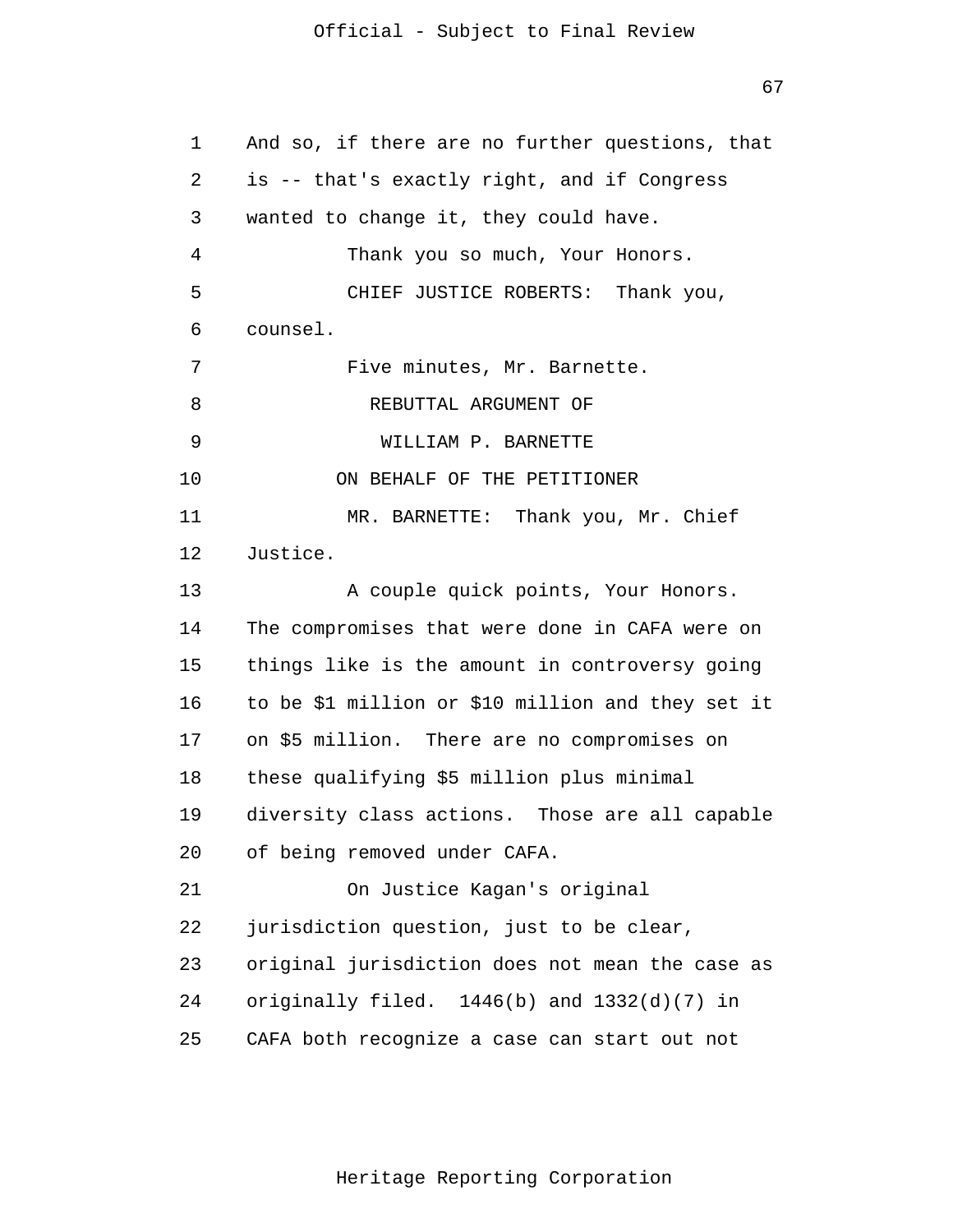68

 1 2 3 4 **5**  $\overline{6}$  7 8 9 10 11 12 13 14 15 16 17 18 19 20 21 22 23 24 25 within the original jurisdiction, not removable, can become removable subsequently and within the original jurisdiction, and that's exactly what happened here. We had a qualifying class action filed under CAFA that allows for removal. On Justice Kavanaugh's question, of course, we're a defendant. I mean, they want \$5 million plus -- \$5 million plus from us. I -- I don't know what else you would call us. We're a defendant. In conclusion, Your Honors, Home Depot is simply and solely a defendant. Shamrock Oil's holdings should not be extended to parties like Home Depot that are solely defendants. Home Depot is within the plain language of 1441(a), is entitled to remove this case under CAFA. The Fourth Circuit's judgment should be reversed. Thank you. CHIEF JUSTICE ROBERTS: Thank you, counsel. The case is submitted. (Whereupon, at 11:10 a.m., the case was submitted.)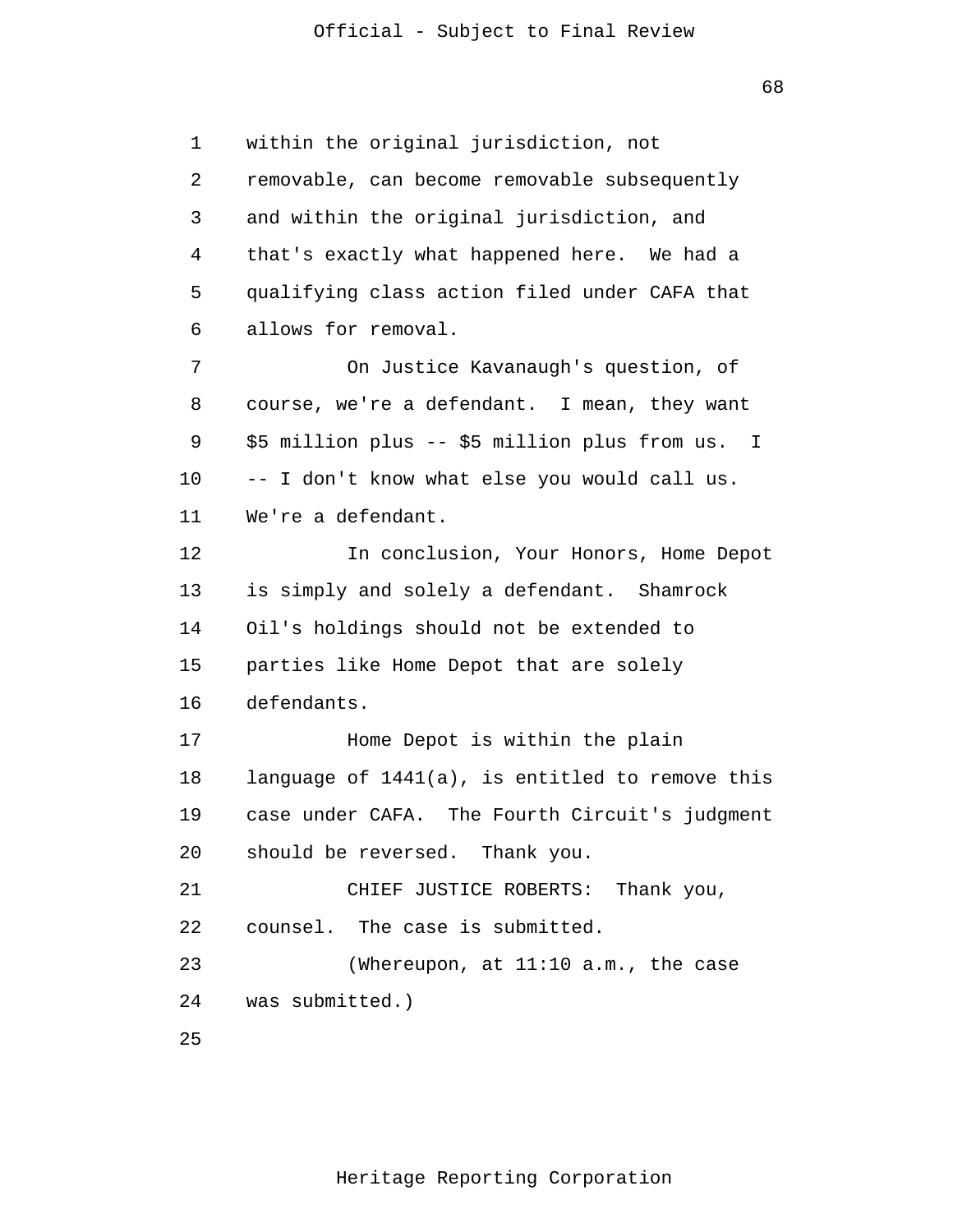| \$                                            | 4                                                                              | affect [1] 66:21                                                         | Article [6] 5:7 42:2                      |
|-----------------------------------------------|--------------------------------------------------------------------------------|--------------------------------------------------------------------------|-------------------------------------------|
| \$1 [1] 67:16                                 | 4 [1] 18:8                                                                     | affirmed [1] 51:8                                                        | 22                                        |
| \$10 [1] 67:16                                |                                                                                | afterwards [1] 65:23                                                     | articles [3] 44:3,14                      |
| \$10,000 [2] 28:5,11                          | 5                                                                              | ago [1] 64:7                                                             | articulated [1] 49:6                      |
| \$5 [4] 67:17,18 68:9,9                       | 50 [1] 60:3                                                                    | agree [13] 4:15 5:17 17:1 35:10 38:<br>17 39:4.7.9 45:12.15 58:5.11 64:9 | aside [1] 39:23<br>assume [2] 44:25 5     |
| 1                                             | 6                                                                              | agreement [1] 58:7                                                       | assuming [1] 10:1                         |
|                                               | 67 [1] 2:10                                                                    | agrees [1] 5:16                                                          | atextual [1] 17:18                        |
| 10:15 [2] 1:15 3:2                            |                                                                                | ahead [2] 32:8 38:5                                                      | <b>Atlanta [1] 1:18</b>                   |
| 11:10 [1] 68:23                               | 8                                                                              | aimed [1] 58:9                                                           | attempting [1] 61:                        |
| 13 [2] 13:13 49:23                            | 8 [1] 11:5                                                                     | aiming [1] 65:5                                                          | attention [1] 21:17                       |
| 1331 [1] 38:7<br>1332 [2] 10:24 19:1          | 80s [1] 31:12                                                                  | ALITO [28] 23:2,7 37:12 38:2,5,14,                                       | authority [1] 14:11                       |
| 1332(a [1] 4:24                               | 9                                                                              | 22 39:1,7,11,20 40:7,11,17 41:2                                          | avoid [1] 65:6                            |
| 1332(d [2] 21:20 22:15                        | 90 [1] 61:2                                                                    | 42:2,9 43:23 44:2,6,12 52:22 53:                                         | aware [2] 4:5 54:16                       |
| 1332(d)(1 [3] 22:3 46:1,4                     | 90s [1] 31:12                                                                  | 15 54:11,15,20,23 63:10                                                  | В                                         |
| 1332(d)(2 [1] 16:5                            |                                                                                | Allapattah [1] 11:2                                                      |                                           |
| 1332(d)(7 [1] 67:24                           | A                                                                              | allowed [2] 17:25 31:8                                                   | <b>B2</b> [1] 22:24                       |
| 14 [1] 49:23                                  | a.m [3] 1:15 3:2 68:23                                                         | allows [1] 68:6                                                          | back [8] 6:4 28:11 :<br>39:22 49:15 50:17 |
| 1440(a [8] 43:13 47:20 48:20 49:1,            | Abbott [1] 19:22                                                               | almost [1] 54:17                                                         | back-door [1] 53:1                        |
| 13 56:5 64:16 65:15                           | abide [1] 8:17                                                                 | alone [1] 45:1                                                           | backdrop [1] 54:1                         |
| 1440(a)'s [1] 51:11                           | ability [1] 26:17                                                              | already [2] 29:9 30:8                                                    | <b>bad</b> [2] <b>52:</b> 6 <b>59:24</b>  |
| 1441 [12] 8:7,17 9:24 10:23 13:17             | able [7] 4:10 27:16 47:22 51:1 52:                                             | alterations [1] 43:12<br>although [2] 15:4,14                            | balancing [1] 53:9                        |
| 16:23,24 26:20,24 37:14 45:1 61:              | 18 58:7 59:3                                                                   | amended [2] 35:15 56:10                                                  | Bank [3] 36:2,2 60:                       |
| 24                                            | above-entitled [1] 1:13                                                        | amendment [1] 54:6                                                       | bankruptcy [4] 37:                        |
| 1441(a [29] 3:24 4:11,23 7:5,15 13:           | absolutely [3] 13:17 39:10 64:11<br>abstraction [1] 61:11                      | amends [1] 47:3                                                          | 24                                        |
| 24 14:11 16:4 17:1 25:10 27:24                | abuses [2] 47:10 60:17                                                         | America [4] 54:9,10 62:6,23                                              | <b>BARNETTE [81] 1:</b>                   |
| 33:25 34:3 35:3,4,4,13,15,16 36:              | accept [4] 10:13,19 53:6 54:21                                                 | among [2] 24:17 33:20                                                    | 4:21 5:13,18,22 6:                        |
| 13,24,25 37:9,24 40:4,15 43:4 66:<br>24 68:18 | accepted [1] 31:4                                                              | amount [3] 11:12 50:12 67:15                                             | 9,13 8:1,11,21 9:1                        |
| 1441(c [5] 27:2 33:25 34:1,3 36:25            | accordance [1] 63:23                                                           | analogy [1] 59:10                                                        | 11:8,17,23 12:8,16                        |
| 1444(a [1] 33:18                              | accurate [1] 31:6                                                              | analysis [5] 10:14 17:1 18:2 21:18                                       | 14:12 15:3 16:2,25                        |
| 1446 [15] 5:1 10:25 27:1,13 35:4,8            | Act [7] 4:1 5:8 53:9 54:10,10 62:6,                                            | 27:18                                                                    | 14,23 19:8,16 20:3                        |
| 47:4,7 48:21 60:19 63:24 65:12                | 23                                                                             | animal [1] 37:11                                                         | 6,13,16,24 22:3,7,                        |
| 66:1,6,17                                     | action [116] 3:22,25,25 4:13,18 5:                                             | another [3] 24:11 51:5 52:7                                              | 3,7,10,13,19 25:14<br>27:1,23 30:18 31:5  |
| 1446(b [4] 11:17 27:2 34:8 67:24              | 16 10:17, 18, 24 11:3, 10, 16, 21 12:9,                                        | answer [6] 8:5 9:15 18:20 39:12                                          | 33:2,5 67:7,9,11                          |
| 1453 [23] 10:23 21:19 43:10 45:11,            | 17, 18 13: 1, 8, 8 14: 1, 2, 13, 23 15: 8,                                     | 51:4 59:5                                                                | based [7] 12:4 29:7                       |
| 13, 21, 21, 22 46: 20 47: 2, 3, 13, 19, 22    | 10 16:8, 12, 16 17:7 18:21, 25 19:2,                                           | <b>answers</b> [1] 22:22                                                 | 52:9 54:12                                |
| 48:22 49:5 55:15 60:19 66:4,5,6,              | 3, 3, 5, 6, 11, 12 20: 7 21: 3, 4, 8, 12 22:                                   | <b>antitrust</b> [2] 48:7,9<br>anyhow [2] 43:21 61:14                    | basically [6] 4:9 5:                      |
| 16,20                                         | 6,9,9,11,12,23 23:1,4,10,12,18,20,                                             | apart [1] 10:13                                                          | 41:3 50:25                                |
| 1453(b [1] 32:21                              | 25 24:3,8,12,15,15,18,22 25:9,12,<br>12, 22, 24 26: 9, 16, 17 27: 6, 7, 18, 19 | appeal [1] 30:16                                                         | <b>basis</b> [1] 52:10                    |
| $15$ [1] $1:11$                               | 28:3,5,13,23 30:25 31:10 32:24                                                 | appear [1] 29:11                                                         | <b>battle</b> [1] 59:14                   |
| 17-1471 [1] 3:4<br>1789 [1] 5:8               | 34:4,5,10,13,23 35:1 39:18 40:5                                                | APPEARANCES [1] 1:17                                                     | became [1] 32:1                           |
| 1887 [1] 6:4                                  | 42:13 43:16 45:23,25 46:6,8,10,                                                | apple [1] 50:7                                                           | become [1] 68:2                           |
| 1890s [1] 49:15                               | 12, 12, 16 48: 4, 6, 14 49: 1, 18 50: 17                                       | applied [4] 18:3 36:4,9 62:17                                            | becomes [1] 56:12                         |
| 1894 [1] 36:3                                 | 51:12 57:16 60:25 61:25 63:2.23                                                | applies [3] 36:16,17 45:4                                                | becoming [1] 15:5                         |
| 19 [1] 49:23                                  | 64:1,1,21 68:5                                                                 | apply [11] 23:14,20,21 29:9,17 30:                                       | beginning [4] 38:1                        |
| <b>19(a)(2 [1] 6:20</b>                       | actions [13] 15:6 21:22 22:10 31:                                              | 6,8 35:13,14 36:8 65:13                                                  | behalf [9] 1:19,21 2<br>12,19 67:10       |
| 1950s [1] 36:14                               | 23 47:13 49:25 60:2,3,6,10,15 64:                                              | applying [1] 65:23                                                       | <b>believe</b> [1] 16:3                   |
| $\mathbf 2$                                   | 17 67:19                                                                       | approach [2] 10:14 29:1                                                  | <b>belong</b> [1] 14:9                    |
|                                               | Actually [7] 17:24 31:6 33:20 37:                                              | approval [1] 4:19                                                        | <b>belongs</b> [1] 28:12                  |
| 2 [3] 5:7 21:19 62:9                          | 17 42:21 59:20 60:2                                                            | approving [1] 4:20<br>aren't [1] 59:25                                   | <b>beside</b> [1] 49:10                   |
| 20 [1] 6:2                                    | added [1] 18:1                                                                 | argue [1] 63:15                                                          | <b>better</b> [1] 49:6                    |
| 2011 [1] 54:5<br>2019 [1] 1:11                | additional [5] 4:17 7:22 10:3 17:                                              | arguing [4] 25:15 37:5,7,13                                              | <b>between</b> [5] 24:16                  |
| 23 [19] 19:4,6,7,12 20:7 21:4,12,25           | 25 31:9<br>address [1] 55:11                                                   | argument [23] 1:14 2:2,5,8 3:4,7 8:                                      | 18 50:20                                  |
| 22:13 23:4,13,13,19,21 26:15 45:              | addressing [1] 31:1                                                            | 14 18:18 23:2,15,16,17 30:13 33:                                         | <b>beyond</b> [1] 17:23                   |
| 4 46:9,11,19                                  | adjudicates [1] 23:19                                                          | 11 37:4 42:8 44:25 47:1 48:15 58:                                        | big [2] 40:19 55:1                        |
| 286 [1] 61:2                                  | adjust [1] 8:22                                                                | 21 59:4 61:8 67:8                                                        | <b>binary</b> $[2]$ 6:12 9:6              |
|                                               | admittedly [1] 62:8                                                            | arguments [1] 44:22                                                      | bite [1] 50:7                             |
| 3                                             | adopting [1] 43:13                                                             | arose [1] 31:21                                                          | <b>BLAND</b> [61] 1:20 2:                 |
| 3 [4] 2:4 15:10 23:23 25:23                   | advantage [2] 45:22 46:19                                                      | around [7] 31:22 42:20,22 43:15                                          | 34:11,15,25 35:14                         |
| 30 [1] 11:19                                  |                                                                                | 47.851.1052.1                                                            | 21 39:4,9,14 40:3,                        |

**4 affect** [1] **66:**21 **affirmed** [1] **51:**8 **afterwards** [1] **65:**23 **ago** [1] **64:**7 **agree** [13] **4:**15 **5:**17 **17:**1 **35:**10 **38:**  17 **39:**4,7,9 **45:**12,15 **58:**5,11 **64:**9 **agreement** [1] **58:**7 **agrees** [1] **5:**16 **ahead** [2] **32:**8 **38:**5 **aimed** [1] **58:**9 **aiming** [1] **65:**5 **ALITO** [28] **23:**2,7 **37:**12 **38:**2,5,14, 22 **39:**1,7,11,20 **40:**7,11,17 **41:**2 **42:**2,9 **43:**23 **44:**2,6,12 **52:**22 **53: Allapattah** [1] **11:**2 **allowed** [2] **17:**25 **31:**8 **allows** [1] **68:**6 **almost** [1] **54:**17 **alone** [1] **45:**1 **already** [2] **29:**9 **30:**8 **alterations** [1] **43:**12 **although** [2] **15:**4,14 **amended** [2] **35:**15 **56:**10 **amendment** [1] **54:**6 **amends** [1] **47:**3 **America** [4] **54:**9,10 **62:**6,23 **among** [2] **24:**17 **33:**20 **amount** [3] **11:**12 **50:**12 **67:**15 **analogy** [1] **59:**10 **analysis** [5] **10:**14 **17:**1 **18:**2 **21:**18 **27:**18 **animal** [1] **37:**11 **another** [3] **24:**11 **51:**5 **52:**7 **answer** [6] **8:**5 **9:**15 **18:**20 **39:**12 **51:**4 **59:**5 **answers** [1] **22:**22 **antitrust** [2] **48:**7,9 **anyhow** [2] **43:**21 **61:**14 **apart** [1] **10:**13 **appeal** [1] **30:**16 **appear** [1] **29:**11 **APPEARANCES** [1] **1:**17 **apple** [1] **50:**7 **applied** [4] **18:**3 **36:**4,9 **62:**17 **applies** [3] **36:**16,17 **45:**4 **apply** [11] **23:**14,20,21 **29:**9,17 **30:**  6,8 **35:**13,14 **36:**8 **65:**13 **applying** [1] **65:**23 **approach** [2] **10:**14 **29:**1 **approval** [1] **4:**19 **2**<br>**22**(1112) **59:20 50:20 approving** [1] **4:20 belongs** [1] **28:12**<br>**and** [1] **18:10 beside** [1] **49:10 <sup>2011</sup>**[1] **54:**5 **additional** [5] **4:**17 **7:**22 **10:**3 **17: argue** [1] **63:**15 **better** [1] **49:**<sup>6</sup> **<sup>2019</sup>**[1] **1:**11 25 **31:**9 **arguing** [4] **25:**15 **37:**5,7,13 **between** [5] **24:**16 **35:**4 **36:**25 **49: 23**<br>**14.18:18.23:**2.15.16.17.20:13.23. **beyond** [1] **17:23 22:**13 **23:**4,13,13,19,21 **26:**15 **45: addressing** [1] **31:**1 14 **18:**18 **23:**2,15,16,17 **30:**13 **33: beyond** [1] **17:**<sup>23</sup> <sup>4</sup>**46:**9,11,19 **adjudicates** [1] **23:**19 11 **37:**4 **42:**8 **44:**25 **47:**1 **48:**15 **58: big** [2] **40:**19 **55:**<sup>1</sup> **arguments** [1] **44:**22 **arose** [1] **31:**21 antage (2) 45:22 46:19<br>
around (7) 31:22 42:20,22 43:15<br>
around (7) 31:22 42:20,22 43:15<br>
21 39:4,9,14 40:3,10,13,24 41:12<br>
art 40:3,10,13,24 41:12 **30** [1] **11:19 advocacy** [1] **49:3 advocacy** [1] **49:3 dvocacy** [1] **47:8 51:10 52:1 advocacy** [1] **49:3 advocate** [1] **43:19 advocate** [1] **43:19 advocate** [1] **43:19 advocate** [1] **43:19 advocate** [1] **<sup>33</sup>**[1] **2:**7 **advocate** [1] **43:**19 **arrows** [1] **25:**6 **42:**4,25 **43:**25 **44:**4,9,14 **45:**15,19

**Article** [6] **5:**7 **42:**21 **43:**18,19,20,  $22$ **articles** [3] **44:**3,14,18 **articulated** [1] **49:**6 **aside** [1] **39:**23 **assume** [2] **44:**25 **53:**25 **assuming** [1] **10:**19 **atextual** [1] **17:**18 **Atlanta** [1] **1:**18 **attempting** [1] **61:**18 **attention** [1] **21:**17 **authority** [1] **14:**11 **avoid** [1] **65:**6 **aware** [2] **4:**5 **54:**16 **B2** [1] **22:**24 **back** [8] **6:**4 **28:**11 **32:**20 **36:**1,23 **39:**22 **49:**15 **50:**17 **back-door** [1] **53:**19 **backdrop** [1] **54:**1 **bad** [2] **52:**6 **59:**24 **balancing** [1] **53:**9 **Bank** [3] **36:**2,2 **60:**8 **bankruptcy** [4] **37:**3,6 **61:**23 **62:**   $24$ **BARNETTE** [81] **1:**18 **2:**3,9 **3:**6,7,9 **4:**21 **5:**13,18,22 **6:**10,16,23 **7:**1,5, 9,13 **8:**1,11,21 **9:**11,19,25 **10:**22 **11:**8,17,23 **12:**8,16,21 **13:**3,10,23 **14:**12 **15:**3 **16:**2,25 **17:**6,11,16 **18:**  14,23 **19:**8,16 **20:**3,8,11,14,20 **21:**  6,13,16,24 **22:**3,7,14,23 **23:**22 **24:**  3,7,10,13,19 **25:**14,25 **26:**1,19,23 **27:**1,23 **30:**18 **31:**5 **32:**8,11,18,23 **33:**2,5 **67:**7,9,11 **based** [7] **12:**4 **29:**7 **37:**13,13,15 **52:**9 **54:**12 **basically** [6] **4:**9 **5:**24 **29:**25 **30:**13 **41:**3 **50:**25 **basis** [1] **52:**10 **battle** [1] **59:**14 **became** [1] **32:**1 **become** [1] **68:**2 **becomes** [1] **56:**12 **becoming** [1] **15:**5 **beginning** [4] **38:**17,19,25 **39:**3 **behalf** [9] **1:**19,21 **2:**4,7,10 **3:**8 **33:**  12,19 **67:**10 **believe** [1] **16:**3 **belong** [1] **14:**9 **bite** [1] **50:**7 **BLAND** [61] **1:**20 **2:**6 **33:**10,11,13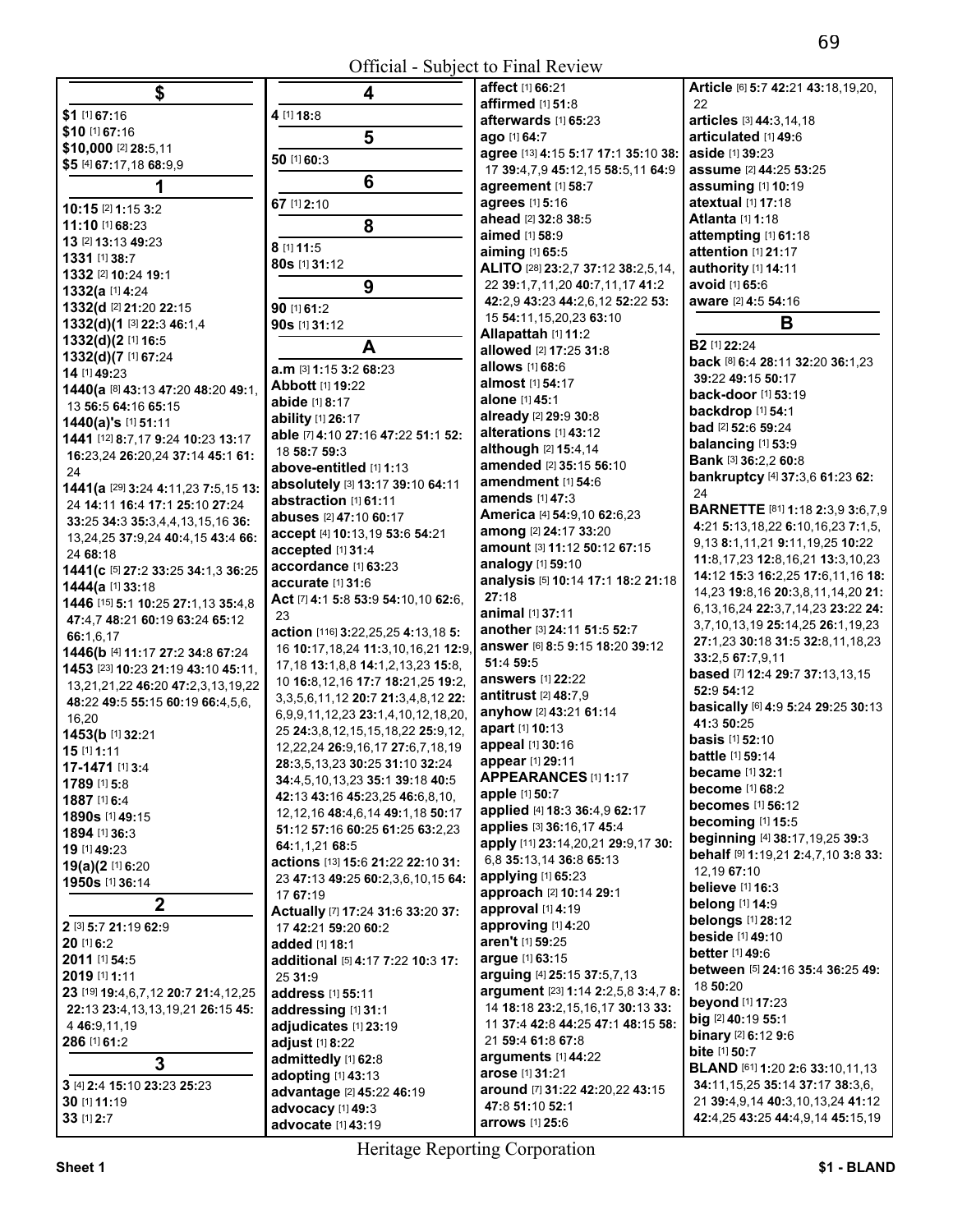| I<br>×<br>۰. |
|--------------|
|--------------|

|                                                     |                                             | $OH$ . Dubject to T $H$ and $H$ view |                                              |
|-----------------------------------------------------|---------------------------------------------|--------------------------------------|----------------------------------------------|
| 46:23 47:2.24 48:2.19 49:8.12 53:                   | certainly [4] 22:17 28:3 34:23 65:          | client [1] 58:23                     | 25 12:3,22,25 13:6,12 19:13,17               |
| 8,23 54:13,19,22,24 55:16,19,25                     | 19                                          | code [4] 37:3 48:11 61:23 62:24      | 20:23 24:20 31:22 40:25 41:6 49:             |
| 56:3,23 57:7,12 59:8,11 63:20 64:                   | Chamber [1] 59:12                           | collection [1] 28:5                  | 22 52:17 55:20 56:18 65:24                   |
|                                                     | chance [2] 7:4.7                            | colloquial [2] 40:14 56:24           | counterclaimants [3] 36:18 57:               |
| 23 65:9 66:1,4,6,8,11,15,25                         |                                             |                                      |                                              |
| blog [1] 43:21                                      | change [8] 43:3 52:14,18 56:7 57:           | colloquially [1] 57:4                | 19 62:5                                      |
| both [3] 6:3 65:21 67:25                            | 23 64:15 65:11 67:3                         | colorfully [1] 59:13                 | counterclaims [4] 13:13 25:4 43:             |
| <b>BREYER</b> [44] <b>18:13,15,24 <b>19:10</b>,</b> | changed [1] 54:4                            | come [3] 9:22 40:18,21               | 14,17                                        |
| 18,25 20:4,9,12,16 21:1,7,11,14,                    | changes [6] 47:3,13 59:15 66:1,6,           | comes [5] 23:16 35:18 38:7 40:21     | country [1] 51:10                            |
| 23 22:1,4,8,21,25 23:5 24:2,5,9                     | 16                                          | 53:18                                | counts [2] 16:23,23                          |
|                                                     | changing [1] 65:13                          | commenced [1] 23:25                  |                                              |
| 32:4, 10, 13, 15, 19, 25 33:3 43:10                 |                                             |                                      | couple [3] 22:14 29:3 67:13                  |
| 44:17,20 45:10,17,20 46:25 47:21                    | Cherokee [3] 21:17 29:9 43:7                | commences [2] 15:10 24:7             | course [3] 26:14 28:6 68:8                   |
| 48:1,3 49:9 58:19 59:9                              | CHIEF [17] 3:3,9 33:8,13 34:7,12,           | Commerce [1] 59:13                   | COURT [80] 1:1,14 3:10,22 4:1,5 5:           |
| brief [3] 31:7 59:13 61:16                          | 16 35:12 47:5 56:15 57:3.8 64:19            | commercial [1] 39:15                 | 3,23 6:5,11 7:16 8:1 10:1,25 14:             |
| <b>briefly</b> [1] 8:22                             | 65:7 67:5,11 68:21                          | companies [1] 51:23                  | 10 15:11,20,21 19:8 23:19,23 24:             |
|                                                     | choice [1] 9:6                              |                                      |                                              |
| bring [4] 19:16 52:7,11,19                          |                                             | company [4] 50:25 51:2 52:7,18       | 1,4 25:24 27:5,16 28:11,12,18,20             |
| bringing [6] 7:23 20:17,18 24:22                    | choose [1] 7:11                             | complaint [22] 14:6,9 15:11 16:1     | 29:5,8,17 30:5,14 31:25 33:14 35:            |
| 27:11 36:21                                         | chose [5] 28:22 41:4,7,24 42:2              | 18:10 23:25 24:4 25:22,23 27:22      | 18 36:11 37:20 40:16 41:1,7,8,9,             |
| <b>brings</b> [2] 20:16 50:9                        | Circuit [9] 4:1 30:15 31:16,20 33:          | 34:6 35:21,23 37:10,15 38:1,7,11,    | 24, 25 42: 3, 5, 11, 14, 23 43: 6 45: 3, 4,  |
| broadening [1] 51:6                                 | 21,21,23 51:10 60:7                         | 12 39:3,17 62:9                      | 11 46:18 47:11,12 50:6,23 51:15,             |
| broadly [1] 29:18                                   | Circuit's [1] 68:19                         | complete [1] 50:13                   |                                              |
|                                                     |                                             |                                      | 16 53:7,17,19,20 54:17,18 55:6               |
| brought [13] 13:19 17:2 18:7,11                     | Circuits [3] 17:25 31:8,17                  | completely [1] 14:24                 | 57:18 58:18 59:19 60:4 61:1,12               |
| 19:13 25:13 26:10,11 42:5,10,15                     | circumstances [1] 31:10                     | complicated [3] 37:19 39:21 61:      | 62:10 65:2,21,22                             |
| 46:12 64:1                                          | <b>cited</b> [1] 62:10                      | 10                                   | Court's [8] 4:4 9:3 21:17 25:18 29:          |
| <b>brown</b> [2] <b>56:16 59:10</b>                 | Citi $[2]$ 28:5,8                           | compromise [1] 59:12                 | 16 30:7 54:6 62:7                            |
| buddy [1] 58:5                                      | Citibank [3] 42:4,9,10                      | compromises [2] 67:14,17             | courts [21] 4:7 12:11 14:2,15,19             |
|                                                     |                                             |                                      |                                              |
| built [3] 51:22 52:2,6                              | citizen [1] 63:25                           | conceived [1] 34:23                  | 15:1 16:9 17:21 18:4 28:14 29:21             |
| bunch [2] 54:2 62:17                                | City [1] 25:19                              | concept [1] 56:25                    | 30:4,11,16 31:15 36:14 51:9,10,              |
| business-to-business [1] 51:14                      | Civil [62] 6:2 10:17,24 11:3,9,21 14:       | conceptualize [2] 34:17,18           | 20,20,24                                     |
|                                                     | 1,1,23 15:8,10 16:8 19:2,3,5,6,11           | concern [1] 58:2                     | cover [2] 48:4 59:16                         |
| C                                                   |                                             |                                      |                                              |
| cabined [1] 57:15                                   | 20:6 21:4,12 22:9,10,12,23 23:1,4,          | <b>concerned</b> [1] 47:10           | <b>covering</b> [1] 59:17                    |
|                                                     | 24, 25 24: 8, 12, 15, 15, 18, 22 25: 9, 12, | conclusion [1] 68:12                 | <b>covers</b> [2] 44:23 48:4                 |
| CAFA [46] 12:9 14:13 16:5,13 20:                    | 24 26:9,15,17 27:6,7 28:3 34:4,4,           | concurrent [1] 30:1                  | <b>create</b> [1] 37:2                       |
| 15 21:18 26:20 28:1,15 29:10 30:                    | 10, 13, 23 39: 18 40: 5 46: 8, 10, 12, 16   | confusing [1] 66:12                  | creating [1] 30:25                           |
| 8 31:22,23 32:1 35:16 42:14,16,                     | 48:25 49:18 50:17 51:12 57:16 61:           | Congress [28] 5:24 6:12 9:7 30:25    | credit [1] 42:11                             |
| 20, 21, 22 43: 3, 4, 9 47: 8, 24 53: 4, 6, 9,       | 25 63:1 64:21                               | 41:16,20 42:17 47:9 53:12,21 54:     | criminal [1] 48:11                           |
| 9,9,15 57:22 59:11,24 60:4 61:15,                   |                                             |                                      |                                              |
|                                                     | claim [64] 7:22 8:15 9:21 10:3,3,15,        | 1,4,8,13,25 55:8,10 56:8 57:25 58:   | cross-claim [4] 49:21 52:7,11,17             |
| 15, 18 63: 5 66: 4, 18 67: 14, 20, 25               | 15, 18, 20, 20 11: 8, 11, 11, 16, 18, 20    | 1 60:8.20 61:21 62:18.20 63:5 65:    | cross-claimants [1] 36:18                    |
| 68:5.19                                             | 12:3,13,14,16 13:6,11,14 14:17,19,          | 4 67:2                               | cross-claims [1] 25:5                        |
| California [1] 51:25                                | 20,24,25 16:16,17,18,22,22,24 17:           | Connecticut <sup>[1]</sup> 50:25     | crystal-clear [1] 64:11                      |
| call [1] 68:10                                      | 15 20:19 23:9 25:1,1 26:5,6,11,12,          | consent [4] 7:19 10:10 58:10 64:3    |                                              |
| called [1] 20:19                                    |                                             |                                      | D                                            |
| calls [1] 59:13                                     | 14, 21, 22 27: 3, 6, 15 28: 11 37: 1 38:    | constitute [1] 24:21                 | d)(1 [1] 21:21                               |
|                                                     | 16 49:19 50:10,16,16,19,19 51:2             | constitution [2] 5:6 29:24           |                                              |
| <b>came</b> [5] 1:13 32:1 42:18 55:3 65:            | 52:16 53:5,16 55:20 63:1                    | construction [1] 3:12                | <b>D.C</b> [2] <b>1:</b> 10,20               |
| 22                                                  | claim-by-claim [3] 10:14 27:17              | <b>consumer</b> [1] 3:21             | Dart [3] 21:17 29:9 43:7                     |
| cannot [1] 45:16                                    | 52:10                                       | contemplate [1] 15:16                | day [1] 58:13                                |
| capable [1] 67:19                                   |                                             |                                      | days [2] 11:19 35:11                         |
| <b>card</b> [1] 42:11                               | claiming [1] 12:5                           | contemplating [1] 15:14              | deal [2] 27:10 52:5                          |
|                                                     | claims [23] 11:2 13:19,21 14:1,9            | context [2] 40:4 58:14               |                                              |
| care [2] 48:5.10                                    | 17:2 24:16 26:15,25 27:2,10,11              | contracts $[1]$ 8:13                 | debt [2] 28:5 42:11                          |
| Carolina [3] 61:3,4,5                               | 28:6,7 34:3 35:20 37:3 39:19 46:            | contrast $[1]$ 38:7                  | <b>decades</b> [1] 30:12                     |
| Case [63] 3:4, 13, 16 4:6, 7 8:16 12:8,             | 15 51:13 61:3,23,24                         | contribution [1] 3:19                | decide [7] 14:25 15:24 17:10 52:4,           |
| 17 13:16 15:9,22 16:11 18:6,8,11,                   |                                             | controversy [3] 11:12 61:17 67:      | 23,24 65:1                                   |
| 12, 12 23:8 25:17, 21 26:4, 8 28:7, 8,              | class [51] 3:21, 25, 25 4:13 12:9, 17,      |                                      | decision [4] 53:21 54:7 62:18,19             |
| 17,24 29:20 33:17,20 36:2,3,3,5,6,                  | 18 14:13 15:6 16:12 17:7 18:21,             | 15                                   | decisions [2] 61:21 62:8                     |
|                                                     | 25 19:2,11 21:3,8,22 22:6,18 23:            | corporations [1] 51:18               |                                              |
| 9 37:6 38:17 39:21 40:25 41:25                      | 10,12,18 24:3 25:22 28:13,23 30:            | correct [14] 4:22,24 5:17,18 7:12 9: | defeat [1] 28:25                             |
| 42:5,11 43:7 45:2 49:13 50:3,22                     | 25 31:10,23 32:23 42:13 43:16 45:           | 19 10:23 13:17 18:23 20:3 30:19,     | defendant [109] 3:11, 14, 16, 17, 20,        |
| 52:23 54:7,9 58:17 60:8 61:1,2,7,                   | 23,25 46:6 47:13 48:4,6,13 49:25            | 20 42:24 54:19                       | 21 4:4,7,10,17 5:21 6:8,13,17 7:2,           |
| 7,11 65:2 67:23,25 68:19,22,23                      |                                             |                                      | 13, 14, 17, 22, 23 8: 9, 10, 13, 15, 16, 18, |
| cases [28] 18:1 29:4,6,16,25 31:10,                 | 60:1,3,6,10,15,25 63:23 64:17 67:           | <b>correctly</b> [1] 33:17           |                                              |
|                                                     | 19 68:5                                     | cost [1] 11:15                       | 25 9:5,8,13,18,22,23 10:4 12:3,15,           |
| 11, 11, 12, 15, 17 33: 23 35: 7 36: 8               | Clause [1] 29:24                            | Costello [1] 19:22                   | 22,25 13:7,12,18,22 14:20 16:7,7,            |
| 47:10 49:15 50:1 51:18,19 52:4,                     | clear [5] 13:12 58:12 62:13 66:13           | Couldn't [1] 30:22                   | 11, 12, 12 17: 3, 22 18: 9 19: 13 20: 2,     |
| 18,19 54:17,18 59:19 62:17 65:21,                   | 67:22                                       | counsel [5] 8:4 9:14 33:9 67:6 68:   | 24, 24, 25 22: 6 24: 23 26: 7, 9, 11 39:     |
| 22                                                  |                                             |                                      | 25 40:4,5,15,25 44:25 47:16,17               |
| central [1] 36:3                                    | clearly [5] 11:1 20:11, 14 25:23 28:        | 22                                   | 49:19,20,21 50:5,9,13,23 51:7 52:            |
|                                                     | 15                                          | <b>count</b> [2] 8:6,16              |                                              |
| certain [2] 53:12 60:19                             | clever [2] 23:16 49:5                       | counterclaim [22] 3:15 8:6,8,23,     | 3, 12, 15 54: 9 55: 14, 21, 22, 24 56: 2,    |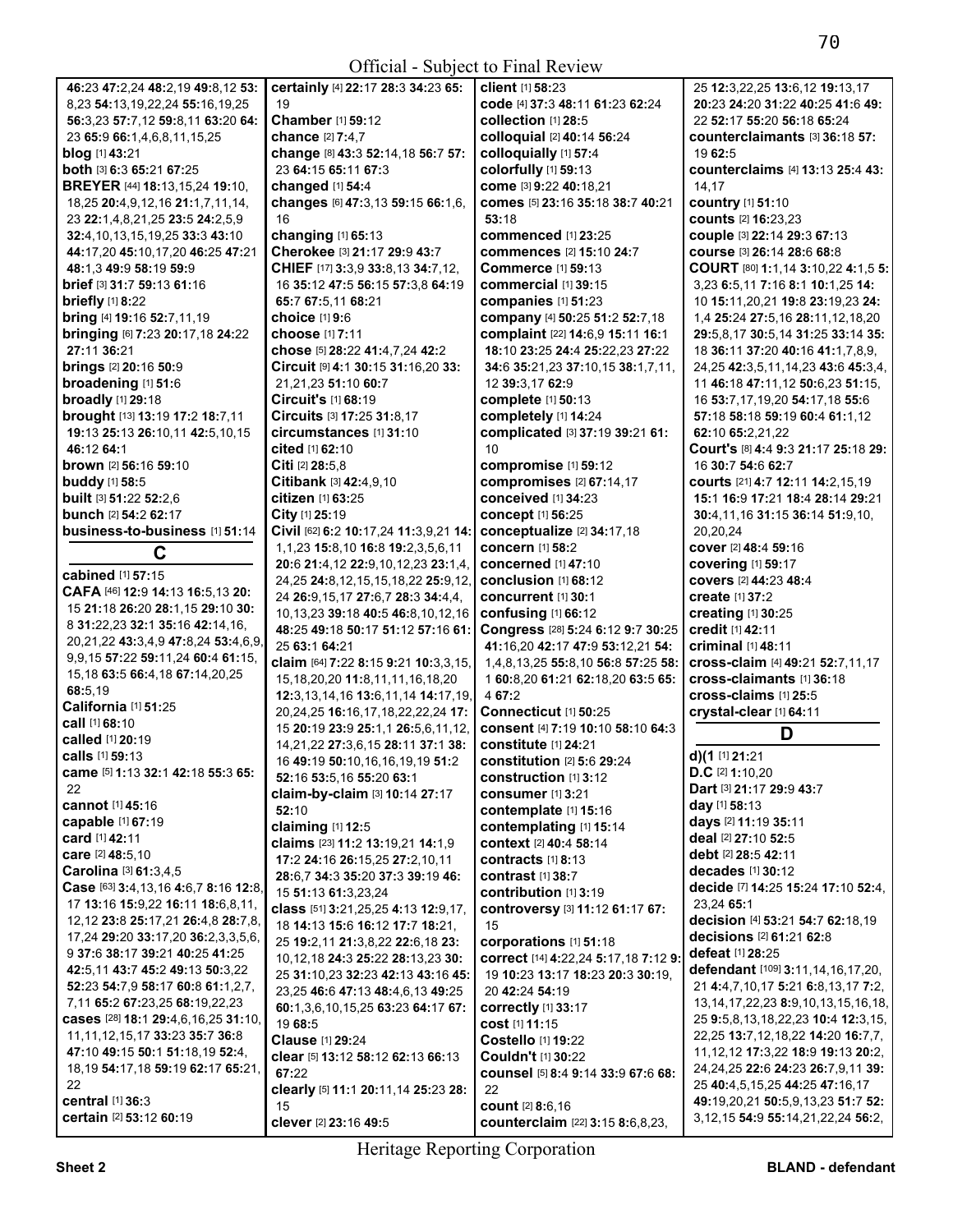| 4, 18, 19, 20, 21, 23 57: 1, 14 58: 16, 23      | either [3] 6:13 9:7 28:9                                              | 27:4, 12, 15, 16 28: 16, 18 29: 21 30:                            | gigantic [1] 49:24                                                      |
|-------------------------------------------------|-----------------------------------------------------------------------|-------------------------------------------------------------------|-------------------------------------------------------------------------|
| 61:5 62:25 63:18,25 64:2,15,21,                 | Eleventh [5] 17:24 31:8,16 33:21,                                     | 3.3 31:15.25 36:20 37:2 38:8 41:9.                                | give [1] 26:20                                                          |
| 25 65:15,17 68:8,11,13                          | 23                                                                    | 25 42:5 45:11 46:18 47:12,20 50:                                  | given [7] 6:1,3,4 7:1 9:3 30:22 46:                                     |
| defendant's [3] 49:21 50:4 52:15                | empirically [1] 43:17                                                 | 6,23 51:16,19 53:7,17 58:18 60:                                   |                                                                         |
| defendant-plaintiff [1] 10:8                    | encompass [1] 40:20                                                   | 25 65:2                                                           | gives [3] 14:7 16:13 26:16                                              |
|                                                 |                                                                       |                                                                   |                                                                         |
| defendants [33] 4:14,24 5:14,17 6:              | end [3] 49:1 59:6 61:12                                               | federalize [6] 60:1,5,9,15,22 62:1                                | giving [1] 22:22                                                        |
| 1,3,5 7:2,14,20 8:6,7,24,25 18:1,1              | ended [1] 59:17                                                       | federalized [1] 62:2                                              | GORSUCH [6] 7:25 8:4,12 9:9,14,                                         |
| 29:7 36:17 39:25 40:9,12 43:15                  | ends [1] 49:14                                                        | feel [2] 17:11 39:15                                              | 20                                                                      |
| 45:12 47:16 50:20 57:5 58:4,8 63:               | engraft [1] 55:10                                                     | field $[2]$ 53:11 60:13                                           | got [4] 9:15 18:10 45:7 59:3                                            |
| 16,17 64:3 65:24 68:16                          | enough [1] 40:19                                                      | Fifth [5] 17:24 31:8,16 33:21,23                                  | govern [3] 4:5 23:8 49:15                                               |
| define [1] 48:9                                 | entire [3] 27:7 28:3 61:8                                             | figure [4] 15:19 18:17 32:7 33:1                                  | governed [1] 26:14                                                      |
|                                                 |                                                                       | file [6] 10:2 19:11 20:6 21:12 23:18                              |                                                                         |
| defined [6] 22:24 48:5,6,9,10,14                | entirely [1] 61:4                                                     |                                                                   | governs [2] 25:17 46:17                                                 |
| definition [4] 12:10 19:1 46:21 51:             | entitled [4] 3:24 7:14 12:6 68:18                                     | 28:23                                                             | grant [8] 35:16,17 47:19 48:21,22                                       |
| 6                                               | <b>entitles</b> [1] 11:10                                             | filed [28] 3:22 15:6,8 19:3,5,6 20:                               | 59:2 66:21,22                                                           |
| definitions [1] 21:21                           | entitling [1] 11:9                                                    | 13 21:4,8 22:9,10,12,12 23:3,4,9                                  | great [1] 48:15                                                         |
| <b>Delaware</b> [1] <b>51:20</b>                | enunciated [1] 36:10                                                  | 24:3 28:17,19 31:23 46:8,11,17,                                   | grenade [1] 60:16                                                       |
| <b>DEPOT</b> [20] <b>1:3 3:5,11,15,17,20 4:</b> | equivalent [3] 19:9 21:25 60:12                                       | 17,18 53:16 67:24 68:5                                            | grinding [1] 59:13                                                      |
| 3 24:4 25:21 40:1 55:13,14 61:5                 | erred [2] 4:2.8                                                       | files [3] 7:22 22:6 34:5                                          | grounds [1] 63:9                                                        |
|                                                 |                                                                       |                                                                   |                                                                         |
| 63:12,18 65:8,18 68:12,15,17                    | ESQ [5] 1:18,20 2:3,6,9                                               | filing [7] 13:1 15:11 21:24 22:15,                                | growing [1] 32:2                                                        |
| describing [1] 56:17                            | essentially [6] 15:8 16:20 43:12                                      | 20 23:25 25:23                                                    | guarantee [1] 6:8                                                       |
| despite [1] 42:14                               | 47:3,4,6                                                              | find [3] 37:10 48:18 52:7                                         | guy [1] 43:21                                                           |
| determine [2] 11:3,12                           | established [1] 9:7                                                   | finding [1] 38:10                                                 | Н                                                                       |
| determined [1] 27:21                            | establishes [4] 11:18 14:14 25:24                                     | fine [1] 44:17                                                    |                                                                         |
| determining [1] 27:19                           | 27:4                                                                  | first [12] 3:4 16:24 18:7 36:10 40:                               | hand [1] 60:16                                                          |
|                                                 |                                                                       |                                                                   | happen [1] 8:20                                                         |
| device [1] 32:1                                 | even [8] 8:8,9 9:20 34:22 50:11 52:                                   | 24 41:12 43:3 46:5 50:7 53:23 60:                                 | happened [3] 26:2 53:2 68:4                                             |
| <b>difference</b> [1] 49:18                     | 13 55:7 61:7                                                          | 7,8                                                               |                                                                         |
| different [12] 11:6 33:24 37:11 42:             | event [1] 29:12                                                       | fit [2] 8:20 46:20                                                | happens [3] 21:8 46:13 52:3                                             |
| 1 48:5 49:22 52:25 55:21 61:20                  | everybody [3] 5:16 7:11 8:15                                          | five [2] 59:23 67:7                                               | hard [3] 19:22 58:21 63:15                                              |
| 64:17 65:16 66:18                               | everyone [3] 35:9 58:10 64:9                                          | fix [2] 60:21 62:21                                               | <b>hate</b> $[2]$ 32:4,5                                                |
| <b>differently</b> [2] 62:24 63:7               | everything [4] 60:23 61:19 62:1,2                                     | fixed [1] 56:5                                                    | <b>hear</b> $[1]$ 3:3                                                   |
| direct [1] 22:22                                | everywhere [1] 64:18                                                  | <b>flaw</b> $[1]$ <b>18:16</b>                                    | heard [2] 58:20 61:18                                                   |
|                                                 |                                                                       |                                                                   | hearings $[2]$ 55:3,4                                                   |
| direction [1] 25:7                              | exact [3] 34:1 62:10,22                                               | flood [2] 31:14,17                                                | Heat [2] 8:2 10:2                                                       |
| directs $[1]$ 21:19                             | Exactly [7] 23:6 24:2 62:5 66:10,                                     | <b>focus</b> $[1]$ 25:16                                          |                                                                         |
| disagree [4] 25:15 33:22 43:2 56:               | 25 67:2 68:4                                                          | focused $[1]$ 49:2                                                | Heats [1] 10:1                                                          |
| 25                                              | example [3] 37:3 51:17 61:1                                           | focusing [2] 25:10 48:20                                          | held [7] 6:11 7:16 11:1 29:5,6,9 30:                                    |
|                                                 |                                                                       |                                                                   |                                                                         |
|                                                 |                                                                       |                                                                   | 8                                                                       |
| discover [1] 46:4                               | except [2] 35:15 64:1                                                 | following [1] 29:4                                                |                                                                         |
| discussion [1] 49:17                            | exception [1] 61:15                                                   | Footnote [1] 62:9                                                 | help [1] 49:10                                                          |
| disputes [1] 51:14                              | excluding [1] 24:25                                                   | <b>force</b> [1] 30:21                                            | himself [1] 22:19                                                       |
| distinction [2] 34:1 36:24                      | excuse [4] 10:2 16:16 35:20 60:7                                      | forever [1] 43:15                                                 | <b>history</b> [2] 5:3,23                                               |
| district [14] 12:11 14:2,15,19 16:9             | <b>exercise</b> [1] 29:22                                             | Forget [1] 21:1                                                   | holding [6] 4:2,4,8 9:3,4 25:19                                         |
| 28:14 30:14 36:13 45:3,4 51:9 54:               | <b>existed</b> [1] <b>52:13</b>                                       | form $[1]$ 6:7                                                    | holdings [1] 68:14                                                      |
| 16,18 65:22                                     |                                                                       | <b>forth</b> [4] 33:16 34:8 47:18 57:20                           | <b>Holmes</b> [1] 54:7                                                  |
|                                                 | existing [2] 15:9 28:24                                               |                                                                   | HOME [22] 1:3 3:5,11,15,17,20 4:3                                       |
| diversity [16] 4:23 5:4,5 29:14 30:             | <b>exists</b> [2] <b>15:25 17:14</b>                                  | <b>forum</b> [6] <b>5</b> :10 <b>7</b> :7,12 <b>12:7 41:5 42:</b> | 24:4 25:21 40:1 47:17 55:13,14                                          |
| 7 31:11 36:5,8,9 50:11,13,19 51:3               | expanding [1] 28:16                                                   | 16                                                                |                                                                         |
| 52:9 62:17 67:19                                | expands [1] 8:13                                                      | forward [2] 30:2 61:16                                            | 61:5, 13 63:12, 18 65:8, 18 68:12,                                      |
| division [1] 33:20                              | expect [2] 4:21 60:2                                                  | found [3] 29:23 42:22 66:23                                       | 15, 17                                                                  |
| document [1] 25:21                              | explain [1] 37:19                                                     | founded [1] 29:11                                                 | Honor [36] 4:22 5:19,22 6:11,23 8:                                      |
| <b>doing</b> [2] 32:16,20                       | express [1] 53:11                                                     | four [2] 37:7 43:4                                                | 21 10:22 12:8 13:4 14:12 15:3 16:                                       |
|                                                 | <b>extended</b> [1] 68:14                                             | Fourth [2] 4:1 68:19                                              | 3,25 17:16 19:9 20:20 21:13 23:                                         |
| done [7] 54:13 55:9 62:5,22,22 63:<br>7 67:14   |                                                                       |                                                                   | 22 <b>24:</b> 19 <b>25:</b> 14 <b>27:</b> 24 <b>29:</b> 3 <b>30:</b> 19 |
|                                                 | extending [1] 4:8                                                     | framers [3] 5:5,9 29:14                                           | 31:6 32:3,9 33:7 34:11 35:4 37:17                                       |
| doubts [1] 30:5                                 | extent [1] 48:24                                                      | frankly [1] 29:10                                                 |                                                                         |
| dozens [2] 51:9.9                               | extremely [1] 49:5                                                    | fraud [1] 3:21                                                    | 43:1 53:8 55:16 56:24 65:10 66:                                         |
| draws $[2] 34:1,2$                              | Exxon [4] 11:1,1 27:5 29:16                                           | freestanding [1] 34:19                                            | 25                                                                      |
|                                                 | F                                                                     | friend [3] 33:19 36:6 37:4                                        | Honors [5] 33:24 61:9 67:4,13 68:                                       |
| Е                                               |                                                                       | front [4] 56:6,13 57:24 58:25                                     | 12                                                                      |
| each [9] 5:9 47:6 58:15,15,16 64:5,             | fact [2] 3:13 28:22                                                   | further [2] 41:11 67:1                                            | However [1] 34:16                                                       |
| 20,20,25                                        | fairly [1] 57:10                                                      |                                                                   | hypothetical [1] 45:5                                                   |
| earlier [2] 43:11 53:25                         | Fairness [1] 3:25                                                     | G                                                                 |                                                                         |
| easier [1] 31:24                                | fall [1] 10:13                                                        | generally [3] 4:14 20:22 30:16                                    |                                                                         |
| Easterbrook [1] 60:6                            |                                                                       |                                                                   | idea [7] 33:16 42:18 43:14,15 51:5,                                     |
|                                                 | far [1] $16:5$                                                        | <b>GEORGE [1] 1:6</b>                                             | 6 54:15                                                                 |
| effect [1] 49:25                                | favor [2] 30:5 31:14                                                  | Georgia [1] 1:18                                                  | ignore [1] 16:20                                                        |
| effectively [1] 52:24                           | favors [2] 63:12.14                                                   | gerbil [1] 56:12                                                  |                                                                         |
| effort [1] 66:13<br>eight-year [1] 59:14        | federal [40] 4:1 5:10 6:20 12:6 14:<br>10 15:21 18:4 21:25 23:24 25:3 | gets [1] 42:12<br>getting [2] 15:6 42:20                          | $III$ [1] $5:7$<br>impleaders [1] 25:5                                  |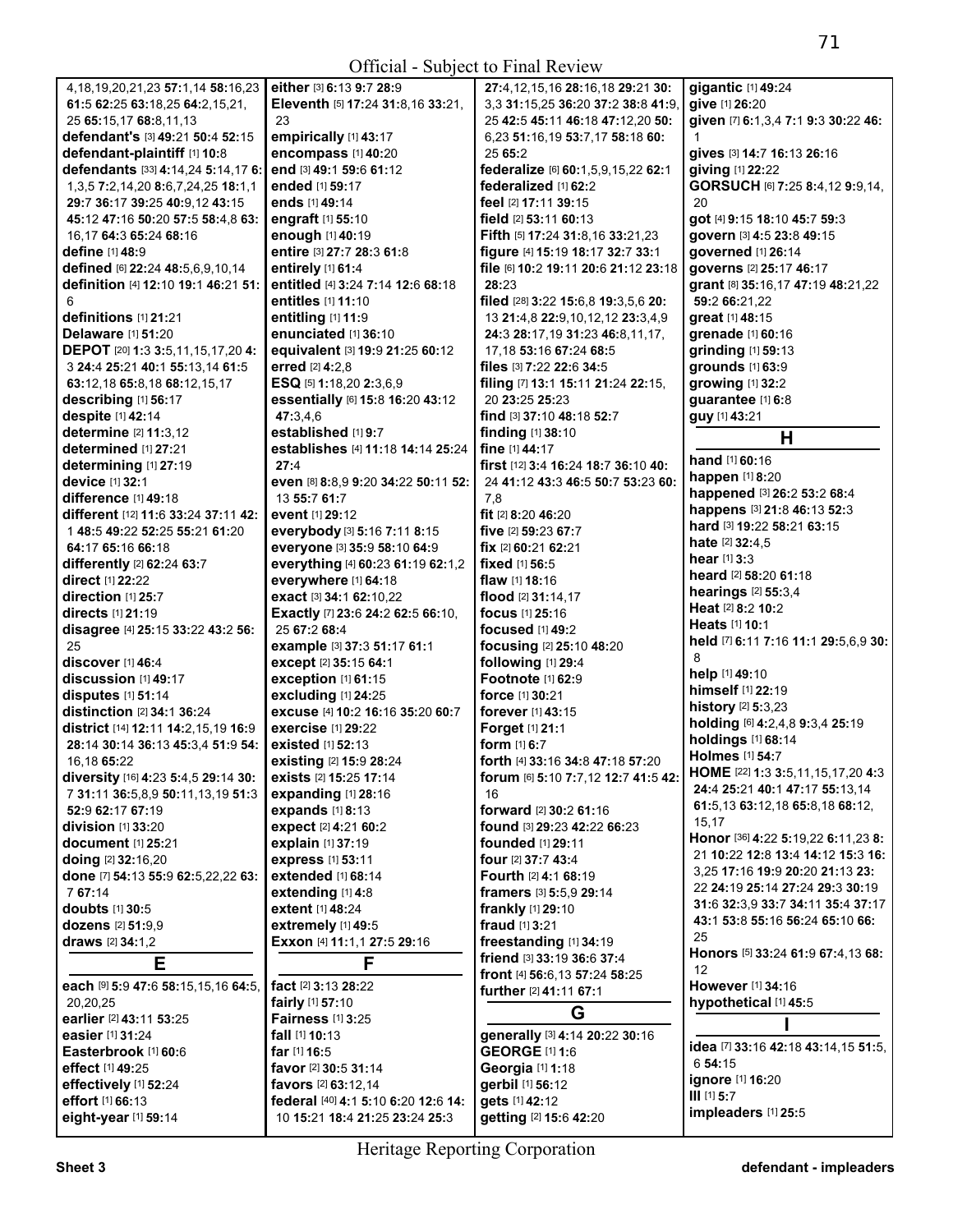| implicates [1] 53:3                        | 15:12 16:14 17:5,9,13 18:13,15,                       | literally [1] 51:9                       | <b>National [2] 36:5,6</b>                |
|--------------------------------------------|-------------------------------------------------------|------------------------------------------|-------------------------------------------|
| important [6] 5:5,9 30:10 32:6,11          | 24 19:10, 18, 25 20:4, 9, 12, 16 21:1,                | little [2] 42:10 58:21                   | nationalize [1] 61:19                     |
| 37:1                                       | 7, 11, 14, 23 22: 1, 4, 8, 21, 25 23: 2, 5, 7         | live $[1]$ 61:3                          | nature [3] 14:24 36:19 64:15              |
| inaccurate [1] 20:23                       | 24:2,5,9,10,14,24 25:25 26:3,22,                      | local [3] 61:14,14,17                    | necessarily [1] 57:9                      |
| <b>INC</b> $[1]$ 1:3                       | 24 27:9 30:9,20 32:4,10,13,15,19,                     | longer [4] 9:17 28:7,8 47:15             | need [5] 4:18 7:18 45:13,21 47:22         |
| <b>include</b> [2] <b>55:24 63:18</b>      | 25 33:3,8,13,16 34:2,7,12,16 35:                      | look [40] 11:2,11,15,16 12:14 14:5,      | negligence [1] 50:3                       |
| <b>included</b> [1] <b>57:21</b>           | 12 37:12 38:2,5,14,22,24 39:1,2,7,                    | 6,25 15:20,24 17:14,22 18:24 19:         | never [10] 7:3,6 12:6 26:5 42:4,6         |
| includes [2] 24:16 56:21                   | 7, 11, 11, 20 40: 7, 11, 17 41: 2 42: 2, 9            | 25 21:21 25:20 26:4 29:13,15,20          | 44:10 54:25 60:5 66:3                     |
| including [1] 34:18                        | 43:10,23 44:2,6,12,17,20 45:10,17,                    | 31:15 32:16,16 37:25 38:11 39:24         | new [10] 7:23 15:8 18:1 24:12,21,         |
| increasingly [1] 15:5                      | 20 46:11,25 47:5,21 48:1,3 49:9                       | 40:25 41:3 42:22 45:21 46:10 48:         | 22,23 25:9 28:23 48:22                    |
| incredibly [1] 61:10                       | 52:20,22 53:15,24 54:11,15,20,23                      | 3,8 50:16 52:10 53:1 60:8,18 63:         | next [1] 36:4                             |
| indemnity [1] 3:18                         | 55:13,17,23 56:1,15 57:3,8 58:19                      | 21,22                                    | <b>Nobody</b> [1] 47:21                   |
| Indianapolis [1] 25:19                     | 59:9 63:10 64:19 65:7,25 66:5,7,                      | looked [5] 5:23,23 40:16 48:12,13        | non-federal [1] 14:24                     |
| individual [1] 50:1                        | 10, 12, 16 67: 5, 12, 21 68: 7, 21                    | looking [9] 12:13 13:6,7,8,10 27:        | none [1] 23:13                            |
| individually [1] 5:21                      |                                                       | 21 36:15 41:13 50:18                     | nor [1] 29:18                             |
| injury [1] 50:22                           | K                                                     | lot [13] 20:21 31:19 44:1 49:17 51:      | normally [1] 12:2                         |
| instead [5] 50:16 51:12 60:13 62:          | KAGAN [25] 13:23 14:17 15:12 16:                      | 14, 17, 21, 21, 22, 25 59: 18 60: 24 61: | North [3] 61:3,4,5                        |
| 2563:1                                     | 14 17:5,9,13 24:10,14,24 25:25                        | 21                                       | noted [1] 21:20                           |
| insurance [1] 51:1                         | 26:3,22,24 27:9 34:2 38:24 39:2                       | lots [1] 40:13                           | nothing [1] 46:3                          |
| insurer [3] 50:8,10,24                     | 46:12 65:25 66:5.7.10.12.16                           | lower [4] 4:7 17:21 29:5 30:11           | notice [1] 34:9                           |
| intended [3] 43:9,11 60:5                  | Kagan's [2] 39:12 67:21                               |                                          | noun [2] 56:13,14                         |
| interested $[1]$ 51:23                     | KAVANAUGH [4] 55:13,17,23 56:                         | M                                        |                                           |
|                                            |                                                       | made [6] 6:12,21 52:5 59:15 61:22        | number [4] 43:1 55:7 66:1,17              |
| interpreted [2] 30:11 57:18                | Kavanaugh's [1] 68:7                                  | 62:18                                    | O                                         |
| interrupt [1] 33:4                         | keep [3] 15:6 28:9 42:23                              | main [1] 7:7                             | obligation [1] 29:22                      |
| Invents [4] 54:10,10 62:6,23               | kept [1] 47:11                                        | majority [1] 49:3                        | occasions [1] 55:7                        |
| involuntary [2] 6:19,21                    | key [3] 11:20 41:18,18                                | many [3] 25:3,3 35:10                    | occurred [1] 26:5                         |
| involved [1] 20:21                         | kind [7] 23:10 24:25 34:24 40:11                      | <b>Mata</b> [1] 29:20                    | Oil [18] 4:4,6,9 5:2,23 6:5,10 7:15 9:    |
| involves [1] 53:2                          | 56:1 61:6 63:18                                       | matter [3] 1:13 11:24 62:15              | 2 29:5 36:15,16 40:22,24 41:3,10,         |
| involving [1] 61:2                         | kinds [1] 25:6                                        | mean [31] 14:5 15:23 16:14 17:9          | 13,14                                     |
| isn't [8] 16:23 34:24 38:25 46:16          | knows [1] 54:1                                        | 18:5 19:6,23 23:15 26:13 28:25           | Oil's [1] 68:14                           |
| 51:3 59:2,6 64:19                          |                                                       | 32:10 37:21 38:4 48:10 53:3 54:          | Okay [12] 18:24 19:3 20:4 38:6 40:        |
| issue [3] 31:20 41:23 62:20                | L                                                     | 11, 12, 23, 24 55: 6, 12 56: 11 57: 9    | 7,17 45:20 48:1,14 54:21 59:11            |
| <b>issues</b> [2] 52:1 55:2                | labels [1] 25:17                                      |                                          | 64:20                                     |
| itself [2] 47:19 57:15                     | language [15] 16:10,20 18:10 22:                      | 58:20 61:1,6 64:5,16,20 67:23 68:<br>8   |                                           |
| J                                          | 16 26:19 27:25 28:1 37:13 41:14,                      |                                          | once [6] 10:2 11:12,13,18 27:5 59:<br>3   |
|                                            | 19 46:2,3 59:1 62:10 68:18                            | meaning [4] 40:15 56:5 57:14 65:         |                                           |
| JACKSON [9] 1:6 3:5,22 15:7 22:            | large [1] 60:10                                       | 16                                       | one [33] 5:10 7:11 11:13,13 15:24,        |
| 17 23:3,9 28:6,22                          | later [1] 33:1                                        | meanings [1] 46:1                        | 24 20:6 24:11, 15, 18, 25 25:8, 10, 12    |
| Jackson's [1] 4:19                         | Laughter [12] 19:24 21:10 32:14                       | means [6] 19:2 46:8 56:16 58:14,         | 26:15 27:6,12,15 30:2 34:20 39:           |
| January [1] 1:11                           | 39:6,13 44:8,19 45:9 49:7,11 57:6                     | 15 64:17                                 | 16 42:14 52:4 55:2 57:16 58:4,6           |
| joinder [1] 15:16                          | 66:14                                                 | meant [4] 57:9 61:25 64:12,13            | 59:21,25 61:18 62:7 66:4,23               |
| joins [1] 24:11                            | law [21] 29:2 30:23 31:3,7,18,20 33: mention [1] 29:4 | meet [2] 35:23,24                        | only [28] 3:13 5:15 6:1,4 9:6 13:18,      |
| Jose [1] 51:24                             | 18,20 42:20 43:18,19,23 44:2,14,                      |                                          | 19,21 15:24 17:1,3,21 18:5,7 21:3         |
| Judge [1] 60:6                             | 17 48:7,9 50:3 52:6,13 61:4                           | Merchant [2] 8:1 10:1                    | 24:14,18 25:12 29:6 31:21,25 38:          |
| judgment [1] 68:19                         | <b>laws</b> [1] 54:3                                  | Merchants [1] 10:1                       | 11 39:16 46:17 57:10,22 59:2 66:          |
| Judiciary [1] 5:8                          | lawsuit [4] 11:24 14:21,22,23                         | Mexican $[1]$ 36:5                       | 23                                        |
| jump [1] 43:16                             | lawyers [2] 54:3 58:2                                 | might [6] 8:16 14:17 15:12,13 34:        | <b>operates</b> [1] 29:2                  |
| juris [1] 38:8                             | least [3] 8:18 44:24 61:10                            | 18 44:24                                 | opinion [1] 21:19                         |
| jurisdiction [78] 4:23 5:6 11:4,19         |                                                       | million [6] 67:16,16,17,18 68:9,9        | <b>opportunity</b> [1] 7:11               |
| 12:4,11 14:3,5,8,15,18 15:1,21,25          | <b>leave</b> [1] <b>10:21</b>                         | mind [1] 52:19                           | opposing [2] 4:20 13:15                   |
| 16:9,13,21 17:7,8,14,15 26:18,20           | <b>leaves</b> [1] 56:13                               | minimal [1] 67:18                        | oral [5] 1:14 2:2,5 3:7 33:11             |
| 27:4,20 28:4,10,14,17 29:14,15,22          | left [1] 46:7                                         | minutes [1] 67:7                         | order [1] 16:21                           |
| 30:1 33:15 35:2,7,17,18,20,22 36:          | legislating [1] 54:2                                  | morning $[1]$ 3:4                        | ordinary [1] 40:8                         |
| 7, 12, 22, 23 37: 2, 10, 14, 23, 25 38: 9, | less [2] 15:5 32:25                                   | movie [1] 19:23                          | origin [1] 40:23                          |
| 10, 16, 19 39: 2, 23 40: 6 41: 23 42: 6,   | <b>liberal</b> [1] <b>15:16</b>                       | much [3] 31:24 32:5 67:4                 | original [98] 3:21 4:6,7,10 5:6,8,16      |
| 7 47:20 48:21,23,25 49:14 50:11            | life [1] 66:15                                        | multi-state [1] 60:10                    | 7:16,21 8:10 9:1,21 10:4,7 12:4,          |
| 51:3 54:5 57:17 62:12,15 65:18,            | Light [2] 8:2 10:2                                    | <b>multitude</b> [1] 24:16               | 10 13:1,7,16,18,20,21,22 14:3,5,7,        |
| 19 66:22,23 67:22,23 68:1,3                | likely [1] 32:16                                      | myself [1] 17:10                         | 7, 14, 18, 25 15: 1, 21, 25 16: 1, 9, 13, |
| jurisdictional [3] 29:18 37:8 50:          |                                                       |                                          |                                           |
|                                            | limit [1] 51:11                                       | myths [1] 59:23                          | 21 17:2,3,6,8,13,14,15,22 24:21           |
| 12                                         | limitation [2] 40:20,21                               |                                          | 25:2,13 26:5,7,9,10,18,20 27:20,          |
| JUSTICE [156] 3:3,9 4:12 5:11,14,          | limitations [1] 4:16                                  | N                                        | 21 28:5,14 29:6 33:15 35:2,17,19,         |
| 20 6:6, 14, 18, 25 7:3, 6, 10, 25 8:4, 5,  | line [1] 65:21                                        | name [2] 21:8 51:1                       | 22 36:7,12,23 37:14,23 38:10,16,          |
| 12 9:9,14,20 10:10,12 11:6,14,22,          | list [1] 59:22<br>Listen [1] 18:15                    | namely [1] 22:6<br>narrowly [1] 29:19    | 18,24 39:1,3,16,17,18,23 40:6 41:         |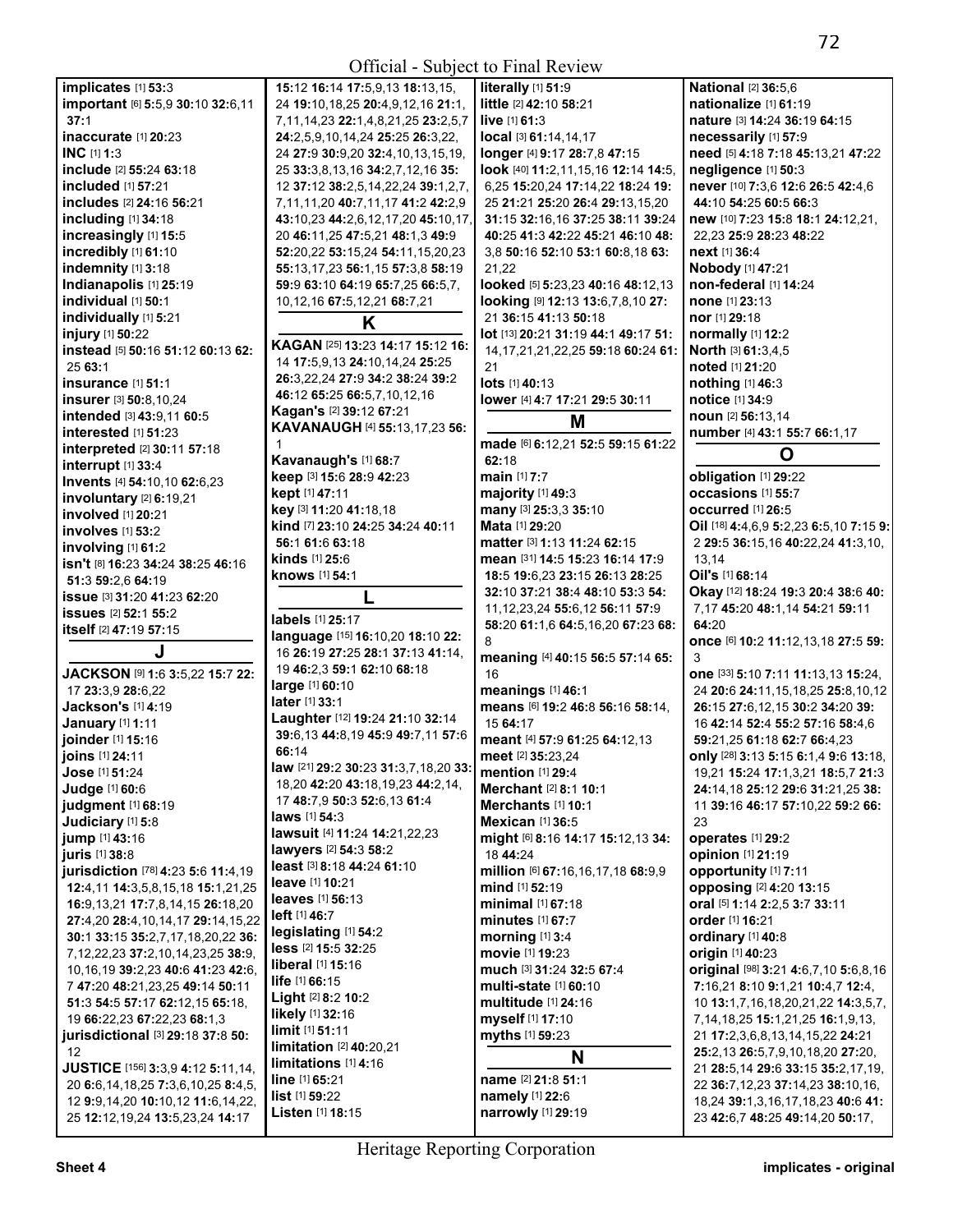| 18 52:16 53:4 57:16 62:11 65:18.               | 7 17:19 23:23 31:7,13,19 44:5 49:   | range [1] 24:17                           | reversed [1] 68:20                    |
|------------------------------------------------|-------------------------------------|-------------------------------------------|---------------------------------------|
|                                                |                                     | rather [1] 51:18                          |                                       |
| 19 67:21,23 68:1,3                             | 4,16 64:24 65:4                     |                                           | review [7] 42:20 43:18,19,24 44:3,    |
| Originally [4] 5:25 42:15 53:17 67:            | pointed [2] 10:10 33:17             | read [2] 29:19 58:13                      | 14,18                                 |
| 24                                             | points [1] 67:13                    | reading [3] 17:18 38:22 40:7              | reviewed [5] 44:3,7,13,15,15          |
| other [18] 4:15 7:19 10:6 17:19 19:            | policy [7] 44:21 46:3 58:20 59:1,6, | realize [1] 21:2                          | rewrite [1] 63:8                      |
| 19,20 25:16 29:3 30:2 34:2 37:1                | 8,9                                 | really [15] 15:15 18:18 29:11 33:16       | Reyes [1] 29:20                       |
| 44:22 47:6 52:25 56:17 57:17,20                | <b>posited</b> [1] 53:1             | 37:11,22 43:19 44:23 49:15 50:5           | rifle [1] 60:16                       |
| 58:25                                          | position [3] 24:20 27:14 31:4       | 52:5 53:20 55:1 63:6 64:18                | ROBERTS [13] 3:3 33:8 34:7,12,        |
| otherwise [4] 4:2 18:12 34:19 66:              | possible [6] 52:23 53:21,24 54:25   | reason [3] 27:9 30:3 53:5                 | 16 35:12 56:15 57:3,8 64:19 65:7      |
| 8                                              | 55:12 59:1                          | reasonable [1] 3:12                       | 67:5 68:21                            |
| <b>out</b> [23] <b>10:11 12:23 15:19 17:19</b> | post-CAFA [1] 31:21                 | reasons [2] 45:13 60:24                   | role [4] 3:13 8:2 9:6 10:4            |
|                                                |                                     |                                           |                                       |
| 18:17 23:16 31:7,19,25 32:7 33:1,              | power [2] 6:8 65:14                 | <b>REBUTTAL [4] 2:8 33:4,6 67:8</b>       | Rule [50] 6:20 11:5 13:13 15:10,18,   |
| 17 36:4 38:10 40:19 41:4 45:8 47:              | Pre-CAFA [2] 30:18 31:20            | recognize [1] 67:25                       | 18,19 18:8 19:4,5,7,12 20:7 21:4,     |
| 7 48:18 49:16 50:23 58:3 67:25                 | precedential [1] 43:6               | refer [2] 27:2 58:23                      | 12,25 22:5,12 23:4,12,13,19,21,23     |
| out-of-state [3] 50:8,10,24                    | preemption [4] 53:10,11,12 60:13    | reference [1] 39:25                       | 25:9,23 26:15 31:13 36:7,12,16,       |
| outside [1] 4:13                               | premises [1] 43:1                   | referred [2] 46:7 48:11                   | 20,21 37:15,24 38:7,12 45:4 46:9,     |
| over [17] 20:5,5 26:18,21,22 28:4              | Presume [3] 5:13 30:22,24           | refers [3] 22:15,19 34:9                  | 11, 18 49: 22 50: 15 51: 8, 12 62: 9, |
| 31:2 35:1,7,20,21,22 37:2 46:11                | presumption [2] 29:8,10             | regard [1] 63:24                          | 14, 15, 16, 16                        |
| 48:25 50:11 59:15                              | pretend [1] 26:6                    | regardless [1] 15:18                      | rules [14] 15:13,16 20:18,18 23:8,    |
| <b>overall</b> [1] 12:13                       | pretty [1] 63:15                    | regular [1] 50:3                          | 20,21,24 25:4 47:7,8,14 51:21 58:     |
|                                                |                                     |                                           |                                       |
| overarching [1] 11:23                          | principal [1] 13:25                 | rejected [1] 30:14                        | 22                                    |
| overturn [1] 54:6                              | prior [1] 18:6                      | relationship [1] 35:3                     | S                                     |
| own [1] 6:7                                    | probably [1] 28:12                  | relief [2] 11:9,10                        |                                       |
| P                                              | problem [8] 24:6,9 44:1 45:5 55:2,  | relies [1] 36:25                          | same [10] 7:21 36:16 37:21 48:15      |
|                                                | 11 64:6,18                          | remain [1] 60:3                           | 50:4,14 62:10,16,16,23                |
| PAGE [2] 2:2 21:19                             | problems [2] 53:12,14               | remainder [1] 33:6                        | San [1] 51:24                         |
| part [4] 4:25 19:22 35:5 65:12                 | procedural [3] 36:20 47:14 65:11    | remains [1] 6:7                           | saw [3] 48:13 53:12 60:17             |
| particular [2] 52:1 60:17                      | procedure [3] 4:25 23:24 27:3       | remand [2] 30:6,17                        | saying [18] 8:23,24 9:5,16 12:14      |
| parties [7] 8:24 10:8 15:17 24:17              | procedures [8] 34:9 35:8,13 48:     | remember [1] 55:5                         | 13:24 25:16 27:8,14 38:15,18 43:      |
| 25:3 31:9 68:15                                | 22,23 66:2,17,18                    | removable [4] 42:16 53:7 68:2,2           | 22 45:17 47:22 58:16 64:24,25 65:     |
| parties' [1] 25:18                             |                                     |                                           | 25                                    |
| party [11] 7:23 11:10 13:14,15 17:             | proceeding [8] 28:23 34:10,19,21,   | removal [43] 4:15 5:3,7,15,17,21 6:       | says [35] 11:17 13:25 15:10,19 16:    |
|                                                | 24 35:1 42:19 64:22                 | 1, 19, 24 7: 19 10: 9, 10, 17, 18 11: 14, |                                       |
| 25 22:16,18 24:11,12 54:8 62:25                | Procrustean [1] 8:19                | 15 13:25 15:20 28:25 29:8,15 31:          | 4,4,5 17:6 19:2 20:16,17 22:25 23:    |
| PAUL [3] 1:20 2:6 33:11                        | properly [1] 34:23                  | 1 34:9,10 35:5,7,25 47:7 48:21,23         | 1,24 25:23 27:2,24 28:15 29:20        |
| peer [3] 44:3,13,15                            | provide [2] 41:16,21                | 53:4 56:4 57:1,13 58:6 61:13,14           | 32:21 33:19 35:6 37:24 41:3,19        |
| peer-reviewed [1] 43:20                        | provision [1] 58:9                  | 62:13,16 66:19,21,22 68:6                 | 42:21 43:4 45:25 46:6 47:21 55:       |
| people [7] 6:21 57:4 59:18,24,24               | provisions [1] 47:4                 | removal's [1] 10:20                       | 23 56:20 58:12 63:23 65:12            |
| 60:1 61:2                                      | purport [1] 66:20                   | removals [1] 16:6                         | scale [1] 30:4                        |
| percent [2] 60:3 61:2                          | purposes [6] 8:7,17 9:23 19:1 44:   | remove [39] 3:24 4:10,19,25 5:25          | <b>scenario</b> [1] 7:21              |
| perhaps [1] 52:22                              |                                     |                                           | second [4] 16:22,22 49:16 64:7        |
| person [2] 21:7,11                             | 24 57:1                             | 6:9,22 7:15 9:2 11:20 12:6 13:2,          | Section [7] 3:24 4:11 5:7 43:10 61:   |
| personal [1] 50:22                             | put [5] 29:14,14 30:4 39:22 61:16   | 18 14:11 16:8 17:3,22 18:2 26:17          | 14 63:24 64:16                        |
|                                                | putting [2] 4:13 56:6               | 27:8 28:2,3,13 29:7 31:9 32:22,22         |                                       |
| Petitioner [5] 1:4,19 2:4 3:8 67:10            | Q                                   | 41:8 45:2,2 47:23 54:8 58:8,17 64:        | See [8] 18:20,25 19:21 37:25 41:10    |
| Petitioners [1] 2:10                           |                                     | 10 65:2,14 66:2 68:18                     | 48:8 58:21 60:18                      |
| pick [2] 7:7 58:4                              | qualifications [1] 58:25            | removed [14] 12:16 13:11,20,22            | seem [1] 56:21                        |
| picture [1] 50:2                               | qualified [1] 32:23                 | 14:2 18:22 27:7,18,19 28:21 53:           | <b>seems</b> [1] 34:17                |
| place [2] 15:24 66:23                          | qualifies [1] 14:13                 | 18 63:23 64:2 67:20                       | selection [1] 6:12                    |
| plain [8] 3:23 4:11 11:5 18:10 26:             | qualify [3] 9:18 35:24 40:1         | removing [1] 10:24                        | Senate [6] 43:5,8 58:12 59:20 64:     |
| 19 27:25 28:1 68:17                            | qualifying [3] 12:9 67:18 68:5      | repeat [1] 13:4                           | 13 65:6                               |
| plaintiff [34] 4:6 6:13,17,20 7:16,            | question [21] 8:22 9:16 16:14 22:   |                                           | send [2] 28:11 30:4                   |
| 24 8:3 9:1,8,12,17,21 10:5,6,7 13:             | 13 26:16 27:12,15 30:10,24 36:22    | repeatedly [3] 35:19 54:4 57:18           | sense [3] 18:5 40:8 61:11             |
| 20,21 14:7 17:2 19:6,20,21,21 20:              | 38:9 39:12.23 41:21 44:21 45:6      | repeating [1] 17:10                       | sentence [5] 58:1,13 63:20,21,22      |
|                                                |                                     | report [6] 43:5,9 58:12 59:20 64:         |                                       |
| 1 22:20 24:21 25:2,13 26:10 27:                | 48:15,15 57:22 67:22 68:7           | 13 65:6                                   | separate [1] 65:1                     |
| 11 34:5 41:4 46:13 50:5                        | questions [2] 31:2 67:1             | representative [3] 22:16,18,19            | separately [1] 58:17                  |
| plaintiff's [8] 14:6,8 16:1 35:21,22           | quick [1] 67:13                     | request [1] 24:8                          | <b>series</b> [1] 59:14               |
| 37:10 38:1 50:14                               | quite [3] 4:12 10:15 54:24          | require [1] 47:15                         | <b>serve</b> [1] 28:24                |
| plaintiffs [9] 5:24 6:3,21 8:7,9 10:           | quoting [1] 43:10                   | requirement [1] 64:9                      | set [2] 33:16 67:16                   |
| 9 22:11 29:1 31:24                             | R                                   | requirements [1] 23:13                    | sets [2] 36:3 47:7                    |
| plaintiffs' [1] 58:2                           |                                     | reserve [1] 33:6                          | setting [4] 4:14 30:7 34:8 40:5       |
| <b>Planters'</b> [1] 36:2                      | rabbit [5] 56:11,12,16,16 59:10     |                                           | settings [1] 57:20                    |
| play [1] 32:1                                  | <b>rabbits</b> [1] 56:10            | resident [1] 50:4                         | Seventh [1] 60:7                      |
| please [2] 3:10 33:14                          | <b>Railroad</b> [1] 36:6            | resolve [1] 30:5                          | sever [1] 28:10                       |
|                                                | raises [2] 27:12,15                 | respect [3] 51:19 65:8,9                  |                                       |
| plus [3] 67:18 68:9,9                          |                                     | Respectfully [3] 16:2 25:15 27:23         | several [2] 47:8 58:3                 |
| point [15] 6:6 7:24 10:25 12:22 15:            | ran [1] 21:18                       | Respondent [4] 1:7,21 2:7 33:12           | shall [1] 45:25                       |